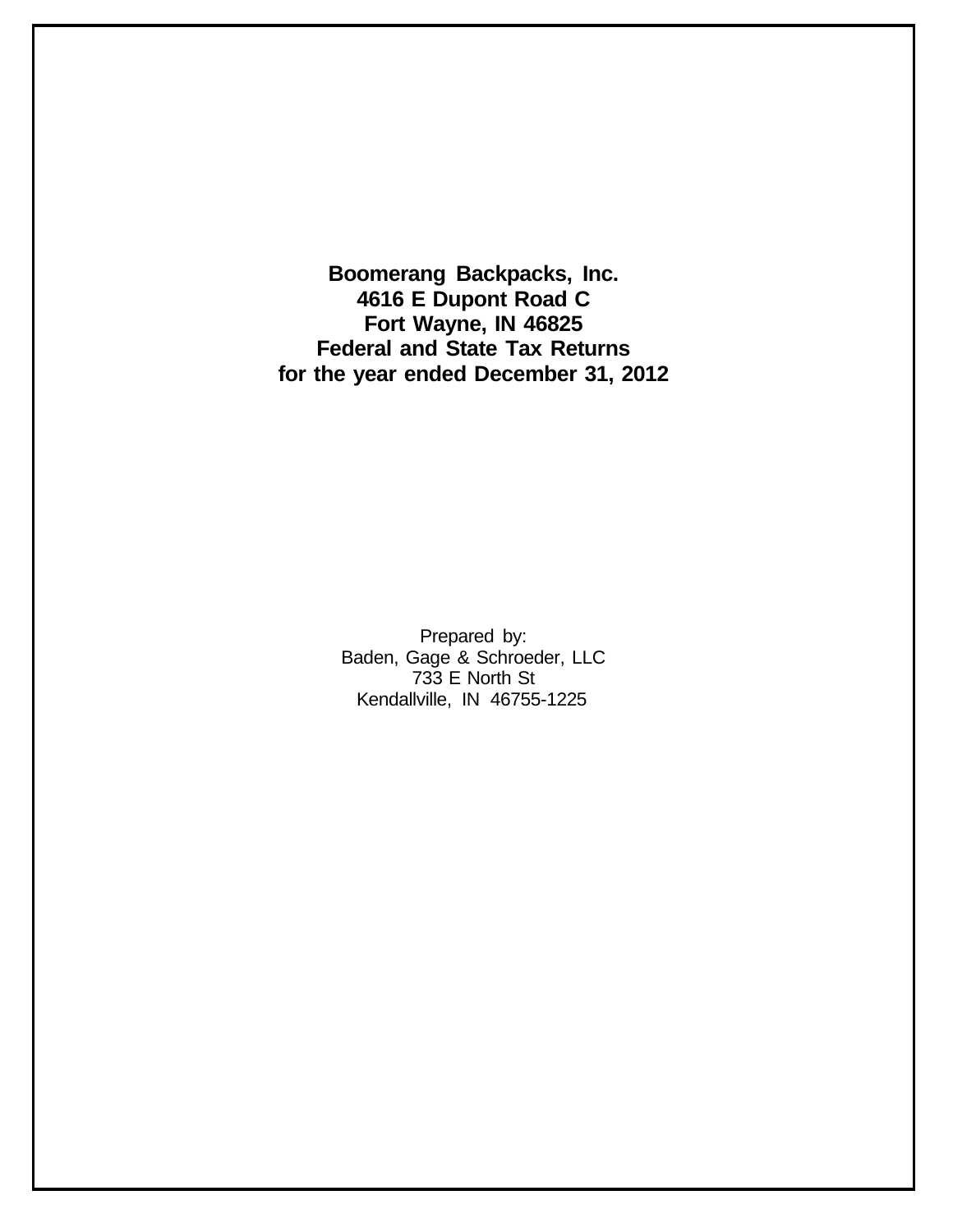# **990** Return of Organization Exempt From Income Tax **Physical Sum Beturn of Organization Exempt From Income Tax 1545-0012**<br>
Under section 501(c), 527, or 4947(a)(1) of the Internal Revenue Code (except black lung **2012**

Departiment of the Treasury **but the organization may have to use a copy of this return to satisfy state reporting requirements. <b>Open to Public**<br>Internal Revenue Service **inspection interval and the organization may hav** 

| OMB No. 1545-0047     |
|-----------------------|
| 2012                  |
|                       |
| <b>Open to Public</b> |
| <b>Inspection</b>     |

|                   | Department of the Treasury<br>Internal Revenue Service |                                        |                                                                                   | benefit trust or private foundation)<br><b>u</b> The organization may have to use a copy of this return to satisfy state reporting requirements.                           |                                    |                                            | <b>Open to Public</b><br><b>Inspection</b> |
|-------------------|--------------------------------------------------------|----------------------------------------|-----------------------------------------------------------------------------------|----------------------------------------------------------------------------------------------------------------------------------------------------------------------------|------------------------------------|--------------------------------------------|--------------------------------------------|
|                   |                                                        |                                        | For the 2012 calendar year, or tax year beginning                                 | , and ending                                                                                                                                                               |                                    |                                            |                                            |
| в                 | Check if applicable:                                   |                                        | C Name of organization                                                            |                                                                                                                                                                            |                                    | D                                          | Employer identification number             |
|                   | Address change                                         |                                        |                                                                                   | Boomerang Backpacks, Inc.                                                                                                                                                  |                                    |                                            |                                            |
|                   |                                                        |                                        | Doing Business As                                                                 |                                                                                                                                                                            |                                    |                                            | 80-0570852                                 |
|                   | Name change                                            |                                        | Number and street (or P.O. box if mail is not delivered to street address)        |                                                                                                                                                                            | Room/suite                         | Е<br>Telephone number                      |                                            |
|                   | Initial return                                         |                                        | 4616 E Dupont Road                                                                |                                                                                                                                                                            | C                                  |                                            |                                            |
|                   | Terminated                                             |                                        | City, town or post office, state, and ZIP code                                    |                                                                                                                                                                            |                                    |                                            |                                            |
|                   | Amended return                                         |                                        | Fort Wayne                                                                        | 46825<br>ΙN                                                                                                                                                                |                                    | G Gross receipts \$                        | 205,663                                    |
|                   |                                                        |                                        | F Name and address of principal officer:                                          |                                                                                                                                                                            |                                    |                                            |                                            |
|                   | Application pending                                    |                                        | Mark Cockroft                                                                     |                                                                                                                                                                            | H(a)                               | Is this a group return for affiliates?     | $ \mathrm{X} $<br>Yes<br>No                |
|                   |                                                        |                                        | 4616 E Dupont Road, Suite C                                                       |                                                                                                                                                                            | H(b)                               | Are all affiliates included?               | No<br>Yes                                  |
|                   |                                                        |                                        |                                                                                   | 46825<br>IN.                                                                                                                                                               |                                    | If "No," attach a list. (see instructions) |                                            |
|                   |                                                        | ΙXΙ                                    | Fort Wayne                                                                        |                                                                                                                                                                            |                                    |                                            |                                            |
|                   | Tax-exempt status:                                     |                                        | 501(c)(3)<br>$501(c)$ (                                                           | ) $t$ (insert no.)<br>4947(a)(1) or<br>527                                                                                                                                 |                                    |                                            |                                            |
|                   | Website: U                                             |                                        | www.boomerangbackpacks.org                                                        |                                                                                                                                                                            |                                    | H(c) Group exemption number LI             |                                            |
|                   | Form of organization:                                  | X                                      | Corporation<br>Trust<br>Association                                               | Other <b>u</b>                                                                                                                                                             | <b>L</b> Year of formation: $2010$ |                                            | ΙN<br>M State of legal domicile:           |
|                   | Part I                                                 | <b>Summary</b>                         |                                                                                   |                                                                                                                                                                            |                                    |                                            |                                            |
|                   |                                                        |                                        | 1 Briefly describe the organization's mission or most significant activities:     |                                                                                                                                                                            |                                    |                                            |                                            |
|                   |                                                        |                                        |                                                                                   | To nourish low income elementary students on weekends by providing                                                                                                         |                                    |                                            |                                            |
|                   |                                                        |                                        |                                                                                   | backpacks full of food, and to inspire high school students to experience                                                                                                  |                                    |                                            |                                            |
| Governance        |                                                        |                                        |                                                                                   | community service through project based learning and student internships.                                                                                                  |                                    |                                            |                                            |
|                   |                                                        |                                        |                                                                                   | 2 Check this box $\mathbf{u}$   if the organization discontinued its operations or disposed of more than 25% of its net assets.                                            |                                    |                                            |                                            |
| ಯ                 | 3                                                      |                                        | Number of voting members of the governing body (Part VI, line 1a)                 |                                                                                                                                                                            |                                    | 3                                          | 6                                          |
| <b>Activities</b> |                                                        |                                        |                                                                                   | Number of independent voting members of the governing body (Part VI, line 1b) [11] [11] [11] [11] [11] [11] [1                                                             |                                    | 4                                          | 6                                          |
|                   |                                                        |                                        |                                                                                   |                                                                                                                                                                            |                                    | 5                                          | $\Omega$                                   |
|                   |                                                        |                                        | 6 Total number of volunteers (estimate if necessary)                              |                                                                                                                                                                            |                                    | 6                                          | 185                                        |
|                   |                                                        |                                        | 7a Total unrelated business revenue from Part VIII, column (C), line 12           |                                                                                                                                                                            |                                    | 7a                                         | O                                          |
|                   |                                                        |                                        | <b>b</b> Net unrelated business taxable income from Form 990-T, line 3#           |                                                                                                                                                                            |                                    | 7b                                         | O                                          |
|                   |                                                        |                                        |                                                                                   |                                                                                                                                                                            | <b>kior</b> Year                   |                                            | Current Year                               |
|                   |                                                        |                                        | 8 Contributions and grants (Part VIII, line 1h)                                   |                                                                                                                                                                            |                                    | 184,504                                    | 163,496                                    |
| Revenue           |                                                        |                                        | 9 Program service revenue (Part VIII, line 2g)                                    |                                                                                                                                                                            |                                    |                                            | $\left( \right)$                           |
|                   |                                                        |                                        | 10 Investment income (Part VIII, column (A), lines 3, 4, and 7d)                  |                                                                                                                                                                            |                                    | 15                                         | 21                                         |
|                   |                                                        |                                        | 11 Other revenue (Part VIII, column (A), lines 5, 6d, 8c, 9c, 10c, and 11e)       |                                                                                                                                                                            |                                    | 19,556                                     | 31,759                                     |
|                   |                                                        |                                        |                                                                                   | 12 Total revenue - add lines 8 through 11 (must equal Part VIII, column (A), line 12)                                                                                      |                                    | 204,075                                    | 195,276                                    |
|                   |                                                        |                                        | 13 Grants and similar amounts paid (Part IX, column (A), lines 1-3)               |                                                                                                                                                                            |                                    |                                            | $\left( \right)$                           |
|                   |                                                        |                                        | 14 Benefits paid to or for members (Part IX, column (A), line 4)                  |                                                                                                                                                                            |                                    |                                            | 0                                          |
| s                 |                                                        |                                        |                                                                                   | 15 Salaries, other compensation, employee benefits (Part IX, column (A), lines 5-10)                                                                                       |                                    |                                            | 0                                          |
| Expense           |                                                        |                                        |                                                                                   |                                                                                                                                                                            |                                    |                                            | 0                                          |
|                   |                                                        |                                        |                                                                                   |                                                                                                                                                                            |                                    |                                            |                                            |
|                   |                                                        |                                        |                                                                                   |                                                                                                                                                                            |                                    | 90,429                                     | 161,602                                    |
|                   |                                                        |                                        |                                                                                   | 18 Total expenses. Add lines 13-17 (must equal Part IX, column (A), line 25)                                                                                               |                                    | 90,429                                     | 161,602                                    |
|                   |                                                        |                                        | 19 Revenue less expenses. Subtract line 18 from line 12                           |                                                                                                                                                                            |                                    | 113,646                                    | 33,674                                     |
| Net Assets or     |                                                        |                                        |                                                                                   |                                                                                                                                                                            | Beginning of Current Year          |                                            | End of Year                                |
|                   |                                                        | 20 Total assets (Part X, line 16)      |                                                                                   |                                                                                                                                                                            |                                    | 198,041                                    | 231,715                                    |
|                   |                                                        | 21 Total liabilities (Part X, line 26) |                                                                                   |                                                                                                                                                                            |                                    | $\left($                                   |                                            |
|                   |                                                        |                                        |                                                                                   |                                                                                                                                                                            |                                    | 198,041                                    | 231,715                                    |
|                   | Part II                                                | <b>Signature Block</b>                 |                                                                                   |                                                                                                                                                                            |                                    |                                            |                                            |
|                   |                                                        |                                        |                                                                                   | Under penalties of perjury, I declare that I have examined this return, including accompanying schedules and statements, and to the best of my knowledge and belief, it is |                                    |                                            |                                            |
|                   |                                                        |                                        |                                                                                   | true, correct, and complete. Declaration of preparer (other than officer) is based on all information of which preparer has any knowledge.                                 |                                    |                                            |                                            |
|                   |                                                        |                                        |                                                                                   |                                                                                                                                                                            |                                    |                                            |                                            |
| Sign              |                                                        | Signature of officer                   |                                                                                   |                                                                                                                                                                            |                                    | Date                                       |                                            |
| Here              |                                                        |                                        | Mark Cockroft                                                                     | Director                                                                                                                                                                   |                                    |                                            |                                            |
|                   |                                                        | Type or print name and title           |                                                                                   |                                                                                                                                                                            |                                    |                                            |                                            |
|                   |                                                        | Print/Type preparer's name             |                                                                                   | Preparer's signature                                                                                                                                                       | Date                               | Check                                      | PTIN<br>if                                 |
| Paid              |                                                        | Carla B Butler                         |                                                                                   |                                                                                                                                                                            |                                    | $01/16/14$ self-employed                   | P00097274                                  |
|                   | Preparer                                               | Firm's name                            | Baden, Gage &                                                                     | Schroeder,<br>LLC                                                                                                                                                          |                                    | Firm's $EIN$ }                             | 35-1939627                                 |
|                   | <b>Use Only</b>                                        |                                        | 733 E North St                                                                    |                                                                                                                                                                            |                                    |                                            |                                            |
|                   |                                                        | Firm's address                         | Kendallville,                                                                     | 46755-1225<br>IN                                                                                                                                                           |                                    | Phone no.                                  | 260-347-0475                               |
|                   |                                                        |                                        | May the IRS discuss this return with the preparer shown above? (see instructions) |                                                                                                                                                                            |                                    |                                            | $ X $ Yes<br>No                            |

| Sign<br>Here     |                                                             | Signature of officer | Mark Cockroft<br>Type or print name and title                                                                                                          |                                                  | Director |      |                   | Date                              |                           |                                             |    |
|------------------|-------------------------------------------------------------|----------------------|--------------------------------------------------------------------------------------------------------------------------------------------------------|--------------------------------------------------|----------|------|-------------------|-----------------------------------|---------------------------|---------------------------------------------|----|
| Paid<br>Preparer | Print/Type preparer's name<br>Carla B Butler<br>Firm's name |                      | Baden,                                                                                                                                                 | Preparer's signature<br>Gage & Schroeder,<br>LLC |          | Date | Firm's $EIN$ $\}$ | Check<br>$01/16/14$ self-employed | <b>PTIN</b><br>35-1939627 | P00097274                                   |    |
| Use Only         | Firm's address                                              |                      | 733 E North St<br>Kendallville, IN                                                                                                                     | 46755-1225                                       |          |      | Phone no.         |                                   | 260-347-0475              |                                             |    |
|                  |                                                             |                      | May the IRS discuss this return with the preparer shown above? (see instructions)<br>For Panerwork Peduction Act Notice, see the senarate instructions |                                                  |          |      |                   |                                   |                           | <b>Yes</b><br>$F_{\text{max}}$ QQ0 $(2042)$ | No |

**For F**<br>DAA **For Paperwork Reduction Act Notice, see the separate instructions.**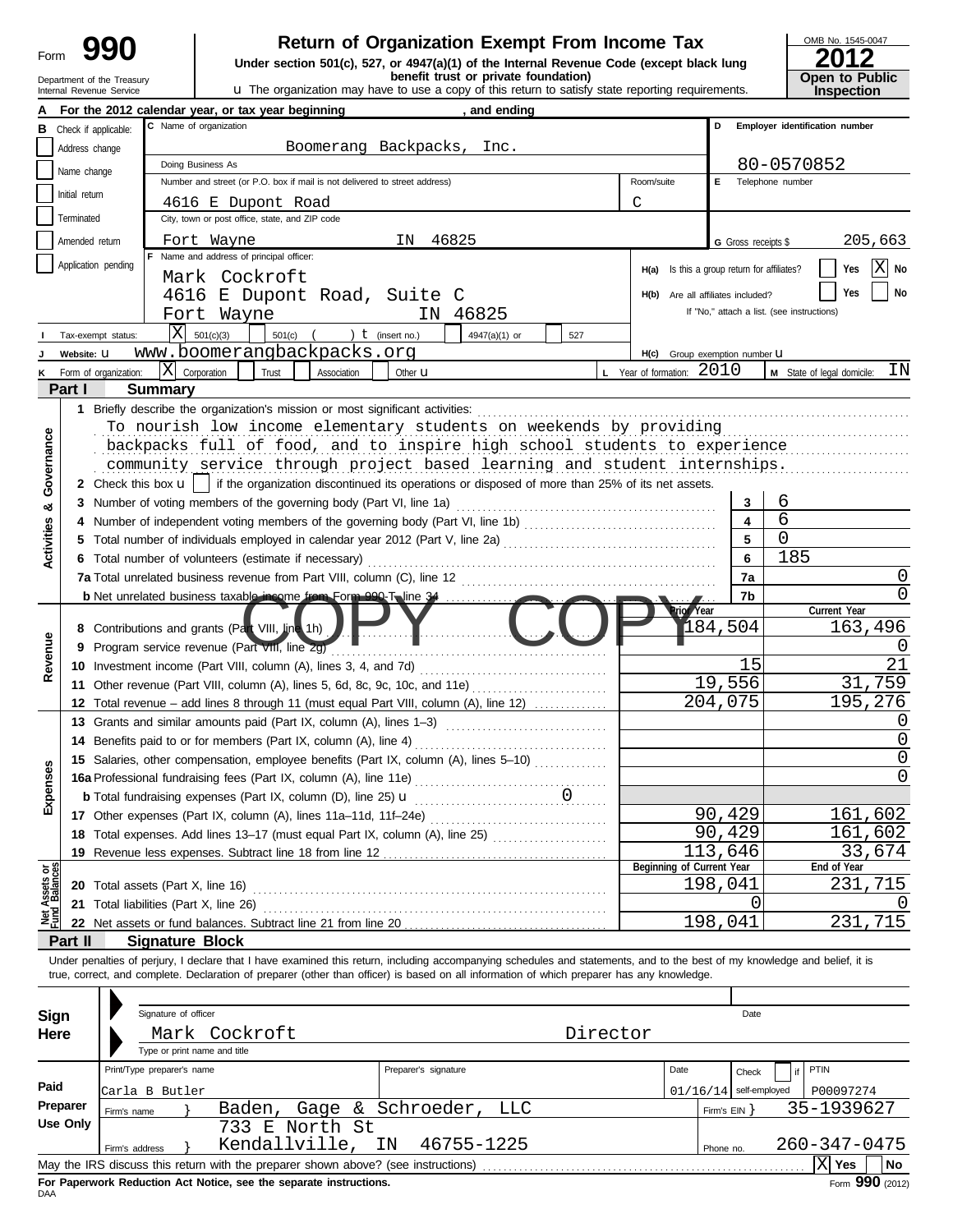|   | Form 990 (2012) Boomerang Backpacks, Inc.                                                                                                 |                        |                        | 80-0570852    | Page 2       |
|---|-------------------------------------------------------------------------------------------------------------------------------------------|------------------------|------------------------|---------------|--------------|
|   | <b>Statement of Program Service Accomplishments</b><br>Part III                                                                           |                        |                        |               |              |
|   | Check if Schedule O contains a response to any question in this Part III                                                                  |                        |                        |               |              |
|   | 1 Briefly describe the organization's mission:                                                                                            |                        |                        |               |              |
|   | To nourish low income elementary students on weekends by providing                                                                        |                        |                        |               |              |
|   | backpacks full of food, and to inspire high school students to experience                                                                 |                        |                        |               |              |
|   | community service through project based learning and student internships.                                                                 |                        |                        |               |              |
|   |                                                                                                                                           |                        |                        |               |              |
|   | 2 Did the organization undertake any significant program services during the year which were not listed on the                            |                        |                        |               |              |
|   | prior Form 990 or 990-EZ?                                                                                                                 |                        |                        |               | Yes $ X $ No |
|   | If "Yes," describe these new services on Schedule O.                                                                                      |                        |                        |               |              |
| 3 | Did the organization cease conducting, or make significant changes in how it conducts, any program                                        |                        |                        |               |              |
|   | services?                                                                                                                                 |                        |                        |               | Yes $ X $ No |
|   | If "Yes," describe these changes on Schedule O.                                                                                           |                        |                        |               |              |
|   | Describe the organization's program service accomplishments for each of its three largest program services, as measured by                |                        |                        |               |              |
|   | expenses. Section 501(c)(3) and 501(c)(4) organizations are required to report the amount of grants and allocations to others,            |                        |                        |               |              |
|   | the total expenses, and revenue, if any, for each program service reported.                                                               |                        |                        |               |              |
|   |                                                                                                                                           |                        |                        |               |              |
|   | a (Code: ) (Expenses \$ 152,870 including grants of \$ ) (Revert Provide food to low income elementary students on weekends.<br>4a (Code: |                        |                        | ) (Revenue \$ |              |
|   |                                                                                                                                           |                        |                        |               |              |
|   |                                                                                                                                           |                        |                        |               |              |
|   |                                                                                                                                           |                        |                        |               |              |
|   |                                                                                                                                           |                        |                        |               |              |
|   |                                                                                                                                           |                        |                        |               |              |
|   |                                                                                                                                           |                        |                        |               |              |
|   |                                                                                                                                           |                        |                        |               |              |
|   |                                                                                                                                           |                        |                        |               |              |
|   |                                                                                                                                           |                        |                        |               |              |
|   |                                                                                                                                           |                        |                        |               |              |
|   |                                                                                                                                           |                        |                        |               |              |
|   |                                                                                                                                           |                        |                        |               |              |
|   |                                                                                                                                           |                        |                        |               |              |
|   | 4b (Code:<br>) (Expenses                                                                                                                  |                        | including grants of    | (Revenue \$   |              |
|   |                                                                                                                                           |                        |                        |               |              |
|   |                                                                                                                                           |                        |                        |               |              |
|   |                                                                                                                                           |                        |                        |               |              |
|   |                                                                                                                                           |                        |                        |               |              |
|   |                                                                                                                                           |                        |                        |               |              |
|   |                                                                                                                                           |                        |                        |               |              |
|   |                                                                                                                                           |                        |                        |               |              |
|   |                                                                                                                                           |                        |                        |               |              |
|   |                                                                                                                                           |                        |                        |               |              |
|   |                                                                                                                                           |                        |                        |               |              |
|   |                                                                                                                                           |                        |                        |               |              |
|   |                                                                                                                                           |                        |                        |               |              |
|   | 4c (Code:<br>) (Expenses \$                                                                                                               |                        | including grants of \$ | ) (Revenue \$ |              |
|   |                                                                                                                                           |                        |                        |               |              |
|   |                                                                                                                                           |                        |                        |               |              |
|   |                                                                                                                                           |                        |                        |               |              |
|   |                                                                                                                                           |                        |                        |               |              |
|   |                                                                                                                                           |                        |                        |               |              |
|   |                                                                                                                                           |                        |                        |               |              |
|   |                                                                                                                                           |                        |                        |               |              |
|   |                                                                                                                                           |                        |                        |               |              |
|   |                                                                                                                                           |                        |                        |               |              |
|   |                                                                                                                                           |                        |                        |               |              |
|   |                                                                                                                                           |                        |                        |               |              |
|   |                                                                                                                                           |                        |                        |               |              |
|   | 4d Other program services. (Describe in Schedule O.)                                                                                      |                        |                        |               |              |
|   | (Expenses \$                                                                                                                              | including grants of \$ |                        | (Revenue \$   |              |
|   | 4e Total program service expenses u                                                                                                       | 152.870                |                        |               |              |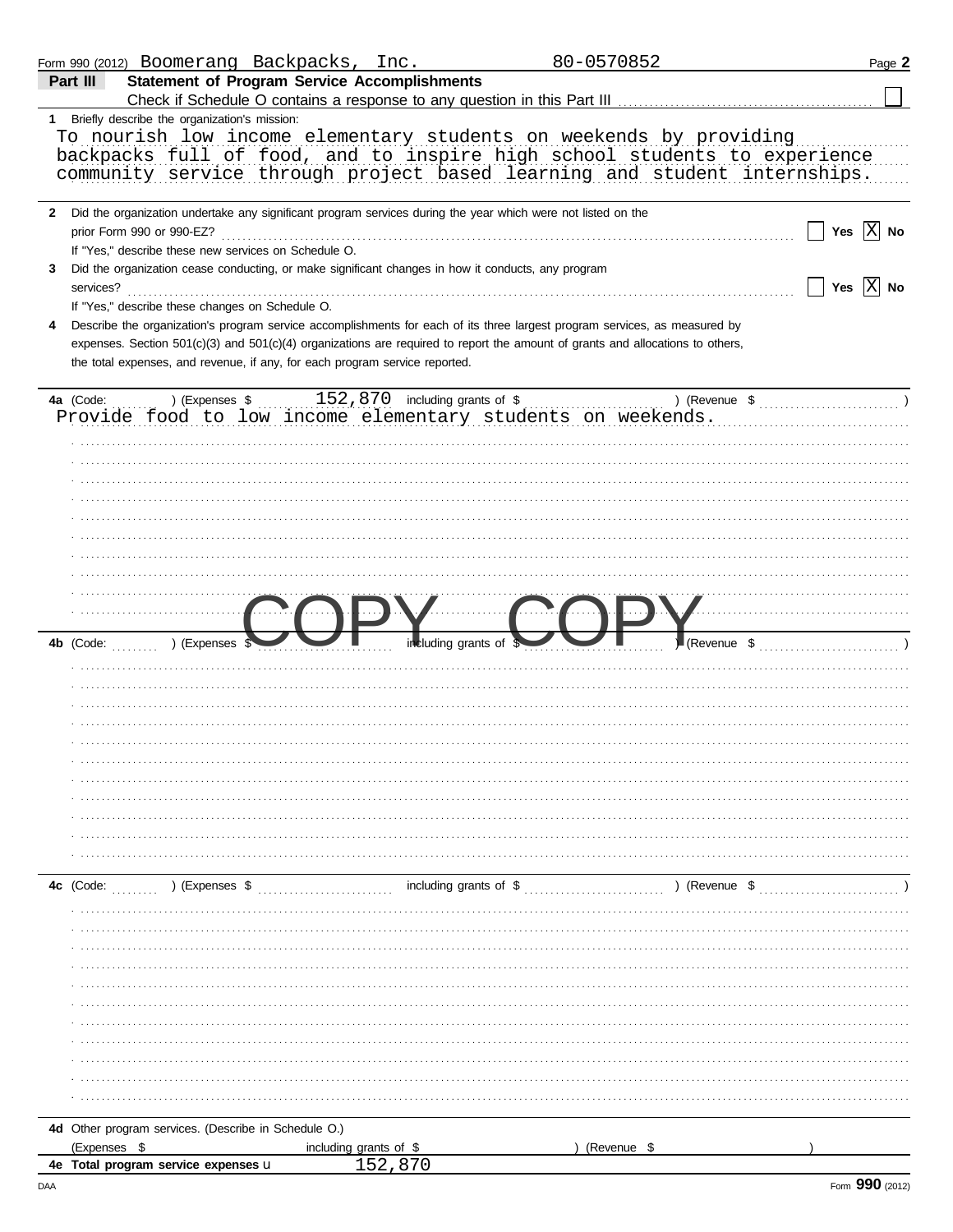**Part IV Checklist of Required Schedules** Form 990 (2012) Page **3** Boomerang Backpacks, Inc. 80-0570852

|     |                                                                                                                            |                 | Yes | No            |
|-----|----------------------------------------------------------------------------------------------------------------------------|-----------------|-----|---------------|
| 1   | Is the organization described in section $501(c)(3)$ or $4947(a)(1)$ (other than a private foundation)? If "Yes,"          |                 |     |               |
|     | complete Schedule A                                                                                                        | 1               | Χ   |               |
| 2   | Is the organization required to complete Schedule B, Schedule of Contributors (see instructions)?                          | $\mathbf{2}$    |     | Χ             |
| 3   | Did the organization engage in direct or indirect political campaign activities on behalf of or in opposition to           |                 |     |               |
|     | candidates for public office? If "Yes," complete Schedule C, Part I                                                        | 3               |     | Χ             |
| 4   | Section 501(c)(3) organizations. Did the organization engage in lobbying activities, or have a section 501(h)              |                 |     |               |
|     | election in effect during the tax year? If "Yes," complete Schedule C, Part II                                             | 4               |     | Χ             |
| 5   | Is the organization a section $501(c)(4)$ , $501(c)(5)$ , or $501(c)(6)$ organization that receives membership dues,       |                 |     |               |
|     | assessments, or similar amounts as defined in Revenue Procedure 98-19? If "Yes," complete Schedule C,                      |                 |     |               |
|     | Part III                                                                                                                   | 5               |     | Χ             |
| 6   | Did the organization maintain any donor advised funds or any similar funds or accounts for which donors                    |                 |     |               |
|     | have the right to provide advice on the distribution or investment of amounts in such funds or accounts? If                |                 |     |               |
|     | "Yes," complete Schedule D, Part I                                                                                         | 6               |     | Χ             |
| 7   | Did the organization receive or hold a conservation easement, including easements to preserve open space,                  |                 |     |               |
|     | the environment, historic land areas, or historic structures? If "Yes," complete Schedule D, Part II                       | 7               |     | Χ             |
| 8   | Did the organization maintain collections of works of art, historical treasures, or other similar assets? If "Yes,"        |                 |     |               |
|     | complete Schedule D, Part III                                                                                              | 8               |     | Χ             |
| 9   | Did the organization report an amount in Part X, line 21, for escrow or custodial account liability; serve as a            |                 |     |               |
|     | custodian for amounts not listed in Part X; or provide credit counseling, debt management, credit repair, or               |                 |     |               |
|     | debt negotiation services? If "Yes," complete Schedule D, Part IV                                                          | 9               |     | Χ             |
| 10  | Did the organization, directly or through a related organization, hold assets in temporarily restricted                    |                 |     |               |
|     | endowments, permanent endowments, or quasi-endowments? If "Yes," complete Schedule D, Part V                               | 10              |     | Χ             |
| 11  | If the organization's answer to any of the following questions is "Yes," then complete Schedule D, Parts VI,               |                 |     |               |
|     | VII, VIII, IX, or X as applicable.                                                                                         |                 |     |               |
| a   | Did the organization report an amount for land, buildings, and equipment in Part X, line 10? If "Yes,"                     |                 |     |               |
|     | complete Schedule D, Part VI                                                                                               | 11a             |     | Χ             |
| b   | Did the organization report an amount for investments other securities in Part X, line 12 that is 5% or more               |                 |     |               |
|     | of its total assets reported in Part X, line 16? If "Yes," complete Schedule D, Part VII                                   | 11b             |     | Χ             |
| c   | Did the organization report an amount for investments—program related in Part X, line 13 that is 5% of more                |                 |     |               |
|     | of its total assets reported in Part X, line 16? If "Yes," complete Schedule D, Part VIII                                  | 11c             |     | Χ             |
| d   | Did the organization report an amount for other assets in Part X, line 15 that is 5% or more of its total assets           |                 |     |               |
|     | reported in Part X, line 16? If "Yes," complete Schedule D, Part IX                                                        | 11d             |     | Χ<br>X        |
|     | Did the organization report an amount for other liabilities in Part X, line 25? If "Yes," complete Schedule D, Part X      | 11e             |     |               |
| f   | Did the organization's separate or consolidated financial statements for the tax year include a footnote that addresses    |                 |     |               |
|     | the organization's liability for uncertain tax positions under FIN 48 (ASC 740)? If "Yes," complete Schedule D, Part X     | 11f             |     | Χ             |
|     | 12a Did the organization obtain separate, independent audited financial statements for the tax year? If "Yes," complete    |                 |     |               |
|     |                                                                                                                            | 12a             |     | $\mathbf X$   |
| b   | Was the organization included in consolidated, independent audited financial statements for the tax year? If "Yes," and if |                 |     |               |
|     |                                                                                                                            | 12b<br>13       |     | <u>X</u><br>Χ |
| 13  | Did the organization maintain an office, employees, or agents outside of the United States?                                | 14a             |     | Χ             |
| 14a | Did the organization have aggregate revenues or expenses of more than \$10,000 from grantmaking,                           |                 |     |               |
| b   | fundraising, business, investment, and program service activities outside the United States, or aggregate                  |                 |     |               |
|     | foreign investments valued at \$100,000 or more? If "Yes," complete Schedule F, Parts I and IV                             | 14b             |     | Χ             |
| 15  | Did the organization report on Part IX, column (A), line 3, more than \$5,000 of grants or assistance to any               |                 |     |               |
|     |                                                                                                                            | 15              |     | Χ             |
| 16  | Did the organization report on Part IX, column (A), line 3, more than \$5,000 of aggregate grants or assistance            |                 |     |               |
|     | to individuals located outside the United States? If "Yes," complete Schedule F, Parts III and IV                          | 16              |     | Χ             |
| 17  | Did the organization report a total of more than \$15,000 of expenses for professional fundraising services on             |                 |     |               |
|     |                                                                                                                            | 17              |     | Χ             |
| 18  | Did the organization report more than \$15,000 total of fundraising event gross income and contributions on                |                 |     |               |
|     | Part VIII, lines 1c and 8a? If "Yes," complete Schedule G, Part II                                                         | 18              | Χ   |               |
| 19  | Did the organization report more than \$15,000 of gross income from gaming activities on Part VIII, line 9a?               |                 |     |               |
|     | If "Yes," complete Schedule G, Part III                                                                                    | 19              |     | X             |
| 20a | Did the organization operate one or more hospital facilities? If "Yes," complete Schedule H                                | 20a             |     | Χ             |
|     |                                                                                                                            | 20 <sub>b</sub> |     |               |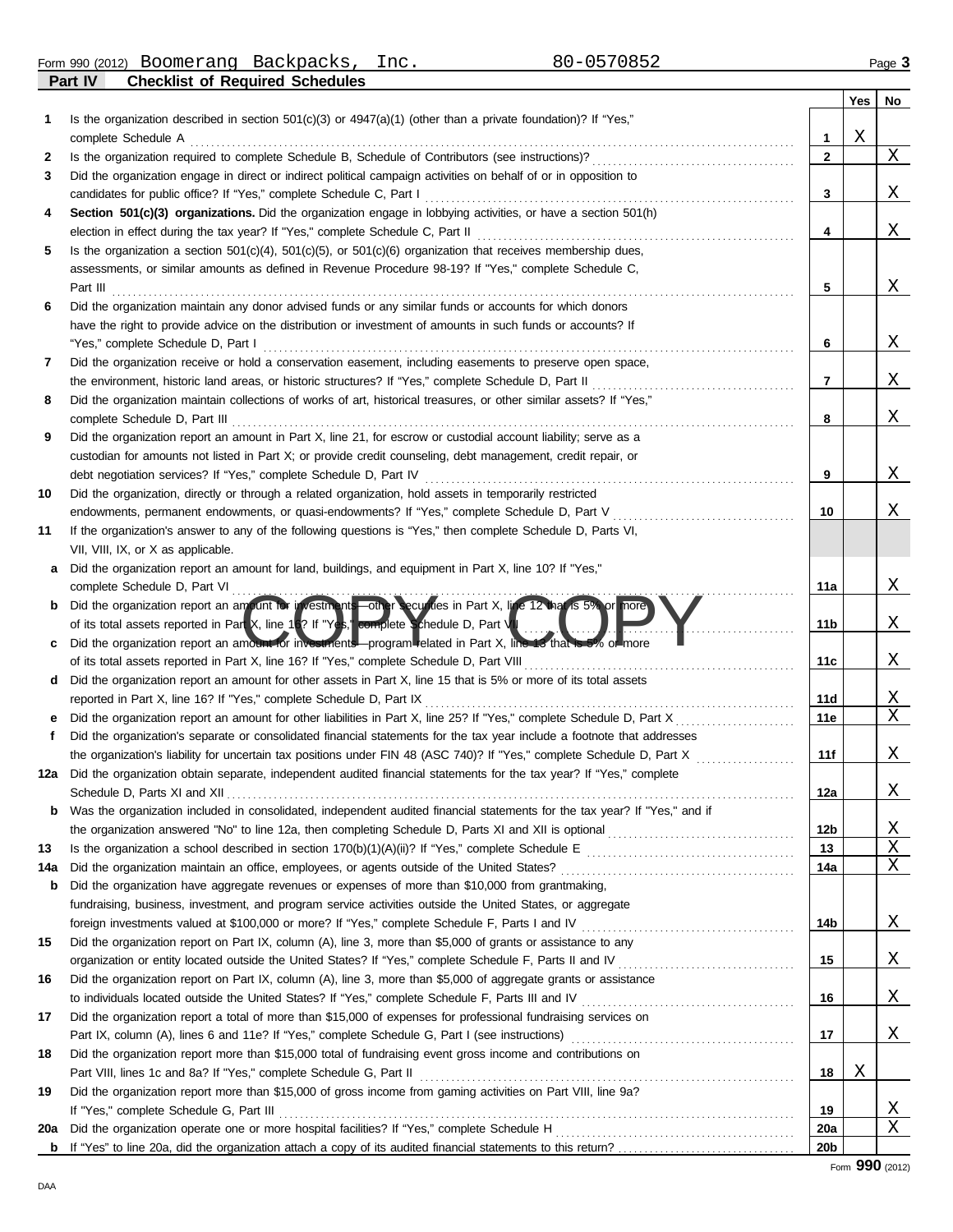Form 990 (2012) Boomerang Backpacks, Inc.  $80-0570852$  Page 4 Boomerang Backpacks, Inc. 80-0570852

|     | Part IV<br><b>Checklist of Required Schedules (continued)</b>                                                         |     |     |             |
|-----|-----------------------------------------------------------------------------------------------------------------------|-----|-----|-------------|
|     |                                                                                                                       |     | Yes | No          |
| 21  | Did the organization report more than \$5,000 of grants and other assistance to any government or organization        |     |     |             |
|     | in the United States on Part IX, column (A), line 1? If "Yes," complete Schedule I, Parts I and II                    | 21  |     | Χ           |
| 22  | Did the organization report more than \$5,000 of grants and other assistance to individuals in the United States      |     |     |             |
|     | on Part IX, column (A), line 2? If "Yes," complete Schedule I, Parts I and III                                        | 22  |     | Χ           |
| 23  | Did the organization answer "Yes" to Part VII, Section A, line 3, 4, or 5 about compensation of the                   |     |     |             |
|     | organization's current and former officers, directors, trustees, key employees, and highest compensated               |     |     |             |
|     | employees? If "Yes," complete Schedule J                                                                              | 23  |     | Χ           |
| 24a | Did the organization have a tax-exempt bond issue with an outstanding principal amount of more than                   |     |     |             |
|     | \$100,000 as of the last day of the year, that was issued after December 31, 2002? If "Yes," answer lines 24b         |     |     |             |
|     | through 24d and complete Schedule K. If "No," go to line 25                                                           | 24a |     | Χ           |
| b   | Did the organization invest any proceeds of tax-exempt bonds beyond a temporary period exception?                     | 24b |     |             |
| c   | Did the organization maintain an escrow account other than a refunding escrow at any time during the year             |     |     |             |
|     | to defease any tax-exempt bonds?                                                                                      | 24c |     |             |
| d   | Did the organization act as an "on behalf of" issuer for bonds outstanding at any time during the year?               | 24d |     |             |
| 25a | Section 501(c)(3) and 501(c)(4) organizations. Did the organization engage in an excess benefit transaction           |     |     |             |
|     | with a disqualified person during the year? If "Yes," complete Schedule L, Part I                                     | 25a |     | Χ           |
| b   | Is the organization aware that it engaged in an excess benefit transaction with a disqualified person in a prior      |     |     |             |
|     | year, and that the transaction has not been reported on any of the organization's prior Forms 990 or 990-EZ?          |     |     |             |
|     | If "Yes," complete Schedule L, Part I                                                                                 | 25b |     | Χ           |
| 26  | Was a loan to or by a current or former officer, director, trustee, key employee, highest compensated employee, or    |     |     |             |
|     | disqualified person outstanding as of the end of the organization's tax year? If "Yes," complete Schedule L, Part II  | 26  |     | Χ           |
| 27  | Did the organization provide a grant or other assistance to an officer, director, trustee, key employee,              |     |     |             |
|     | substantial contributor or employee thereof, a grant selection committee member, or to a 35% controlled               |     |     |             |
|     | entity or family member of any of these persons? If "Yes," complete Schedule L, Part III                              | 27  |     | Χ           |
| 28  | Was the organization a party to a business transaction with one of the following parties (see Schedule L,             |     |     |             |
|     | Part IV instructions for applicable filing thresholds, conditions, and exceptions):                                   |     |     |             |
| а   | A current or former officer, director, trustee, or key employee? If "Yes," complete Schedule L. Part I                | 28a |     | Χ           |
| b   | A family member of a current or former officer, director, trustee, of key employee? If "Yes," complete                |     |     |             |
|     | Schedule L, Part IV                                                                                                   | 28b |     | Χ           |
| c   | An entity of which a current or former officer, director, trustee, or key employee (or a family member thereof)       |     |     |             |
|     | was an officer, director, trustee, or direct or indirect owner? If "Yes," complete Schedule L, Part IV                | 28c |     | Χ           |
| 29  | Did the organization receive more than \$25,000 in non-cash contributions? If "Yes," complete Schedule M              | 29  |     | $\mathbf X$ |
| 30  | Did the organization receive contributions of art, historical treasures, or other similar assets, or qualified        |     |     |             |
|     | conservation contributions? If "Yes," complete Schedule M                                                             | 30  |     | X           |
| 31  | Did the organization liquidate, terminate, or dissolve and cease operations? If "Yes," complete Schedule N,           |     |     |             |
|     | Part I                                                                                                                | 31  |     | <u>х</u>    |
| 32  | Did the organization sell, exchange, dispose of, or transfer more than 25% of its net assets? If "Yes,"               |     |     |             |
|     | complete Schedule N, Part II                                                                                          | 32  |     | Χ           |
| 33  | Did the organization own 100% of an entity disregarded as separate from the organization under Regulations            |     |     |             |
|     | sections 301.7701-2 and 301.7701-3? If "Yes," complete Schedule R, Part I                                             | 33  |     | Χ           |
| 34  | Was the organization related to any tax-exempt or taxable entity? If "Yes," complete Schedule R, Parts II, III,       |     |     |             |
|     | or IV, and Part V, line 1                                                                                             | 34  |     | Χ           |
| 35a |                                                                                                                       | 35a |     | Χ           |
| b   | If "Yes" to line 35a, did the organization receive any payment from or engage in any transaction with a               |     |     |             |
|     |                                                                                                                       | 35b |     |             |
| 36  | Section 501(c)(3) organizations. Did the organization make any transfers to an exempt non-charitable                  |     |     |             |
|     | related organization? If "Yes," complete Schedule R, Part V, line 2                                                   | 36  |     | Χ           |
| 37  | Did the organization conduct more than 5% of its activities through an entity that is not a related organization      |     |     |             |
|     | and that is treated as a partnership for federal income tax purposes? If "Yes," complete Schedule R,                  |     |     |             |
|     |                                                                                                                       |     |     | X           |
|     | Part VI<br>Did the organization complete Schedule O and provide explanations in Schedule O for Part VI, lines 11b and | 37  |     |             |
| 38  |                                                                                                                       | 38  | Χ   |             |
|     |                                                                                                                       |     |     |             |

Form **990** (2012)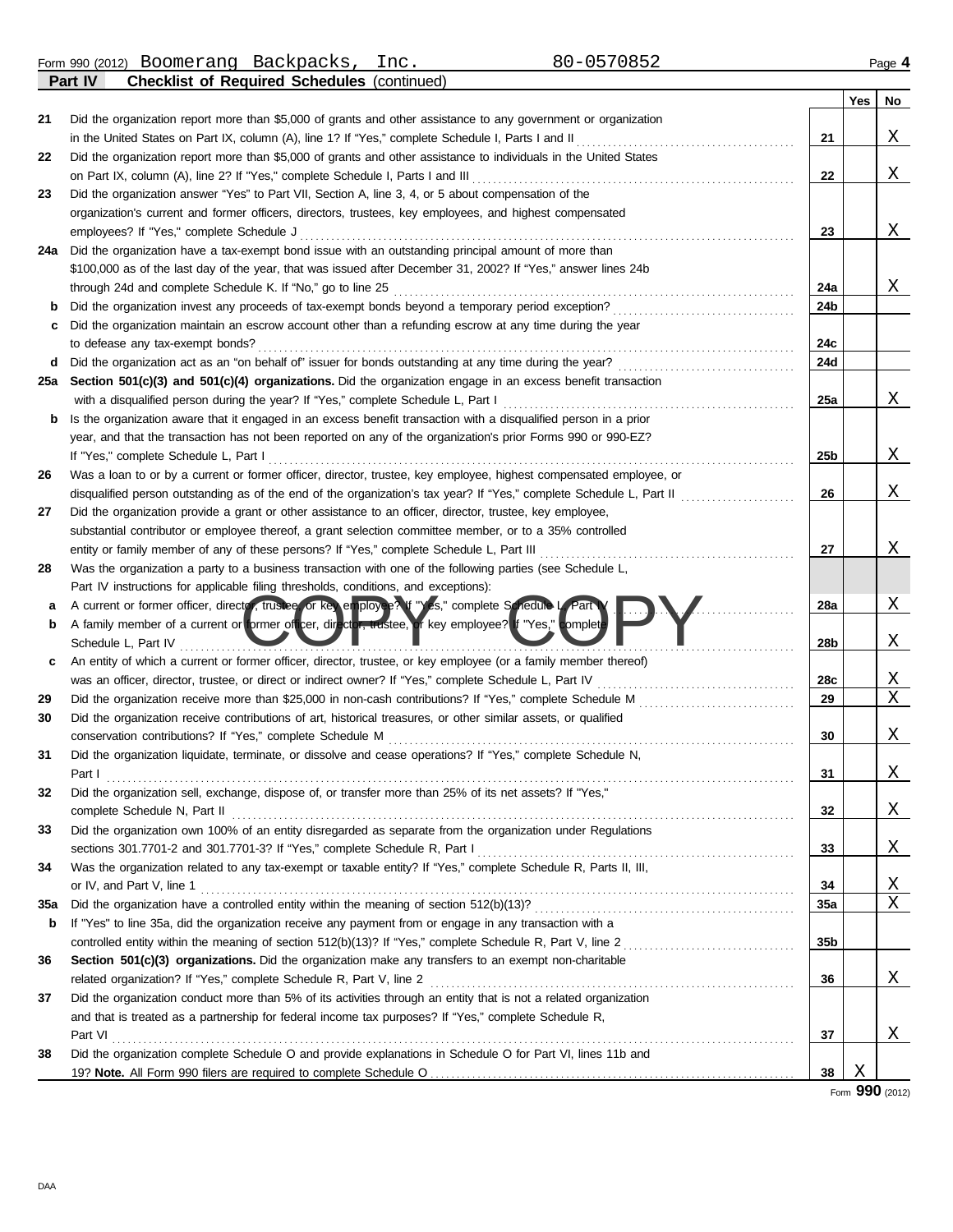|         | 80-0570852<br>Form 990 (2012) Boomerang Backpacks, Inc.                                                                                                                          |                        |                |                |     | Page 5      |
|---------|----------------------------------------------------------------------------------------------------------------------------------------------------------------------------------|------------------------|----------------|----------------|-----|-------------|
|         | Statements Regarding Other IRS Filings and Tax Compliance<br>Part V                                                                                                              |                        |                |                |     |             |
|         | Check if Schedule O contains a response to any question in this Part V                                                                                                           |                        |                |                |     |             |
|         |                                                                                                                                                                                  |                        |                |                | Yes | No          |
| 1a      | Enter the number reported in Box 3 of Form 1096. Enter -0- if not applicable [11] [11] Enter the number reported in Box 3 of Form 1096. Enter -0- if not applicable              | 1a                     | 3              |                |     |             |
| b       | Enter the number of Forms W-2G included in line 1a. Enter -0- if not applicable                                                                                                  | 1 <sub>b</sub>         | $\overline{0}$ |                |     |             |
| c       | Did the organization comply with backup withholding rules for reportable payments to vendors and                                                                                 |                        |                |                |     | Χ           |
|         | reportable gaming (gambling) winnings to prize winners?<br>.                                                                                                                     |                        |                | 1c             |     |             |
| 2a      | Enter the number of employees reported on Form W-3, Transmittal of Wage and Tax<br>Statements, filed for the calendar year ending with or within the year covered by this return | 2a                     | $\mathbf 0$    |                |     |             |
| b       | If at least one is reported on line 2a, did the organization file all required federal employment tax returns?                                                                   |                        |                | 2 <sub>b</sub> |     |             |
|         | Note. If the sum of lines 1a and 2a is greater than 250, you may be required to e-file (see instructions)                                                                        |                        |                |                |     |             |
| За      | Did the organization have unrelated business gross income of \$1,000 or more during the year?                                                                                    |                        |                | 3a             |     | Χ           |
| b       | If "Yes," has it filed a Form 990-T for this year? If "No," provide an explanation in Schedule O                                                                                 |                        |                | 3b             |     |             |
| 4a      | At any time during the calendar year, did the organization have an interest in, or a signature or other authority                                                                |                        |                |                |     |             |
|         | over, a financial account in a foreign country (such as a bank account, securities account, or other financial                                                                   |                        |                |                |     |             |
|         | account)?                                                                                                                                                                        |                        |                | 4a             |     | Χ           |
| b       | If "Yes," enter the name of the foreign country: u                                                                                                                               |                        |                |                |     |             |
|         | See instructions for filing requirements for Form TD F 90-22.1, Report of Foreign Bank and Financial Accounts.                                                                   |                        |                |                |     |             |
| 5a      | Was the organization a party to a prohibited tax shelter transaction at any time during the tax year?                                                                            |                        |                | 5a             |     | Χ           |
| b       | Did any taxable party notify the organization that it was or is a party to a prohibited tax shelter transaction?                                                                 |                        |                | 5 <sub>b</sub> |     | $\mathbf X$ |
| c       | If "Yes" to line 5a or 5b, did the organization file Form 8886-T?                                                                                                                |                        |                | 5c             |     |             |
| 6а      | Does the organization have annual gross receipts that are normally greater than \$100,000, and did the                                                                           |                        |                |                |     |             |
|         | organization solicit any contributions that were not tax deductible as charitable contributions?                                                                                 |                        |                | 6a             |     | X           |
| b       | If "Yes," did the organization include with every solicitation an express statement that such contributions or                                                                   |                        |                |                |     |             |
|         | gifts were not tax deductible?                                                                                                                                                   |                        |                | 6b             |     |             |
| 7       | Organizations that may receive deductible contributions under section 170(c).                                                                                                    |                        |                |                |     |             |
| a       | Did the organization receive a payment in excess of \$75 made partly as a contribution and partly for goods                                                                      |                        |                |                |     |             |
|         | and services provided to the payor?                                                                                                                                              |                        |                | 7а             |     | Χ           |
| b       | If "Yes," did the organization notif the conor of the value of the goods or services provided?                                                                                   |                        |                | 7b             |     |             |
| с       | Did the organization sell, exchange, or otherwise dispose of tangible personal property for which it was                                                                         |                        |                |                |     |             |
|         | required to file Form 8282?                                                                                                                                                      |                        |                | 7c             |     | Χ           |
| d       |                                                                                                                                                                                  | 7d                     |                |                |     |             |
| е       | Did the organization receive any funds, directly or indirectly, to pay premiums on a personal benefit contract?                                                                  |                        |                | 7e             |     | Χ           |
| f       | Did the organization, during the year, pay premiums, directly or indirectly, on a personal benefit contract?                                                                     |                        |                | 7f             |     | Χ           |
|         | If the organization received a contribution of qualified intellectual property, did the organization file Form 8899 as required?                                                 |                        |                | 7g             |     | Χ           |
| h       | If the organization received a contribution of cars, boats, airplanes, or other vehicles, did the organization file a Form 1098-C?                                               |                        |                | 7h             |     | Χ           |
|         | Sponsoring organizations maintaining donor advised funds and section 509(a)(3) supporting                                                                                        |                        |                |                |     |             |
|         | organizations. Did the supporting organization, or a donor advised fund maintained by a sponsoring                                                                               |                        |                |                |     |             |
|         | organization, have excess business holdings at any time during the year?                                                                                                         |                        |                | 8              |     |             |
| 9       | Sponsoring organizations maintaining donor advised funds.                                                                                                                        |                        |                |                |     |             |
| а       | Did the organization make any taxable distributions under section 4966?                                                                                                          |                        |                | 9a             |     |             |
| b       | Did the organization make a distribution to a donor, donor advisor, or related person?                                                                                           |                        |                | 9b             |     |             |
| 10      | Section 501(c)(7) organizations. Enter:                                                                                                                                          |                        |                |                |     |             |
| а       | Gross receipts, included on Form 990, Part VIII, line 12, for public use of club facilities                                                                                      | 10a<br>10 <sub>b</sub> |                |                |     |             |
| b<br>11 | Section 501(c)(12) organizations. Enter:                                                                                                                                         |                        |                |                |     |             |
| а       | Gross income from members or shareholders                                                                                                                                        | 11a                    |                |                |     |             |
| b       | Gross income from other sources (Do not net amounts due or paid to other sources                                                                                                 |                        |                |                |     |             |
|         | against amounts due or received from them.)                                                                                                                                      | 11 <sub>b</sub>        |                |                |     |             |
| 12a     | Section 4947(a)(1) non-exempt charitable trusts. Is the organization filing Form 990 in lieu of Form 1041?                                                                       |                        |                | 12a            |     |             |
| b       | If "Yes," enter the amount of tax-exempt interest received or accrued during the year <i>manuful</i>                                                                             | 12b                    |                |                |     |             |
| 13      | Section 501(c)(29) qualified nonprofit health insurance issuers.                                                                                                                 |                        |                |                |     |             |
| a       | Is the organization licensed to issue qualified health plans in more than one state?                                                                                             |                        |                | 13а            |     |             |
|         | Note. See the instructions for additional information the organization must report on Schedule O.                                                                                |                        |                |                |     |             |
| b       | Enter the amount of reserves the organization is required to maintain by the states in which                                                                                     |                        |                |                |     |             |
|         |                                                                                                                                                                                  | 13b                    |                |                |     |             |
| c       | Enter the amount of reserves on hand                                                                                                                                             | 13 <sub>c</sub>        |                |                |     |             |
| 14a     |                                                                                                                                                                                  |                        |                | 14a            |     | Χ           |
|         |                                                                                                                                                                                  |                        |                | 14b            |     |             |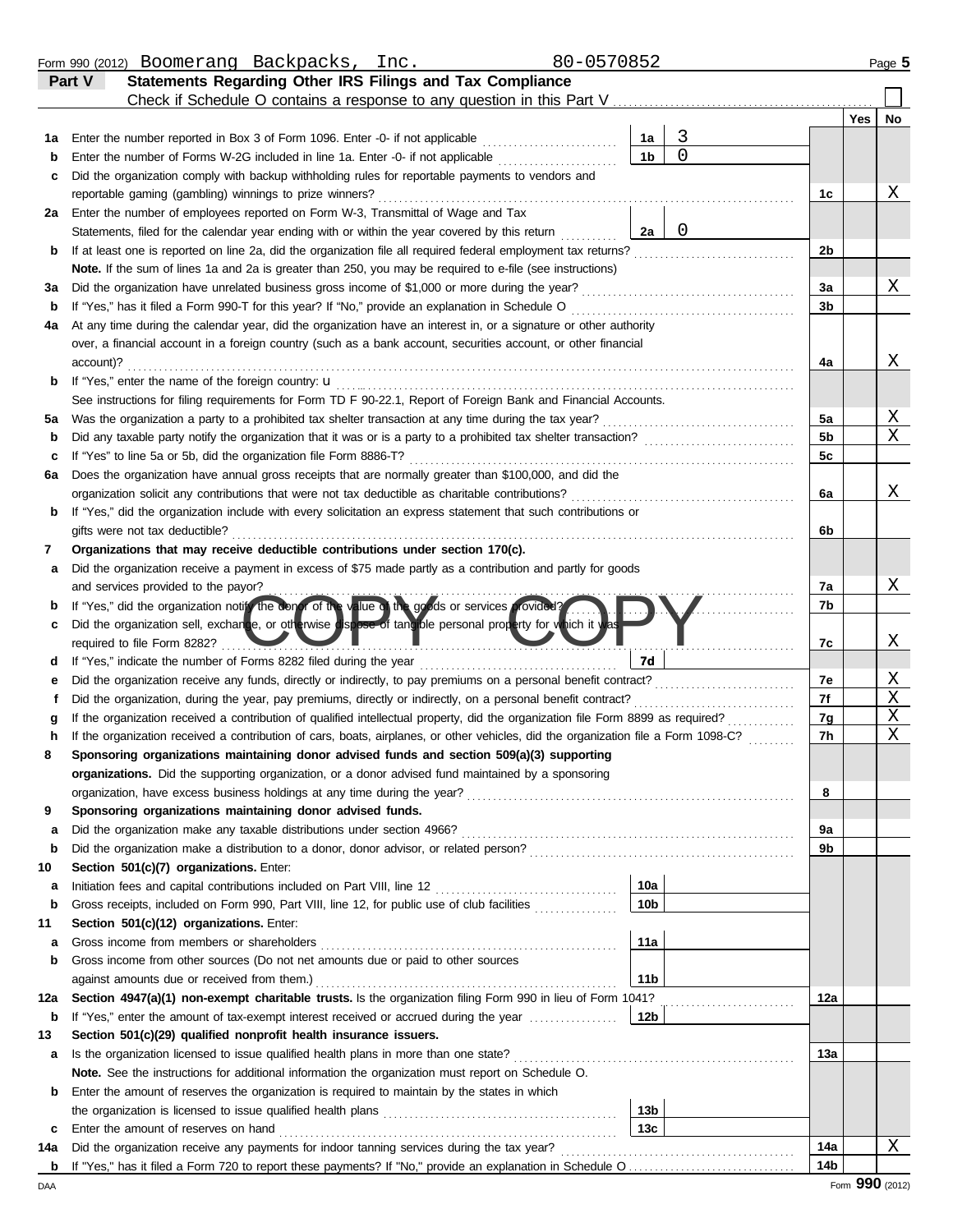|     | <b>Section A. Governing Body and Management</b>                                                                                                       |    |   |                         |     |                         |
|-----|-------------------------------------------------------------------------------------------------------------------------------------------------------|----|---|-------------------------|-----|-------------------------|
|     |                                                                                                                                                       |    |   |                         | Yes | No                      |
| 1a  | Enter the number of voting members of the governing body at the end of the tax year                                                                   | 1a | 6 |                         |     |                         |
|     | If there are material differences in voting rights among members of the governing body, or                                                            |    |   |                         |     |                         |
|     | if the governing body delegated broad authority to an executive committee or similar                                                                  |    |   |                         |     |                         |
|     | committee, explain in Schedule O.                                                                                                                     |    |   |                         |     |                         |
| b   | Enter the number of voting members included in line 1a, above, who are independent                                                                    | 1b | 6 |                         |     |                         |
| 2   | Did any officer, director, trustee, or key employee have a family relationship or a business relationship with                                        |    |   |                         |     |                         |
|     | any other officer, director, trustee, or key employee?                                                                                                |    |   | 2                       |     | X                       |
| 3   | Did the organization delegate control over management duties customarily performed by or under the direct                                             |    |   |                         |     |                         |
|     | supervision of officers, directors, or trustees, or key employees to a management company or other person?                                            |    |   | 3                       |     | X                       |
| 4   |                                                                                                                                                       |    |   | $\overline{\mathbf{4}}$ |     | $\overline{\text{X}}$   |
| 5   |                                                                                                                                                       |    |   | 5                       |     | $\mathbf X$             |
| 6   | Did the organization have members or stockholders?                                                                                                    |    |   | 6                       |     | $\overline{X}$          |
| 7a  | Did the organization have members, stockholders, or other persons who had the power to elect or appoint                                               |    |   |                         |     |                         |
|     | one or more members of the governing body?                                                                                                            |    |   | 7a                      |     | Χ                       |
| b   | Are any governance decisions of the organization reserved to (or subject to approval by) members,                                                     |    |   |                         |     |                         |
|     | stockholders, or persons other than the governing body?                                                                                               |    |   | 7b                      |     | Χ                       |
| 8   | Did the organization contemporaneously document the meetings held or written actions undertaken during the year by the following:                     |    |   |                         |     |                         |
| а   | The governing body?                                                                                                                                   |    |   | 8a                      | Χ   |                         |
| b   |                                                                                                                                                       |    |   | 8b                      | X   |                         |
| 9   | Is there any officer, director, trustee, or key employee listed in Part VII, Section A, who cannot be reached at                                      |    |   |                         |     |                         |
|     |                                                                                                                                                       |    |   | 9                       |     | Χ                       |
|     | Section B. Policies (This Section B requests information about policies not required by the Internal Revenue Code.)                                   |    |   |                         |     |                         |
|     |                                                                                                                                                       |    |   |                         | Yes | No<br>X                 |
| 10a | Did the organization have local or apters, branches, or affiliates?                                                                                   |    |   | 10a                     |     |                         |
| b   | If "Yes," did the organization have written policies and procedures governing the activities of such chapters,                                        |    |   |                         |     |                         |
|     | affiliates, and branches to ensure their operations are consistent with the organization's exempt purposes?                                           |    |   | 10 <sub>b</sub>         | Χ   |                         |
| 11a | Has the organization provided a complete copy of this Form 990 to all members of its governing body before filing the form?                           |    |   | 11a                     |     |                         |
| b   | Describe in Schedule O the process, if any, used by the organization to review this Form 990.                                                         |    |   |                         | Χ   |                         |
| 12a |                                                                                                                                                       |    |   | 12a<br>12 <sub>b</sub>  | X   |                         |
| b   | Were officers, directors, or trustees, and key employees required to disclose annually interests that could give rise to conflicts?                   |    |   |                         |     |                         |
| c   | Did the organization regularly and consistently monitor and enforce compliance with the policy? If "Yes,"<br>describe in Schedule O how this was done |    |   | 12c                     | Χ   |                         |
| 13  | Did the organization have a written whistleblower policy?                                                                                             |    |   | 13                      | X   |                         |
| 14  |                                                                                                                                                       |    |   | 14                      | X   |                         |
| 15  | Did the process for determining compensation of the following persons include a review and approval by                                                |    |   |                         |     |                         |
|     | independent persons, comparability data, and contemporaneous substantiation of the deliberation and decision?                                         |    |   |                         |     |                         |
| а   | The organization's CEO, Executive Director, or top management official                                                                                |    |   | 15a                     |     | <u>х</u>                |
| b   | Other officers or key employees of the organization                                                                                                   |    |   | 15 <sub>b</sub>         |     | $\overline{\mathbf{X}}$ |
|     | If "Yes" to line 15a or 15b, describe the process in Schedule O (see instructions).                                                                   |    |   |                         |     |                         |
| 16a | Did the organization invest in, contribute assets to, or participate in a joint venture or similar arrangement                                        |    |   |                         |     |                         |
|     | with a taxable entity during the year?                                                                                                                |    |   | 16a                     |     | Χ                       |
| b   | If "Yes," did the organization follow a written policy or procedure requiring the organization to evaluate its                                        |    |   |                         |     |                         |
|     | participation in joint venture arrangements under applicable federal tax law, and take steps to safeguard the                                         |    |   |                         |     |                         |
|     |                                                                                                                                                       |    |   | 16b                     |     |                         |
|     | <b>Section C. Disclosure</b>                                                                                                                          |    |   |                         |     |                         |
| 17  | List the states with which a copy of this Form 990 is required to be filed $\mathbf u$<br>None                                                        |    |   |                         |     |                         |
| 18  | Section 6104 requires an organization to make its Forms 1023 (or 1024 if applicable), 990, and 990-T (Section 501(c)(3)s only)                        |    |   |                         |     |                         |
|     | available for public inspection. Indicate how you made these available. Check all that apply.                                                         |    |   |                         |     |                         |
|     | $ X $ Upon request<br>Another's website<br>Own website<br>Other (explain in Schedule O)                                                               |    |   |                         |     |                         |
| 19  | Describe in Schedule O whether (and if so, how), the organization made its governing documents, conflict of interest policy,                          |    |   |                         |     |                         |
|     | and financial statements available to the public during the tax year.                                                                                 |    |   |                         |     |                         |
| 20  | State the name, physical address, and telephone number of the person who possesses the books and records of the                                       |    |   |                         |     |                         |

**Part VI Governance, Management, and Disclosure** For each "Yes" response to lines 2 through 7b below, and for a "No" response to line 8a, 8b, or 10b below, describe the circumstances, processes, or changes in Schedule O. See instructions.

Check if Schedule O contains a response to any question in this Part VI

State the name, physical address, and telephone number of the person who possesses the books and records of the 733 E North St<br>IN 46755

organization: **u** Carla Butler

Kendallville IN 46755 260-347-0475<br>AA Form **990** (2012)

X

| [nc. | 80-0570852 |
|------|------------|

|  | 990 (2012)<br>Form $\overline{a}$ | Boomerang | Backpacks | ັນ ລ<br>TIIC | $\bigcap$<br>70852 | Page ( |
|--|-----------------------------------|-----------|-----------|--------------|--------------------|--------|
|--|-----------------------------------|-----------|-----------|--------------|--------------------|--------|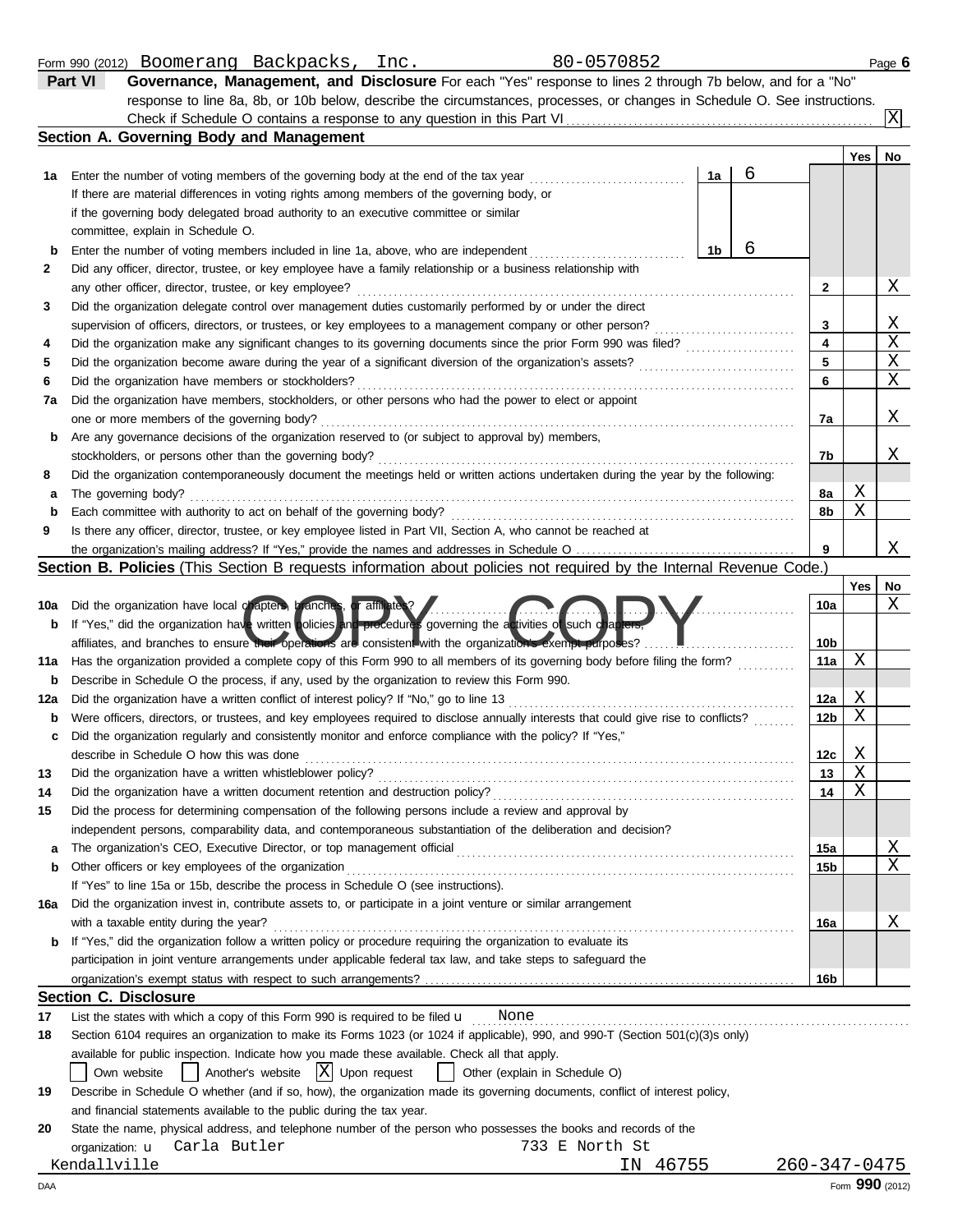| <b>Part VII</b>          | Compensation of Officers, Directors, Trustees, Key Employees, Highest Compensated Employees, and                                                                                                                                 |
|--------------------------|----------------------------------------------------------------------------------------------------------------------------------------------------------------------------------------------------------------------------------|
|                          | Independent Contractors                                                                                                                                                                                                          |
|                          | Check if Schedule O contains a response to any question in this Part VII <i>containare container container</i>                                                                                                                   |
| Section A.               | Officers, Directors, Trustees, Key Employees, and Highest Compensated Employees                                                                                                                                                  |
| organization's tax year. | 1a Complete this table for all persons required to be listed. Report compensation for the calendar year ending with or within the                                                                                                |
|                          | List all of the organization's <b>current</b> officers, directors, trustees (whether individuals or organizations), regardless of amount of<br>compensation. Enter -0- in columns (D), (E), and (F) if no compensation was paid. |

● List all of the organization's **current** key employees, if any. See instructions for definition of "key employee."

who received reportable compensation (Box 5 of Form W-2 and/or Box 7 of Form 1099-MISC) of more than \$100,000 from the organization and any related organizations. ■ List the organization's five **current** highest compensated employees (other than an officer, director, trustee, or key employee)<br> **•** Presived reportable compensation (Box 5 of Form M-2 and/or Box 7 of Form 1099-MISC) o

List all of the organization's **former** officers, key employees, and highest compensated employees who received more than • List all of the organization's **former** officers, key employees, and highest compensate \$100,000 of reportable compensation from the organization and any related organizations.

■ List all of the organization's **former directors or trustees** that received, in the capacity as a former director or trustee of the practization more than \$10,000 of reportable compensation from the organization and any organization, more than \$10,000 of reportable compensation from the organization and any related organizations. List persons in the following order: individual trustees or directors; institutional trustees; officers; key employees; highest compensated employees; and former such persons.

Check this box if neither the organization nor any related organizations compensated any current officer, director, or trustee.  $|X|$ 

| (A)<br>Name and Title | (B)<br>Average<br>hours per<br>week<br>(list any               |                                |                      | (C)<br>Position |              | (do not check more than one<br>box, unless person is both an<br>officer and a director/trustee) |        | (D)<br>Reportable<br>compensation<br>from<br>the | (E)<br>Reportable<br>compensation from<br>related<br>organizations | (F)<br>Estimated<br>amount of<br>other<br>compensation   |
|-----------------------|----------------------------------------------------------------|--------------------------------|----------------------|-----------------|--------------|-------------------------------------------------------------------------------------------------|--------|--------------------------------------------------|--------------------------------------------------------------------|----------------------------------------------------------|
|                       | hours for<br>related<br>organizations<br>below dotted<br>line) | Individual trustee<br>director | nstitutional trustee | <b>Officer</b>  | Key employee | Highest compensated<br>employee                                                                 | Former | organization<br>(W-2/1099-MISC)                  | (W-2/1099-MISC)                                                    | from the<br>organization<br>and related<br>organizations |
| (1) Mark Cockroft     | 15.00                                                          |                                |                      |                 |              |                                                                                                 |        |                                                  |                                                                    |                                                          |
| Director              | 0 <sub>0</sub>                                                 |                                |                      |                 |              |                                                                                                 |        |                                                  | 0                                                                  | 0                                                        |
| (2) David Frey        |                                                                |                                |                      |                 |              |                                                                                                 |        |                                                  |                                                                    |                                                          |
| .<br>Board Member     | 0.00                                                           |                                |                      | Χ               |              |                                                                                                 |        |                                                  | 0                                                                  | 0                                                        |
| (3) Denny Bragg       | 1.00                                                           |                                |                      |                 |              |                                                                                                 |        |                                                  |                                                                    |                                                          |
| Board Member          | 0.00                                                           |                                |                      | $\mathbf X$     |              |                                                                                                 |        | 0                                                | 0                                                                  | $\mathbf 0$                                              |
| (4) Kara Conrad       |                                                                |                                |                      |                 |              |                                                                                                 |        |                                                  |                                                                    |                                                          |
| Board Member          | 1.00<br>0.00                                                   |                                |                      | $\mathbf X$     |              |                                                                                                 |        | 0                                                | 0                                                                  | $\overline{0}$                                           |
| (5) Andrea Stieglitz  |                                                                |                                |                      |                 |              |                                                                                                 |        |                                                  |                                                                    |                                                          |
| Secretary             | 5.00<br>0.00                                                   |                                |                      | X               |              |                                                                                                 |        | 0                                                | 0                                                                  | 0                                                        |
| (6) Gary Furlow       |                                                                |                                |                      |                 |              |                                                                                                 |        |                                                  |                                                                    |                                                          |
| Board Member          | 1.00<br>0.00                                                   |                                |                      | $\mathbf X$     |              |                                                                                                 |        | 0                                                | 0                                                                  | 0                                                        |
| (7)                   |                                                                |                                |                      |                 |              |                                                                                                 |        |                                                  |                                                                    |                                                          |
|                       |                                                                |                                |                      |                 |              |                                                                                                 |        |                                                  |                                                                    |                                                          |
| (8)                   |                                                                |                                |                      |                 |              |                                                                                                 |        |                                                  |                                                                    |                                                          |
|                       |                                                                |                                |                      |                 |              |                                                                                                 |        |                                                  |                                                                    |                                                          |
| (9)                   |                                                                |                                |                      |                 |              |                                                                                                 |        |                                                  |                                                                    |                                                          |
|                       |                                                                |                                |                      |                 |              |                                                                                                 |        |                                                  |                                                                    |                                                          |
| (10)                  |                                                                |                                |                      |                 |              |                                                                                                 |        |                                                  |                                                                    |                                                          |
|                       |                                                                |                                |                      |                 |              |                                                                                                 |        |                                                  |                                                                    |                                                          |
| (11)                  |                                                                |                                |                      |                 |              |                                                                                                 |        |                                                  |                                                                    |                                                          |
|                       |                                                                |                                |                      |                 |              |                                                                                                 |        |                                                  |                                                                    |                                                          |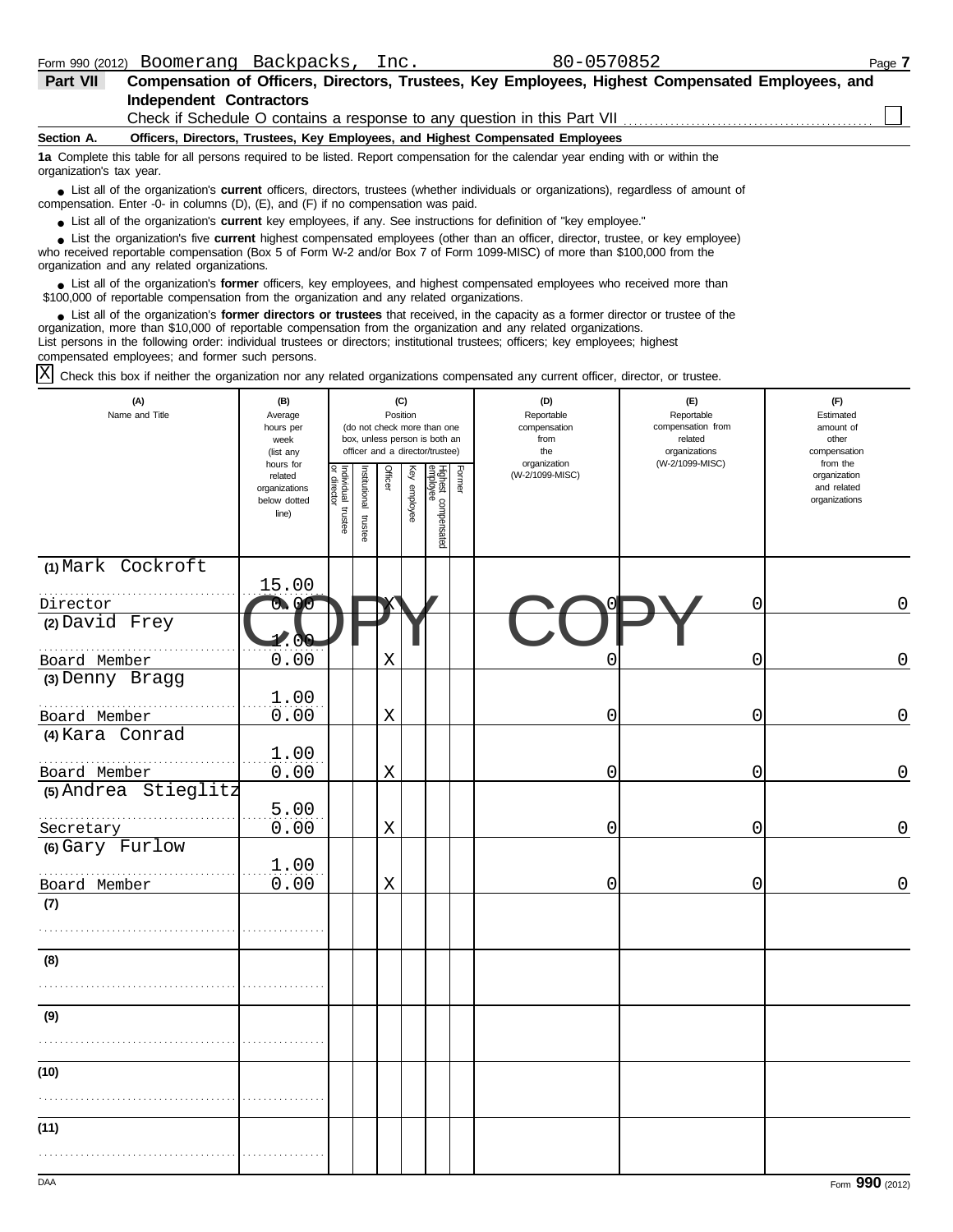|              | Form 990 (2012) Boomerang Backpacks,                                                                                                                                                                                                                   |                                                               |                                        |                          | Inc.     |              |                                                                                                 |        | 80-0570852                                                                                             |                                                                                       |                                                                    |                     | Page 8 |
|--------------|--------------------------------------------------------------------------------------------------------------------------------------------------------------------------------------------------------------------------------------------------------|---------------------------------------------------------------|----------------------------------------|--------------------------|----------|--------------|-------------------------------------------------------------------------------------------------|--------|--------------------------------------------------------------------------------------------------------|---------------------------------------------------------------------------------------|--------------------------------------------------------------------|---------------------|--------|
|              | Part VII                                                                                                                                                                                                                                               |                                                               |                                        |                          |          |              |                                                                                                 |        | Section A. Officers, Directors, Trustees, Key Employees, and Highest Compensated Employees (continued) |                                                                                       |                                                                    |                     |        |
|              | (A)<br>Name and title                                                                                                                                                                                                                                  | (B)<br>Average<br>hours per<br>week<br>(list any<br>hours for |                                        |                          | Position | (C)          | (do not check more than one<br>box, unless person is both an<br>officer and a director/trustee) |        | (D)<br>Reportable<br>compensation<br>from<br>the<br>organization                                       | (F)<br>Reportable<br>compensation from<br>related<br>organizations<br>(W-2/1099-MISC) | (F)<br>Estimated<br>amount of<br>other<br>compensation<br>from the |                     |        |
|              |                                                                                                                                                                                                                                                        | related<br>organizations<br>below dotted<br>line)             | Individual 1<br>or director<br>trustee | Institutional<br>trustee | Officer  | Key employee | Highest compensated<br>employee                                                                 | Former | (W-2/1099-MISC)                                                                                        |                                                                                       | organization<br>and related<br>organizations                       |                     |        |
| (12)         |                                                                                                                                                                                                                                                        |                                                               |                                        |                          |          |              |                                                                                                 |        |                                                                                                        |                                                                                       |                                                                    |                     |        |
|              |                                                                                                                                                                                                                                                        |                                                               |                                        |                          |          |              |                                                                                                 |        |                                                                                                        |                                                                                       |                                                                    |                     |        |
| (13)         |                                                                                                                                                                                                                                                        |                                                               |                                        |                          |          |              |                                                                                                 |        |                                                                                                        |                                                                                       |                                                                    |                     |        |
|              |                                                                                                                                                                                                                                                        |                                                               |                                        |                          |          |              |                                                                                                 |        |                                                                                                        |                                                                                       |                                                                    |                     |        |
|              |                                                                                                                                                                                                                                                        |                                                               |                                        |                          |          |              |                                                                                                 |        |                                                                                                        |                                                                                       |                                                                    |                     |        |
| (14)         |                                                                                                                                                                                                                                                        |                                                               |                                        |                          |          |              |                                                                                                 |        |                                                                                                        |                                                                                       |                                                                    |                     |        |
|              |                                                                                                                                                                                                                                                        |                                                               |                                        |                          |          |              |                                                                                                 |        |                                                                                                        |                                                                                       |                                                                    |                     |        |
| (15)         |                                                                                                                                                                                                                                                        |                                                               |                                        |                          |          |              |                                                                                                 |        |                                                                                                        |                                                                                       |                                                                    |                     |        |
|              |                                                                                                                                                                                                                                                        |                                                               |                                        |                          |          |              |                                                                                                 |        |                                                                                                        |                                                                                       |                                                                    |                     |        |
| (16)         |                                                                                                                                                                                                                                                        |                                                               |                                        |                          |          |              |                                                                                                 |        |                                                                                                        |                                                                                       |                                                                    |                     |        |
|              |                                                                                                                                                                                                                                                        |                                                               |                                        |                          |          |              |                                                                                                 |        |                                                                                                        |                                                                                       |                                                                    |                     |        |
| (17)         |                                                                                                                                                                                                                                                        |                                                               |                                        |                          |          |              |                                                                                                 |        |                                                                                                        |                                                                                       |                                                                    |                     |        |
|              |                                                                                                                                                                                                                                                        |                                                               |                                        |                          |          |              |                                                                                                 |        |                                                                                                        |                                                                                       |                                                                    |                     |        |
| (18)         |                                                                                                                                                                                                                                                        |                                                               |                                        |                          |          |              |                                                                                                 |        |                                                                                                        |                                                                                       |                                                                    |                     |        |
|              |                                                                                                                                                                                                                                                        |                                                               |                                        |                          |          |              |                                                                                                 |        |                                                                                                        |                                                                                       |                                                                    |                     |        |
| (19)         |                                                                                                                                                                                                                                                        |                                                               |                                        |                          |          |              |                                                                                                 |        |                                                                                                        |                                                                                       |                                                                    |                     |        |
|              |                                                                                                                                                                                                                                                        |                                                               |                                        |                          |          |              |                                                                                                 |        |                                                                                                        |                                                                                       |                                                                    |                     |        |
|              |                                                                                                                                                                                                                                                        |                                                               |                                        |                          |          |              |                                                                                                 |        |                                                                                                        |                                                                                       |                                                                    |                     |        |
|              | <b>Total from continuation sheets to Part VII, Section A</b> <i>Community</i>                                                                                                                                                                          |                                                               |                                        |                          |          |              |                                                                                                 | u<br>u |                                                                                                        |                                                                                       |                                                                    |                     |        |
| d            |                                                                                                                                                                                                                                                        |                                                               |                                        |                          |          |              |                                                                                                 |        |                                                                                                        |                                                                                       |                                                                    |                     |        |
| $\mathbf{2}$ | Total number of individuals (including but not limited to those listed above) who received more than \$100,000 in<br>reportable compensation from the organization $\mathbf{u} \quad 0$                                                                |                                                               |                                        |                          |          |              |                                                                                                 |        |                                                                                                        |                                                                                       |                                                                    |                     |        |
|              |                                                                                                                                                                                                                                                        |                                                               |                                        |                          |          |              |                                                                                                 |        |                                                                                                        |                                                                                       |                                                                    | Yes                 | No     |
| 3            | Did the organization list any former officer, director, or trustee, key employee, or highest compensated<br>employee on line 1a? If "Yes," complete Schedule J for such individual                                                                     |                                                               |                                        |                          |          |              |                                                                                                 |        |                                                                                                        |                                                                                       | 3                                                                  |                     | Χ      |
| 4            | For any individual listed on line 1a, is the sum of reportable compensation and other compensation from the<br>organization and related organizations greater than \$150,000? If "Yes," complete Schedule J for such                                   |                                                               |                                        |                          |          |              |                                                                                                 |        |                                                                                                        |                                                                                       |                                                                    |                     |        |
|              | individual with the contract of the contract of the contract of the contract of the contract of the contract of the contract of the contract of the contract of the contract of the contract of the contract of the contract o                         |                                                               |                                        |                          |          |              |                                                                                                 |        |                                                                                                        |                                                                                       | 4                                                                  |                     | Χ      |
| 5            | Did any person listed on line 1a receive or accrue compensation from any unrelated organization or individual                                                                                                                                          |                                                               |                                        |                          |          |              |                                                                                                 |        |                                                                                                        |                                                                                       | 5                                                                  |                     | Χ      |
|              | Section B. Independent Contractors                                                                                                                                                                                                                     |                                                               |                                        |                          |          |              |                                                                                                 |        |                                                                                                        |                                                                                       |                                                                    |                     |        |
| 1            | Complete this table for your five highest compensated independent contractors that received more than \$100,000 of<br>compensation from the organization. Report compensation for the calendar year ending with or within the organization's tax year. |                                                               |                                        |                          |          |              |                                                                                                 |        |                                                                                                        |                                                                                       |                                                                    |                     |        |
|              |                                                                                                                                                                                                                                                        | (A)<br>Name and business address                              |                                        |                          |          |              |                                                                                                 |        |                                                                                                        | (B)<br>Description of services                                                        |                                                                    | (C)<br>Compensation |        |
|              |                                                                                                                                                                                                                                                        |                                                               |                                        |                          |          |              |                                                                                                 |        |                                                                                                        |                                                                                       |                                                                    |                     |        |
|              |                                                                                                                                                                                                                                                        |                                                               |                                        |                          |          |              |                                                                                                 |        |                                                                                                        |                                                                                       |                                                                    |                     |        |
|              |                                                                                                                                                                                                                                                        |                                                               |                                        |                          |          |              |                                                                                                 |        |                                                                                                        |                                                                                       |                                                                    |                     |        |
|              |                                                                                                                                                                                                                                                        |                                                               |                                        |                          |          |              |                                                                                                 |        |                                                                                                        |                                                                                       |                                                                    |                     |        |
|              |                                                                                                                                                                                                                                                        |                                                               |                                        |                          |          |              |                                                                                                 |        |                                                                                                        |                                                                                       |                                                                    |                     |        |
|              |                                                                                                                                                                                                                                                        |                                                               |                                        |                          |          |              |                                                                                                 |        |                                                                                                        |                                                                                       |                                                                    |                     |        |
|              |                                                                                                                                                                                                                                                        |                                                               |                                        |                          |          |              |                                                                                                 |        |                                                                                                        |                                                                                       |                                                                    |                     |        |
| 2            | Total number of independent contractors (including but not limited to those listed above) who                                                                                                                                                          |                                                               |                                        |                          |          |              |                                                                                                 |        |                                                                                                        |                                                                                       |                                                                    |                     |        |

received more than \$100,000 of compensation from the organization u

0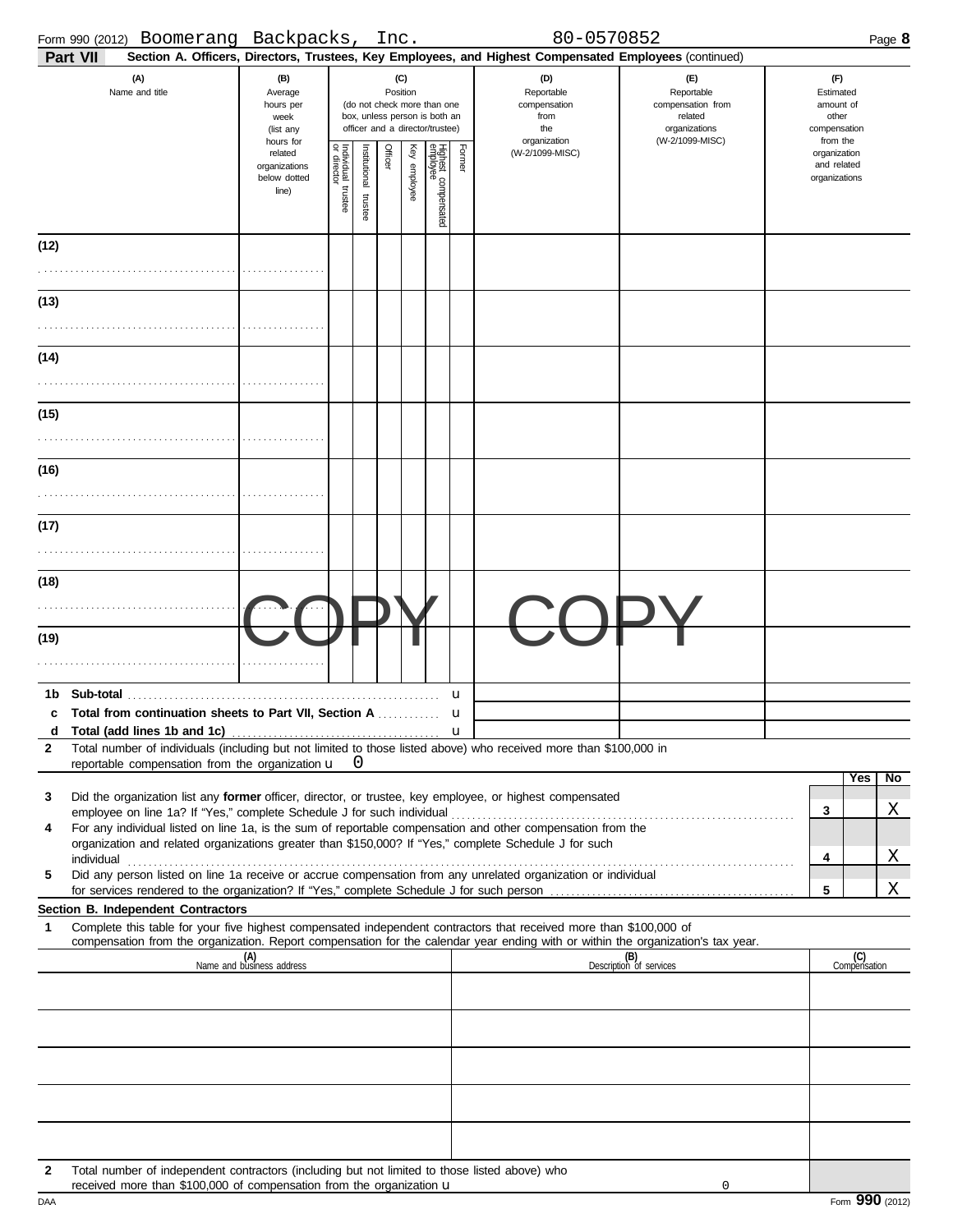|                  | Form 990 (2012) Boomerang   | Backpacks. | Inc. | 80-0570852 | Page 9 |
|------------------|-----------------------------|------------|------|------------|--------|
| <b>Part VIII</b> | <b>Statement of Revenue</b> |            |      |            |        |

Check if Schedule O contains a response to any question in this Part VIII. . . . . . . . . . . . . . . . . . . . . . . . . . . . . . . . . . . . . . . . . . . . . . . .

 $\Box$ 

|                              |     |                                                                    |                |               | (A)<br>Total revenue | (B)<br>Related or<br>exempt | (C)<br>Unrelated<br>business | (D)<br>Revenue<br>excluded from tax |
|------------------------------|-----|--------------------------------------------------------------------|----------------|---------------|----------------------|-----------------------------|------------------------------|-------------------------------------|
|                              |     |                                                                    |                |               |                      | function<br>revenue         | revenue                      | under sections<br>512, 513, or 514  |
|                              |     | 1a Federated campaigns                                             | 1a             |               |                      |                             |                              |                                     |
| Contributions, Gifts, Grants |     | <b>b</b> Membership dues                                           | 1b             |               |                      |                             |                              |                                     |
|                              |     | c Fundraising events                                               | 1 <sub>c</sub> |               |                      |                             |                              |                                     |
|                              |     | d Related organizations                                            | 1d             |               |                      |                             |                              |                                     |
|                              |     | <b>e</b> Government grants (contributions)                         | 1е             | 7,531         |                      |                             |                              |                                     |
|                              |     | f All other contributions, gifts, grants,                          |                |               |                      |                             |                              |                                     |
|                              |     | and similar amounts not included above                             | 1f             | 155,965       |                      |                             |                              |                                     |
|                              |     | g Noncash contributions included in lines 1a-1f:                   |                |               |                      |                             |                              |                                     |
|                              |     |                                                                    |                | u             | 163,496              |                             |                              |                                     |
|                              |     |                                                                    |                | Busn. Code    |                      |                             |                              |                                     |
| Program Service Revenue      | 2a  |                                                                    |                |               |                      |                             |                              |                                     |
|                              | b   |                                                                    |                |               |                      |                             |                              |                                     |
|                              |     |                                                                    |                |               |                      |                             |                              |                                     |
|                              | d   |                                                                    |                |               |                      |                             |                              |                                     |
|                              |     |                                                                    |                |               |                      |                             |                              |                                     |
|                              |     | f All other program service revenue                                |                |               |                      |                             |                              |                                     |
|                              |     |                                                                    |                | u             |                      |                             |                              |                                     |
|                              | 3   | Investment income (including dividends, interest,                  |                |               |                      |                             |                              |                                     |
|                              |     |                                                                    |                | u             | 21                   |                             |                              | 21                                  |
|                              | 4   | Income from investment of tax-exempt bond proceeds u               |                |               |                      |                             |                              |                                     |
|                              | 5   |                                                                    |                | u             |                      |                             |                              |                                     |
|                              |     | (i) Real                                                           |                | (ii) Personal |                      |                             |                              |                                     |
|                              |     | 6a Gross rents                                                     |                |               |                      |                             |                              |                                     |
|                              |     | Less: rental exps.                                                 |                |               |                      |                             |                              |                                     |
|                              |     | Rental inc. or (loss)                                              |                |               |                      |                             |                              |                                     |
|                              | d   | Net rental income or (loss)                                        |                | u             |                      |                             |                              |                                     |
|                              |     | <b>7a</b> Gross amount from<br>(i) Securities                      |                | (ii) Other    |                      |                             |                              |                                     |
|                              |     | sales of assets<br>other than inventory                            |                |               |                      |                             |                              |                                     |
|                              |     | Less: cost or other                                                |                |               |                      |                             |                              |                                     |
|                              |     | basis & sales exps.                                                |                |               |                      |                             |                              |                                     |
|                              |     | c Gain or (loss)                                                   |                |               |                      |                             |                              |                                     |
|                              |     |                                                                    |                | u             |                      |                             |                              |                                     |
|                              |     | 8a Gross income from fundraising events                            |                |               |                      |                             |                              |                                     |
| enue                         |     | (not including $\$\dots$                                           |                |               |                      |                             |                              |                                     |
|                              |     | of contributions reported on line 1c).                             |                |               |                      |                             |                              |                                     |
|                              |     | See Part IV, line 18                                               | al             | 42,146        |                      |                             |                              |                                     |
| Other Rev                    |     | <b>b</b> Less: direct expenses                                     | $\mathbf{b}$   | 10,387        |                      |                             |                              |                                     |
|                              |     | c Net income or (loss) from fundraising events  u                  |                |               | 31,759               |                             |                              |                                     |
|                              |     | 9a Gross income from gaming activities.                            |                |               |                      |                             |                              |                                     |
|                              |     | See Part IV, line 19 $\ldots$                                      |                |               |                      |                             |                              |                                     |
|                              |     | <b>b</b> Less: direct expenses                                     | b              |               |                      |                             |                              |                                     |
|                              |     |                                                                    |                |               |                      |                             |                              |                                     |
|                              |     | 10a Gross sales of inventory, less                                 |                |               |                      |                             |                              |                                     |
|                              |     | returns and allowances  a                                          |                |               |                      |                             |                              |                                     |
|                              |     | <b>b</b> Less: cost of goods sold                                  | $\mathbf{b}$   |               |                      |                             |                              |                                     |
|                              |     | <b>c</b> Net income or (loss) from sales of inventory $\mathbf{u}$ |                |               |                      |                             |                              |                                     |
|                              |     | Miscellaneous Revenue                                              |                | Busn. Code    |                      |                             |                              |                                     |
|                              | 11a |                                                                    |                |               |                      |                             |                              |                                     |
|                              | b   |                                                                    |                |               |                      |                             |                              |                                     |
|                              | c   |                                                                    |                |               |                      |                             |                              |                                     |
|                              |     |                                                                    |                |               |                      |                             |                              |                                     |
|                              |     |                                                                    |                | $\mathbf{u}$  |                      |                             |                              |                                     |
|                              | 12  | Total revenue. See instructions.                                   |                | $\mathbf{u}$  | 195,276              | $\Omega$                    | 0                            | 21                                  |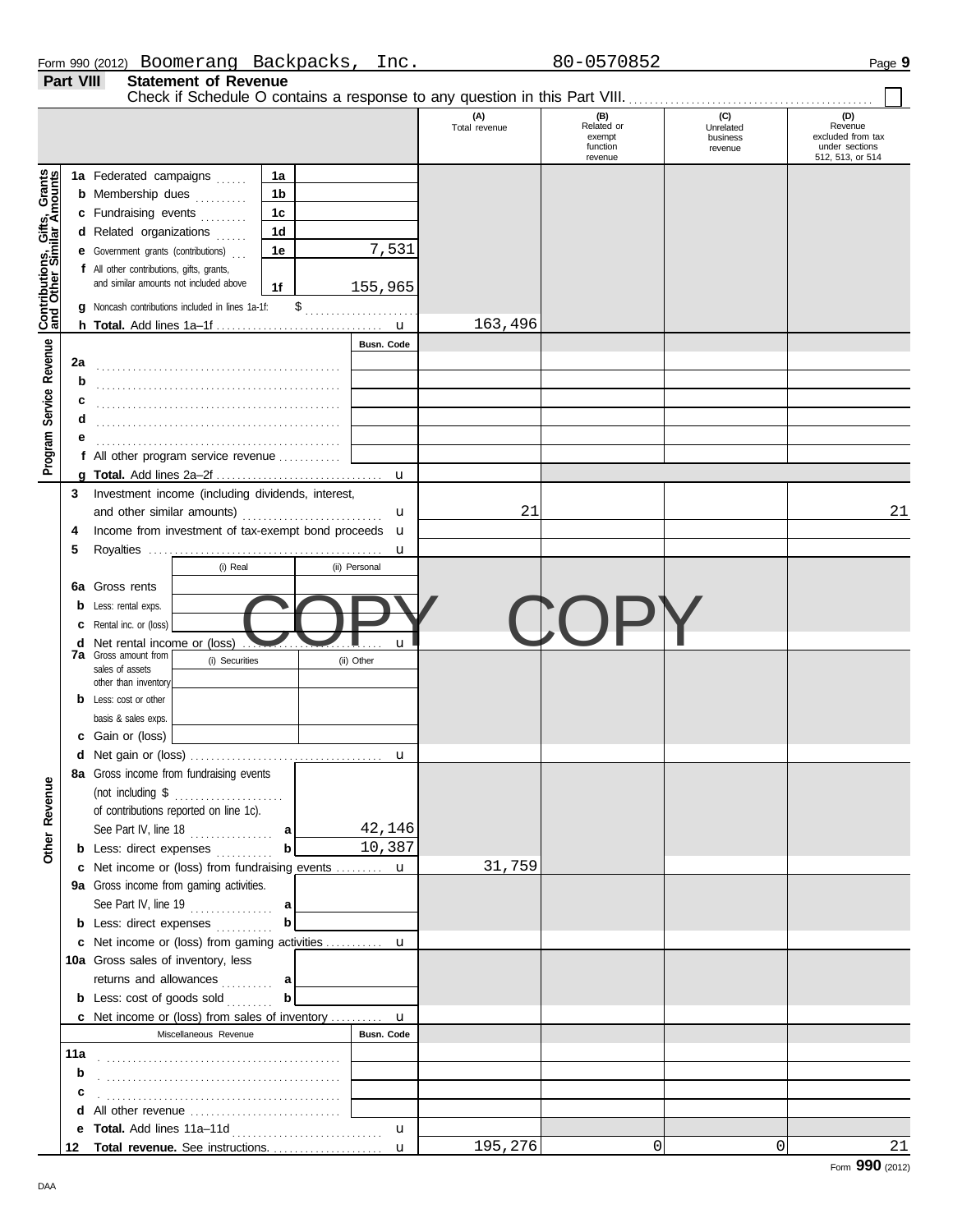|    | Section 501(c)(3) and 501(c)(4) organizations must complete all columns. All other organizations must complete column (A).                                                                            |                       |                        |                       |                    |
|----|-------------------------------------------------------------------------------------------------------------------------------------------------------------------------------------------------------|-----------------------|------------------------|-----------------------|--------------------|
|    | Check if Schedule O contains a response to any question in this Part IX                                                                                                                               |                       |                        |                       |                    |
|    | Do not include amounts reported on lines 6b,                                                                                                                                                          | (A)<br>Total expenses | (B)<br>Program service | (C)<br>Management and | (D)<br>Fundraising |
|    | 7b, 8b, 9b, and 10b of Part VIII.                                                                                                                                                                     |                       | expenses               | general expenses      | expenses           |
| 1  | Grants and other assistance to governments and                                                                                                                                                        |                       |                        |                       |                    |
|    | organizations in the U.S. See Part IV, line 21                                                                                                                                                        |                       |                        |                       |                    |
| 2  | Grants and other assistance to individuals in                                                                                                                                                         |                       |                        |                       |                    |
|    | the U.S. See Part IV, line 22                                                                                                                                                                         |                       |                        |                       |                    |
| 3  | Grants and other assistance to governments,<br>organizations, and individuals outside the                                                                                                             |                       |                        |                       |                    |
|    | U.S. See Part IV, lines 15 and 16                                                                                                                                                                     |                       |                        |                       |                    |
| 4  | Benefits paid to or for members                                                                                                                                                                       |                       |                        |                       |                    |
| 5  | .<br>Compensation of current officers, directors,                                                                                                                                                     |                       |                        |                       |                    |
|    | trustees, and key employees                                                                                                                                                                           |                       |                        |                       |                    |
| 6  | Compensation not included above, to disqualified                                                                                                                                                      |                       |                        |                       |                    |
|    | persons (as defined under section 4958(f)(1)) and                                                                                                                                                     |                       |                        |                       |                    |
|    | persons described in section 4958(c)(3)(B)                                                                                                                                                            |                       |                        |                       |                    |
| 7  | Other salaries and wages                                                                                                                                                                              |                       |                        |                       |                    |
| 8  | Pension plan accruals and contributions (include                                                                                                                                                      |                       |                        |                       |                    |
|    | section 401(k) and 403(b) employer contributions)                                                                                                                                                     |                       |                        |                       |                    |
| 9  | Other employee benefits                                                                                                                                                                               |                       |                        |                       |                    |
| 10 | Payroll taxes                                                                                                                                                                                         |                       |                        |                       |                    |
| 11 | Fees for services (non-employees):                                                                                                                                                                    |                       |                        |                       |                    |
| a  |                                                                                                                                                                                                       |                       |                        |                       |                    |
| b  |                                                                                                                                                                                                       |                       |                        |                       |                    |
| c  |                                                                                                                                                                                                       | 1,200                 |                        | 1,200                 |                    |
| d  | Lobbying                                                                                                                                                                                              |                       |                        |                       |                    |
| е  | Professional fundraising services. See Part IV, line 17                                                                                                                                               |                       |                        |                       |                    |
| f  | Investment management fees                                                                                                                                                                            |                       |                        |                       |                    |
| g  | Other. (If line 11g amount exceeds 10% of line 25, column                                                                                                                                             |                       |                        |                       |                    |
| 12 | (A) amount, list line 11g expenses on Schedule O.)<br>Advertising and promotion                                                                                                                       |                       |                        |                       |                    |
| 13 |                                                                                                                                                                                                       | 6,723                 |                        | 6,723                 |                    |
| 14 | Information technology                                                                                                                                                                                |                       |                        |                       |                    |
| 15 |                                                                                                                                                                                                       |                       |                        |                       |                    |
| 16 |                                                                                                                                                                                                       |                       |                        |                       |                    |
| 17 | $\begin{minipage}{0.5\textwidth} \centering \begin{tabular}{@{}c@{}} \textbf{True} & \textbf{True} \\ \textbf{True} & \textbf{True} \\ \textbf{True} & \textbf{True} \\ \end{tabular} \end{minipage}$ |                       |                        |                       |                    |
| 18 | Payments of travel or entertainment expenses                                                                                                                                                          |                       |                        |                       |                    |
|    | for any federal, state, or local public officials                                                                                                                                                     |                       |                        |                       |                    |
| 19 | Conferences, conventions, and meetings                                                                                                                                                                |                       |                        |                       |                    |
| 20 | Interest                                                                                                                                                                                              |                       |                        |                       |                    |
| 21 |                                                                                                                                                                                                       |                       |                        |                       |                    |
| 22 | Depreciation, depletion, and amortization                                                                                                                                                             |                       |                        |                       |                    |
| 23 | Insurance                                                                                                                                                                                             | 809                   |                        | 809                   |                    |
| 24 | Other expenses. Itemize expenses not covered<br>above (List miscellaneous expenses in line 24e. If                                                                                                    |                       |                        |                       |                    |
|    | line 24e amount exceeds 10% of line 25, column                                                                                                                                                        |                       |                        |                       |                    |
|    | (A) amount, list line 24e expenses on Schedule O.)                                                                                                                                                    |                       |                        |                       |                    |
| a  | Food Purchases                                                                                                                                                                                        | 149,770               | 149,770                |                       |                    |
| b  | Grant Writing & Consult                                                                                                                                                                               | 2,400                 | 2,400                  |                       |                    |
| c  | Membership Fees                                                                                                                                                                                       | 700                   | 700                    |                       |                    |
| d  |                                                                                                                                                                                                       |                       |                        |                       |                    |
| е  |                                                                                                                                                                                                       |                       |                        |                       |                    |
| 25 | Total functional expenses. Add lines 1 through 24e                                                                                                                                                    | 161,602               | 152,870                | 8,732                 | $\mathbf 0$        |
| 26 | Joint costs. Complete this line only if the<br>organization reported in column (B) joint costs<br>from a combined educational campaign and<br>fundraising solicitation. Check here u<br>if            |                       |                        |                       |                    |
|    | following SOP 98-2 (ASC 958-720)                                                                                                                                                                      |                       |                        |                       |                    |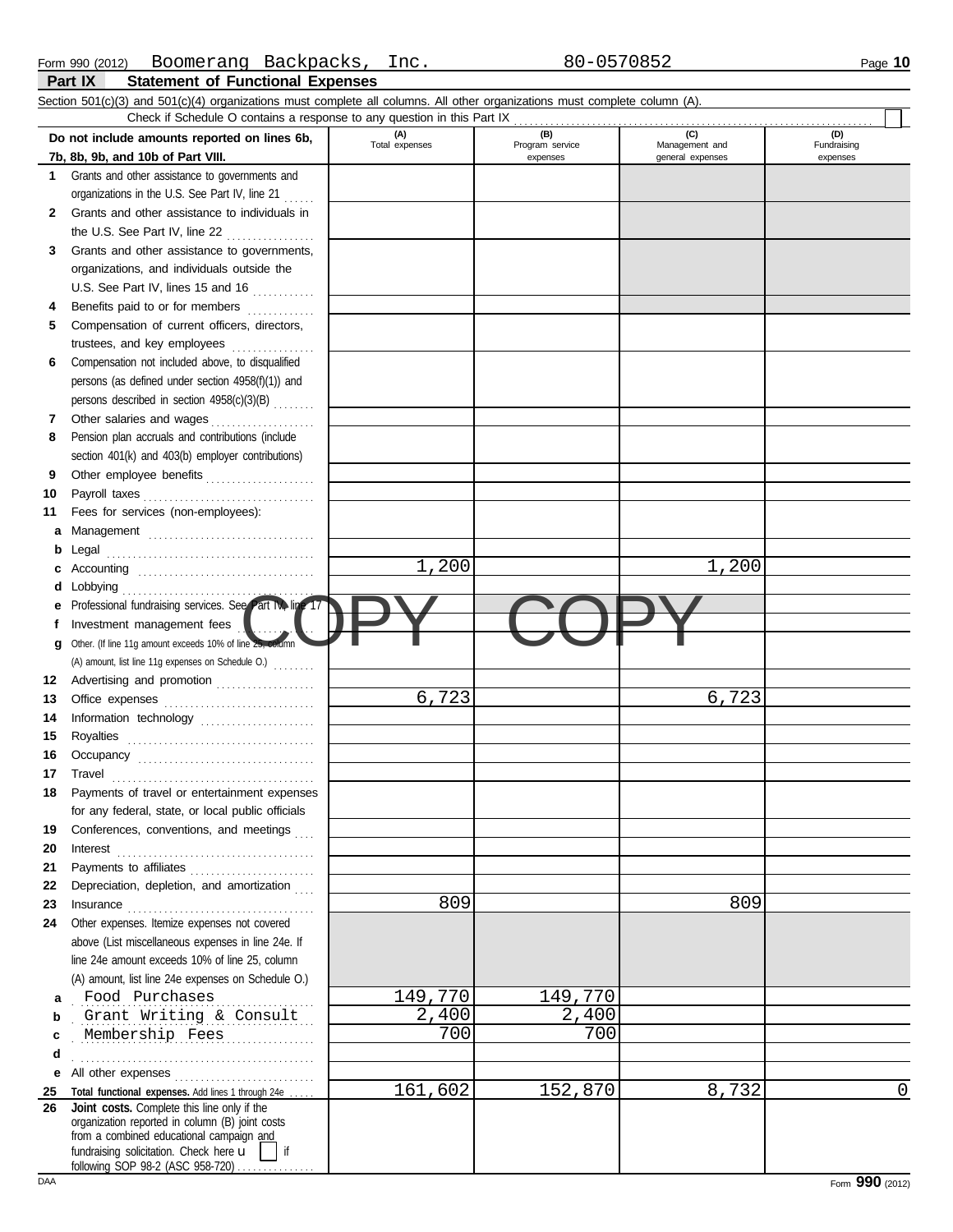|                 |          | Check if Schedule O contains a response to any question in this Part $X$                                                                                                                                                            |                   |                |             |
|-----------------|----------|-------------------------------------------------------------------------------------------------------------------------------------------------------------------------------------------------------------------------------------|-------------------|----------------|-------------|
|                 |          |                                                                                                                                                                                                                                     | (A)               |                | (B)         |
|                 |          |                                                                                                                                                                                                                                     | Beginning of year |                | End of year |
|                 | 1        |                                                                                                                                                                                                                                     |                   | 1              |             |
|                 | 2        |                                                                                                                                                                                                                                     | 198,041           | $\mathbf{2}$   | 231,715     |
|                 | 3        |                                                                                                                                                                                                                                     |                   | 3              |             |
|                 | 4        |                                                                                                                                                                                                                                     |                   | 4              |             |
|                 | 5        | Loans and other receivables from current and former officers, directors,                                                                                                                                                            |                   |                |             |
|                 |          | trustees, key employees, and highest compensated employees.                                                                                                                                                                         |                   |                |             |
|                 |          |                                                                                                                                                                                                                                     |                   | 5              |             |
|                 | 6        | Loans and other receivables from other disqualified persons (as defined under section                                                                                                                                               |                   |                |             |
|                 |          | $4958(f)(1)$ , persons described in section $4958(c)(3)(B)$ , and contributing employers and                                                                                                                                        |                   |                |             |
|                 |          | sponsoring organizations of section 501(c)(9) voluntary employees' beneficiary                                                                                                                                                      |                   |                |             |
|                 |          |                                                                                                                                                                                                                                     |                   | 6              |             |
| Assets          | 7        |                                                                                                                                                                                                                                     |                   | $\overline{7}$ |             |
|                 | 8        | Inventories for sale or use <i>communication</i> and the contract of the contract of the contract of the contract of the contract of the contract of the contract of the contract of the contract of the contract of the contract o |                   | 8              |             |
|                 | 9        |                                                                                                                                                                                                                                     |                   | 9              |             |
|                 |          | 10a Land, buildings, and equipment: cost or                                                                                                                                                                                         |                   |                |             |
|                 |          |                                                                                                                                                                                                                                     |                   |                |             |
|                 | b        | 10b                                                                                                                                                                                                                                 |                   | 10c            |             |
|                 | 11       |                                                                                                                                                                                                                                     |                   | 11             |             |
|                 | 12       |                                                                                                                                                                                                                                     |                   | 12             |             |
|                 | 13       |                                                                                                                                                                                                                                     |                   | 13             |             |
|                 | 14       |                                                                                                                                                                                                                                     |                   | 14             |             |
|                 | 15       |                                                                                                                                                                                                                                     |                   | 15             |             |
|                 | 16       |                                                                                                                                                                                                                                     | 198,041           | 16             | 231,715     |
|                 | 17       | Accounts payable and accrued expenses                                                                                                                                                                                               |                   | 17             |             |
|                 | 18       |                                                                                                                                                                                                                                     |                   | 18             |             |
|                 | 19       | Grants payable<br>Deferred revenue                                                                                                                                                                                                  |                   | 19             |             |
|                 | 20       | Tax-exempt bond liabilities                                                                                                                                                                                                         |                   | 20             |             |
|                 | 21       | Escrow or custodial account liability. Complete Part IV of Schedule D                                                                                                                                                               |                   | 21             |             |
|                 | 22       | Loans and other payables to current and former officers, directors,                                                                                                                                                                 |                   |                |             |
| Liabilities     |          | trustees, key employees, highest compensated employees, and                                                                                                                                                                         |                   |                |             |
|                 |          |                                                                                                                                                                                                                                     |                   | 22             |             |
|                 | 23       |                                                                                                                                                                                                                                     |                   | 23             |             |
|                 | 24       |                                                                                                                                                                                                                                     |                   | 24             |             |
|                 | 25       | Other liabilities (including federal income tax, payables to related third                                                                                                                                                          |                   |                |             |
|                 |          | parties, and other liabilities not included on lines 17-24). Complete Part X                                                                                                                                                        |                   |                |             |
|                 |          | of Schedule D                                                                                                                                                                                                                       |                   | 25             |             |
|                 | 26       | $ X $ and                                                                                                                                                                                                                           | 0                 | 26             | $\Omega$    |
|                 |          | Organizations that follow SFAS 117 (ASC 958), check here u                                                                                                                                                                          |                   |                |             |
|                 |          | complete lines 27 through 29, and lines 33 and 34.                                                                                                                                                                                  | 198,041           | 27             | 231,715     |
| <b>Balances</b> | 27       |                                                                                                                                                                                                                                     |                   | 28             |             |
|                 | 28<br>29 |                                                                                                                                                                                                                                     |                   | 29             |             |
| Fund            |          | Organizations that do not follow SFAS 117 (ASC 958), check here u<br>and                                                                                                                                                            |                   |                |             |
| ŏ               |          | complete lines 30 through 34.                                                                                                                                                                                                       |                   |                |             |
|                 | 30       | Capital stock or trust principal, or current funds                                                                                                                                                                                  |                   | 30             |             |
| Assets          | 31       | Paid-in or capital surplus, or land, building, or equipment fund                                                                                                                                                                    |                   | 31             |             |
| ğ               | 32       | Retained earnings, endowment, accumulated income, or other funds                                                                                                                                                                    |                   | 32             |             |
|                 | 33       |                                                                                                                                                                                                                                     | 198,041           | 33             | 715<br>231  |
|                 | 34       |                                                                                                                                                                                                                                     | 198,041           | 34             | 231<br>.715 |
|                 |          |                                                                                                                                                                                                                                     |                   |                |             |

Form **990** (2012)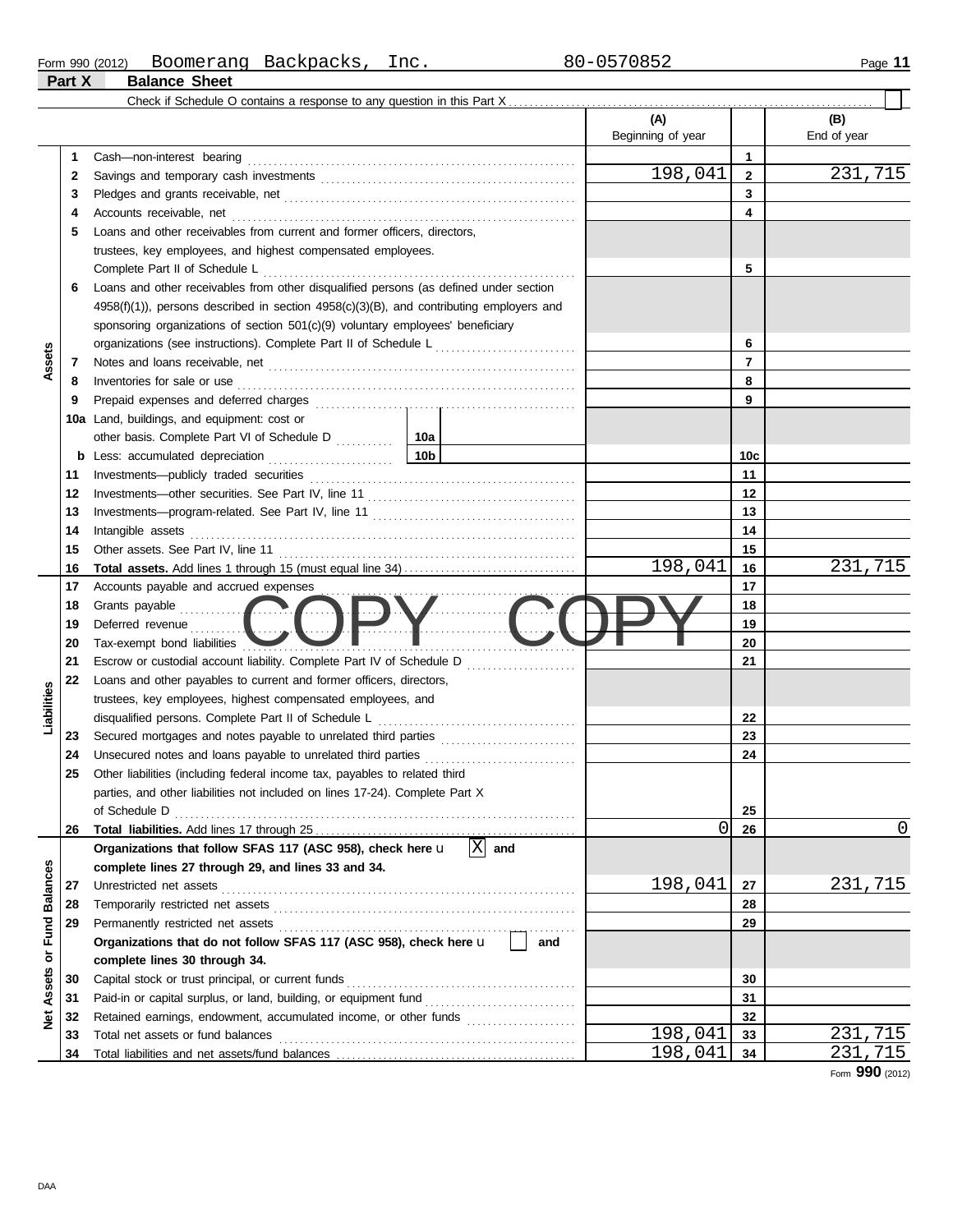|    | 80-0570852<br>Form 990 (2012) Boomerang Backpacks, Inc.                                                               |                |                |          | Page 12   |
|----|-----------------------------------------------------------------------------------------------------------------------|----------------|----------------|----------|-----------|
|    | Part XI<br><b>Reconciliation of Net Assets</b>                                                                        |                |                |          |           |
|    |                                                                                                                       |                |                |          |           |
| 1  |                                                                                                                       | $\mathbf{1}$   |                | 195, 276 |           |
| 2  |                                                                                                                       | $\overline{2}$ |                | 161,602  |           |
| 3  |                                                                                                                       | 3              |                |          | 33,674    |
| 4  |                                                                                                                       | 4              |                |          | 198,041   |
| 5  |                                                                                                                       | 5              |                |          |           |
| 6  |                                                                                                                       | 6              |                |          |           |
| 7  | Investment expenses                                                                                                   | $\overline{7}$ |                |          |           |
| 8  | Prior period adjustments                                                                                              | 8              |                |          |           |
| 9  | Other changes in net assets or fund balances (explain in Schedule O)                                                  | 9              |                |          |           |
| 10 | Net assets or fund balances at end of year. Combine lines 3 through 9 (must equal Part X, line                        |                |                |          |           |
|    |                                                                                                                       | 10             |                | 231,715  |           |
|    | <b>Financial Statements and Reporting</b><br>Part XII                                                                 |                |                |          |           |
|    |                                                                                                                       |                |                |          |           |
|    |                                                                                                                       |                |                | Yes      | <b>No</b> |
| 1  | X <br>Cash<br>Other<br>Accounting method used to prepare the Form 990:<br>Accrual                                     |                |                |          |           |
|    | If the organization changed its method of accounting from a prior year or checked "Other," explain in                 |                |                |          |           |
|    | Schedule O.                                                                                                           |                |                |          |           |
|    | 2a Were the organization's financial statements compiled or reviewed by an independent accountant?                    |                | 2a             |          | Χ         |
|    | If "Yes," check a box below to indicate whether the financial statements for the year were compiled or                |                |                |          |           |
|    | reviewed on a separate basis, consolidated basis, or both:                                                            |                |                |          |           |
|    | Separate basis<br>Consolidated basis<br>Both consolidated and separate basis                                          |                |                |          |           |
|    | <b>b</b> Were the organization's financial statements audited by an independent accountant?                           |                | 2b             |          | Χ         |
|    | If "Yes," check a box below to indicate whether the financial statements for the year were audited on a               |                |                |          |           |
|    | separate basis, consolidated basis, or both:                                                                          |                |                |          |           |
|    | Separate basis<br>Consolidated basis<br>Both consolidated and separate basis                                          |                |                |          |           |
|    | c If "Yes" to line 2a or 2b, does the organization have a committee that assumes responsibility for oversight         |                |                |          |           |
|    | of the audit, review, or compilation of its financial statements and selection of an independent accountant?          |                | 2c             |          |           |
|    | If the organization changed either its oversight process or selection process during the tax year, explain in         |                |                |          |           |
|    | Schedule O.                                                                                                           |                |                |          |           |
|    | 3a As a result of a federal award, was the organization required to undergo an audit or audits as set forth in        |                |                |          |           |
|    | the Single Audit Act and OMB Circular A-133?                                                                          |                | 3a             |          | X         |
|    | <b>b</b> If "Yes," did the organization undergo the required audit or audits? If the organization did not undergo the |                |                |          |           |
|    |                                                                                                                       |                | 3 <sub>b</sub> |          |           |
|    |                                                                                                                       |                |                | nnn      |           |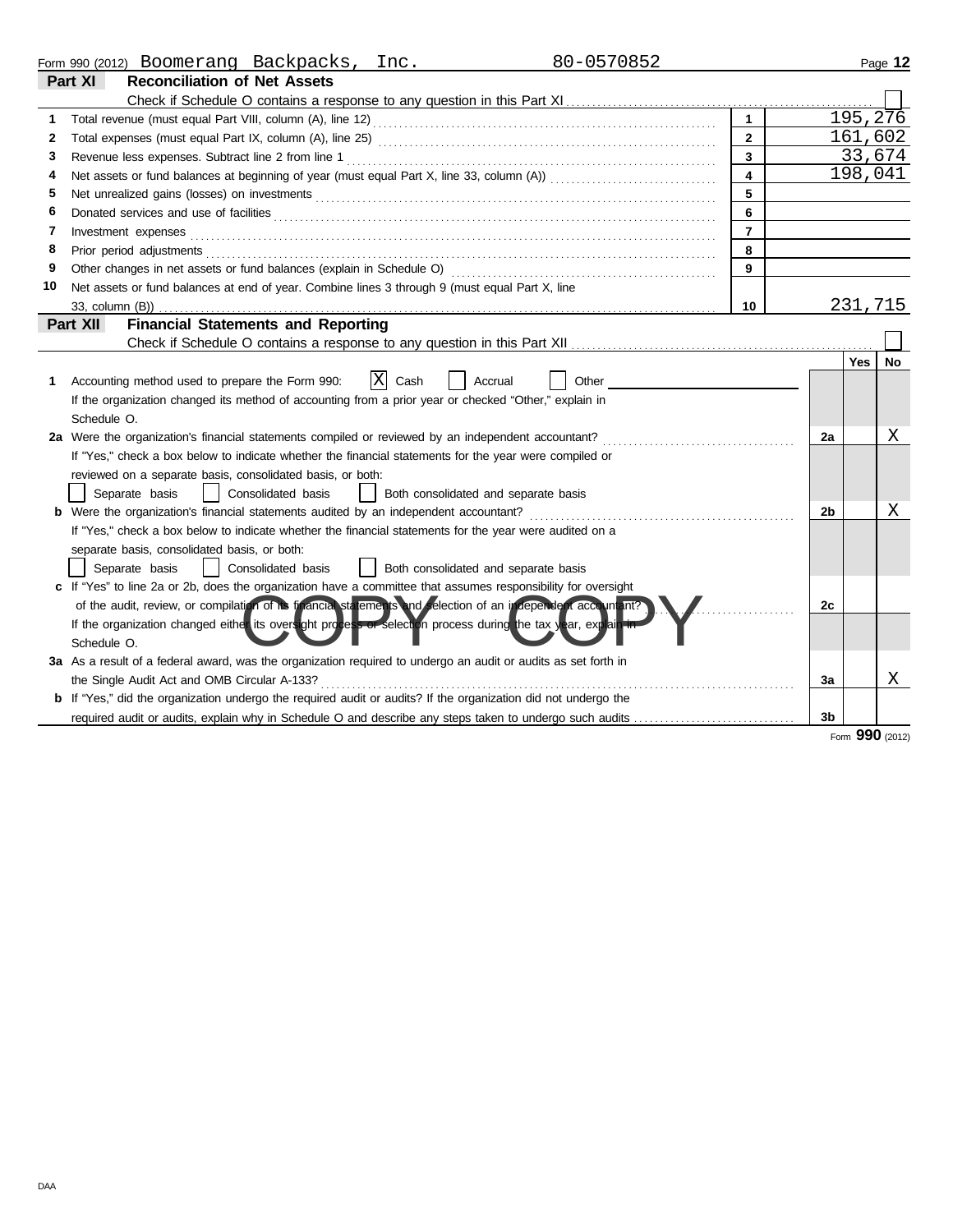| <b>SCHEDULE A</b>    |  |
|----------------------|--|
| (Form 990 or 990-EZ) |  |

Internal Revenue Service Department of the Treasury

# **Public Charity Status and Public Support**

**Complete if the organization is a section 501(c)(3) organization or a section 4947(a)(1) nonexempt charitable trust.**

u **Attach to Form 990 or Form 990-EZ.** u **See separate instructions.**

| OMB No. 1545-0047 |
|-------------------|
|                   |
| 2012              |
| .                 |

**Open to Public Inspection**

|              |        | Name of the organization                                                                                                    |                                                                           |                                                                                                                                            |     |                                    |          |                                                               |                                      | Employer identification number |  |                                      |     |    |
|--------------|--------|-----------------------------------------------------------------------------------------------------------------------------|---------------------------------------------------------------------------|--------------------------------------------------------------------------------------------------------------------------------------------|-----|------------------------------------|----------|---------------------------------------------------------------|--------------------------------------|--------------------------------|--|--------------------------------------|-----|----|
|              |        |                                                                                                                             | Boomerang Backpacks,                                                      | Inc.                                                                                                                                       |     |                                    |          |                                                               |                                      | 80-0570852                     |  |                                      |     |    |
|              | Part I |                                                                                                                             |                                                                           | Reason for Public Charity Status (All organizations must complete this part.) See instructions.                                            |     |                                    |          |                                                               |                                      |                                |  |                                      |     |    |
|              |        |                                                                                                                             |                                                                           | The organization is not a private foundation because it is: (For lines 1 through 11, check only one box.)                                  |     |                                    |          |                                                               |                                      |                                |  |                                      |     |    |
| 1            |        |                                                                                                                             |                                                                           | A church, convention of churches, or association of churches described in section 170(b)(1)(A)(i).                                         |     |                                    |          |                                                               |                                      |                                |  |                                      |     |    |
| 2            |        |                                                                                                                             | A school described in section 170(b)(1)(A)(ii). (Attach Schedule E.)      |                                                                                                                                            |     |                                    |          |                                                               |                                      |                                |  |                                      |     |    |
| З            |        |                                                                                                                             |                                                                           | A hospital or a cooperative hospital service organization described in section 170(b)(1)(A)(iii).                                          |     |                                    |          |                                                               |                                      |                                |  |                                      |     |    |
|              |        | city, and state:                                                                                                            |                                                                           | A medical research organization operated in conjunction with a hospital described in section 170(b)(1)(A)(iii). Enter the hospital's name, |     |                                    |          |                                                               |                                      |                                |  |                                      |     |    |
| 5            |        |                                                                                                                             |                                                                           | An organization operated for the benefit of a college or university owned or operated by a governmental unit described in                  |     |                                    |          |                                                               |                                      |                                |  |                                      |     |    |
|              |        |                                                                                                                             | section $170(b)(1)(A)(iv)$ . (Complete Part II.)                          |                                                                                                                                            |     |                                    |          |                                                               |                                      |                                |  |                                      |     |    |
| 6            |        |                                                                                                                             |                                                                           | A federal, state, or local government or governmental unit described in section 170(b)(1)(A)(v).                                           |     |                                    |          |                                                               |                                      |                                |  |                                      |     |    |
| 7            | ΙX     |                                                                                                                             |                                                                           | An organization that normally receives a substantial part of its support from a governmental unit or from the general public               |     |                                    |          |                                                               |                                      |                                |  |                                      |     |    |
|              |        | described in <b>section 170(b)(1)(A)(vi).</b> (Complete Part II.)                                                           |                                                                           |                                                                                                                                            |     |                                    |          |                                                               |                                      |                                |  |                                      |     |    |
| 8            |        | A community trust described in section 170(b)(1)(A)(vi). (Complete Part II.)                                                |                                                                           |                                                                                                                                            |     |                                    |          |                                                               |                                      |                                |  |                                      |     |    |
| 9            |        | An organization that normally receives: (1) more than 33 1/3% of its support from contributions, membership fees, and gross |                                                                           |                                                                                                                                            |     |                                    |          |                                                               |                                      |                                |  |                                      |     |    |
|              |        | receipts from activities related to its exempt functions—subject to certain exceptions, and (2) no more than 33 1/3% of its |                                                                           |                                                                                                                                            |     |                                    |          |                                                               |                                      |                                |  |                                      |     |    |
|              |        |                                                                                                                             |                                                                           | support from gross investment income and unrelated business taxable income (less section 511 tax) from businesses                          |     |                                    |          |                                                               |                                      |                                |  |                                      |     |    |
|              |        |                                                                                                                             |                                                                           | acquired by the organization after June 30, 1975. See section 509(a)(2). (Complete Part III.)                                              |     |                                    |          |                                                               |                                      |                                |  |                                      |     |    |
| 10           |        |                                                                                                                             |                                                                           | An organization organized and operated exclusively to test for public safety. See section 509(a)(4).                                       |     |                                    |          |                                                               |                                      |                                |  |                                      |     |    |
| 11           |        |                                                                                                                             |                                                                           | An organization organized and operated exclusively for the benefit of, to perform the functions of, or to carry out the                    |     |                                    |          |                                                               |                                      |                                |  |                                      |     |    |
|              |        |                                                                                                                             |                                                                           | purposes of one or more publicly supported organizations described in section $509(a)(1)$ or section $509(a)(2)$ . See section             |     |                                    |          |                                                               |                                      |                                |  |                                      |     |    |
|              |        |                                                                                                                             |                                                                           | 509(a)(3). Check the box that describes the type of supporting organization and complete lines 11e through 11h.                            |     |                                    |          |                                                               |                                      |                                |  |                                      |     |    |
|              |        | Type I<br>a                                                                                                                 | b<br>Type II                                                              | Type III-Functionally integrated<br>c                                                                                                      |     |                                    | d        |                                                               |                                      |                                |  | Type III-Non-functionally integrated |     |    |
| е            |        |                                                                                                                             |                                                                           | By checking this box, I certify that the organization is not controlled directly or indirectly by one or more disqualified persons         |     |                                    |          |                                                               |                                      |                                |  |                                      |     |    |
|              |        |                                                                                                                             |                                                                           | other than foundation managers and other than one or more publicly supported organizations described in section 509(a)(1)                  |     |                                    |          |                                                               |                                      |                                |  |                                      |     |    |
|              |        | or section $509(a)(2)$ .                                                                                                    |                                                                           |                                                                                                                                            |     |                                    |          |                                                               |                                      |                                |  |                                      |     |    |
| Ť.           |        |                                                                                                                             |                                                                           | If the organization received a written determination from the IRS that it is a Type I, Type II, or Type III supporting                     |     |                                    |          |                                                               |                                      |                                |  |                                      |     |    |
|              |        |                                                                                                                             | organization, check this box                                              |                                                                                                                                            |     |                                    |          |                                                               |                                      |                                |  |                                      |     |    |
| g            |        |                                                                                                                             |                                                                           | Since August 17, 2006, has the organization accepted any gift or contribution from any of the                                              |     |                                    |          |                                                               |                                      |                                |  |                                      |     |    |
|              |        | following persons?                                                                                                          |                                                                           |                                                                                                                                            |     |                                    |          |                                                               |                                      |                                |  |                                      |     |    |
|              |        |                                                                                                                             |                                                                           | (i) A person who directly or indirectly controls, either alone or together with persons described in (ii) and                              |     |                                    |          |                                                               |                                      |                                |  |                                      | Yes | No |
|              |        |                                                                                                                             |                                                                           |                                                                                                                                            |     |                                    |          |                                                               |                                      |                                |  | 11g(i)                               |     |    |
|              |        |                                                                                                                             | (ii) A family member of a person described in (i) above?                  |                                                                                                                                            |     |                                    |          |                                                               |                                      |                                |  | 11g(ii)                              |     |    |
|              |        |                                                                                                                             | (iii) A 35% controlled entity of a person described in (i) or (ii) above? |                                                                                                                                            |     |                                    |          |                                                               |                                      |                                |  | 11g(iii)                             |     |    |
|              |        |                                                                                                                             | Provide the following information about the supported organization(s).    |                                                                                                                                            |     | (iv) Is the organization           |          |                                                               |                                      |                                |  | (vii) Amount of monetary             |     |    |
|              |        | (i) Name of supported<br>organization                                                                                       | (ii) EIN                                                                  | (iii) Type of organization<br>(described on lines 1-9                                                                                      |     | in col. (i) listed in your $\vert$ |          | (v) Did you notify<br>the organization in organization in col |                                      | (vi) Is the                    |  | support                              |     |    |
|              |        |                                                                                                                             |                                                                           | above or IRC section                                                                                                                       |     | governing document?                | support? | col. (i) of your                                              | (i) organized in the<br><b>U.S.?</b> |                                |  |                                      |     |    |
|              |        |                                                                                                                             |                                                                           | (see instructions))                                                                                                                        | Yes | No                                 | Yes      | No                                                            | Yes                                  | No                             |  |                                      |     |    |
| (A)          |        |                                                                                                                             |                                                                           |                                                                                                                                            |     |                                    |          |                                                               |                                      |                                |  |                                      |     |    |
|              |        |                                                                                                                             |                                                                           |                                                                                                                                            |     |                                    |          |                                                               |                                      |                                |  |                                      |     |    |
| (B)          |        |                                                                                                                             |                                                                           |                                                                                                                                            |     |                                    |          |                                                               |                                      |                                |  |                                      |     |    |
|              |        |                                                                                                                             |                                                                           |                                                                                                                                            |     |                                    |          |                                                               |                                      |                                |  |                                      |     |    |
| (C)          |        |                                                                                                                             |                                                                           |                                                                                                                                            |     |                                    |          |                                                               |                                      |                                |  |                                      |     |    |
| (D)          |        |                                                                                                                             |                                                                           |                                                                                                                                            |     |                                    |          |                                                               |                                      |                                |  |                                      |     |    |
| (E)          |        |                                                                                                                             |                                                                           |                                                                                                                                            |     |                                    |          |                                                               |                                      |                                |  |                                      |     |    |
|              |        |                                                                                                                             |                                                                           |                                                                                                                                            |     |                                    |          |                                                               |                                      |                                |  |                                      |     |    |
| <b>Total</b> |        |                                                                                                                             |                                                                           |                                                                                                                                            |     |                                    |          |                                                               |                                      |                                |  |                                      |     |    |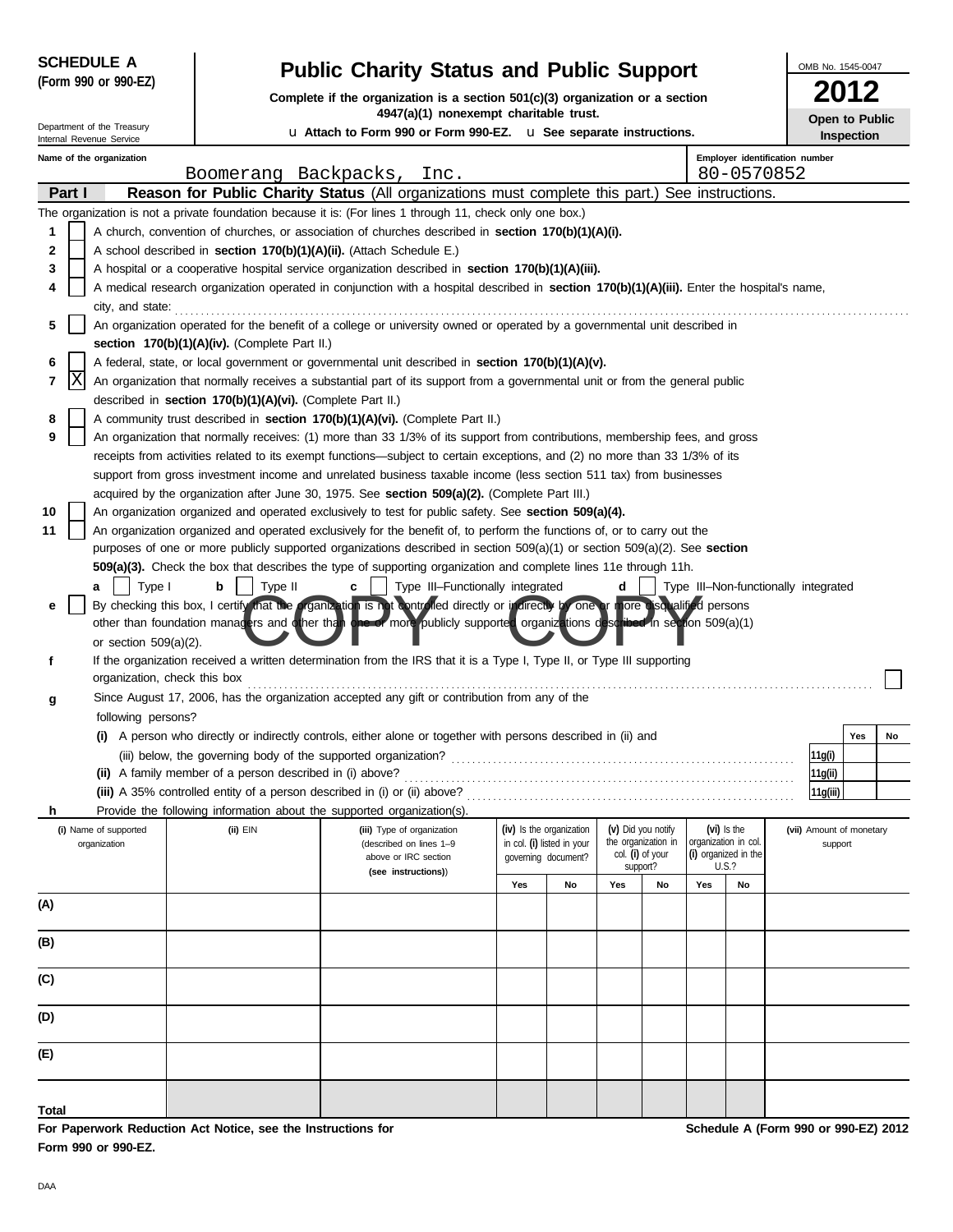|  | each nerson (other |  |
|--|--------------------|--|

**3**

**2**

**1**

**Section A. Public Support**

The value of services or facilities

Tax revenues levied for the

to or expended on its behalf ............ organization's benefit and either paid

include any "unusual grants.") . . . . . . . . . . . membership fees received. (Do not Gifts, grants, contributions, and

|     | furnished by a governmental unit to the<br>organization without charge                                                                                                                                                              |          |          |            |            |            |                                      |
|-----|-------------------------------------------------------------------------------------------------------------------------------------------------------------------------------------------------------------------------------------|----------|----------|------------|------------|------------|--------------------------------------|
| 4   | Total. Add lines 1 through 3                                                                                                                                                                                                        |          |          | 158,364    | 184,504    | 163,496    | 506,364                              |
| 5   | The portion of total contributions by                                                                                                                                                                                               |          |          |            |            |            |                                      |
|     | each person (other than a                                                                                                                                                                                                           |          |          |            |            |            |                                      |
|     | governmental unit or publicly                                                                                                                                                                                                       |          |          |            |            |            |                                      |
|     | supported organization) included on                                                                                                                                                                                                 |          |          |            |            |            |                                      |
|     | line 1 that exceeds 2% of the amount<br>shown on line 11, column (f)                                                                                                                                                                |          |          |            |            |            |                                      |
| 6   | . <b>.</b><br>Public support. Subtract line 5 from line 4.                                                                                                                                                                          |          |          |            |            |            | 506,364                              |
|     | <b>Section B. Total Support</b>                                                                                                                                                                                                     |          |          |            |            |            |                                      |
|     | Calendar year (or fiscal year beginning in) u                                                                                                                                                                                       | (a) 2008 | (b) 2009 | $(c)$ 2010 | $(d)$ 2011 | (e) $2012$ | (f) Total                            |
| 7   | Amounts from line 4                                                                                                                                                                                                                 |          |          | 158,364    | 184,504    | 163,496    | 506,364                              |
| 8   | Gross income from interest, dividends.                                                                                                                                                                                              |          |          |            |            |            |                                      |
|     | payments received on securities loans,                                                                                                                                                                                              |          |          |            |            |            |                                      |
|     | rents, royalties and income from similar                                                                                                                                                                                            |          |          |            | 15         | 21         | 43                                   |
|     | $sources$                                                                                                                                                                                                                           |          |          |            |            |            |                                      |
| 9   | Net income from unrelated business                                                                                                                                                                                                  |          |          |            |            |            |                                      |
|     | activities, whether or not the business                                                                                                                                                                                             |          |          |            |            |            |                                      |
|     | is regularly carried on !                                                                                                                                                                                                           |          |          |            |            |            |                                      |
| 10  | Other income. Do not include gain or                                                                                                                                                                                                |          |          |            |            |            |                                      |
|     | loss from the sale of capital assets                                                                                                                                                                                                |          |          | 11,696     |            | 31,759     | 63,011                               |
| 11  | (Explain in Part IV.) $\ldots$ $\ldots$ $\ldots$ $\ldots$ $\ldots$<br>Total support. Add lines 7 through 10                                                                                                                         |          |          |            | 19,556     |            |                                      |
| 12  |                                                                                                                                                                                                                                     |          |          |            |            | 12         | 569,418                              |
| 13  | First five years. If the Form 990 is for the organization's first, second, third, fourth, or fifth tax year as a section $501(c)(3)$                                                                                                |          |          |            |            |            | 42,146                               |
|     | organization, check this box and stop here                                                                                                                                                                                          |          |          |            |            |            | $\blacktriangleright$ $\overline{X}$ |
|     | Section C. Computation of Public Support Percentage                                                                                                                                                                                 |          |          |            |            |            |                                      |
| 14  | Public support percentage for 2012 (line 6, column (f) divided by line 11, column (f) [[[[[[[[[[[[[[[[[[[[[[[                                                                                                                       |          |          |            |            | 14         | %                                    |
| 15  |                                                                                                                                                                                                                                     |          |          |            |            | 15         | %                                    |
| 16a | 33 1/3% support test-2012. If the organization did not check the box on line 13, and line 14 is 33 1/3% or more, check this                                                                                                         |          |          |            |            |            |                                      |
|     | box and stop here. The organization qualifies as a publicly supported organization <b>conserved in the system</b> subsection on the conserved in the organization conserved in the conserved in the conserved in the conserved in t |          |          |            |            |            |                                      |
| b   | 33 1/3% support test—2011. If the organization did not check a box on line 13 or 16a, and line 15 is 33 1/3% or more,                                                                                                               |          |          |            |            |            |                                      |
|     |                                                                                                                                                                                                                                     |          |          |            |            |            |                                      |
| 17a | 10%-facts-and-circumstances test-2012. If the organization did not check a box on line 13, 16a, or 16b, and line 14 is                                                                                                              |          |          |            |            |            |                                      |
|     | 10% or more, and if the organization meets the "facts-and-circumstances" test, check this box and stop here. Explain in                                                                                                             |          |          |            |            |            |                                      |
|     | Part IV how the organization meets the "facts-and-circumstances" test. The organization qualifies as a publicly supported                                                                                                           |          |          |            |            |            |                                      |
|     | organization                                                                                                                                                                                                                        |          |          |            |            |            |                                      |
| b   | 10%-facts-and-circumstances test-2011. If the organization did not check a box on line 13, 16a, 16b, or 17a, and line                                                                                                               |          |          |            |            |            |                                      |
|     | 15 is 10% or more, and if the organization meets the "facts-and-circumstances" test, check this box and stop here.                                                                                                                  |          |          |            |            |            |                                      |
|     | Explain in Part IV how the organization meets the "facts-and-circumstances" test. The organization qualifies as a publicly                                                                                                          |          |          |            |            |            |                                      |
|     | supported organization contains and contains a supported organization contains a supported organization                                                                                                                             |          |          |            |            |            |                                      |
| 18  | <b>Private foundation.</b> If the organization did not check a box on line 13, 16a, 16b, 17a, or 17b, check this box and see                                                                                                        |          |          |            |            |            |                                      |
|     | instructions                                                                                                                                                                                                                        |          |          |            |            |            |                                      |

Schedule A (Form 990 or 990-EZ) 2012 Boomerang Backpacks, Inc. 2014 80-0570852 Page 2 (Complete only if you checked the box on line 5, 7, or 8 of Part I or if the organization failed to qualify under **Part II** Support Schedule for Organizations Described in Sections 170(b)(1)(A)(iv) and 170(b)(1)(A)(vi) Part III. If the organization fails to qualify under the tests listed below, please complete Part III.)

Calendar year (or fiscal year beginning in) **u (a)** 2008 **(b)** 2009 **(c)** 2010 **(d)** 2011 **(e)** 2012 **(f)** Total

**(a)** 2008 **(b)** 2009 **(c)** 2010 **(d)** 2011 **(e)** 2012

158,364 184,504 163,496 506,364

**Schedule A (Form 990 or 990-EZ) 2012**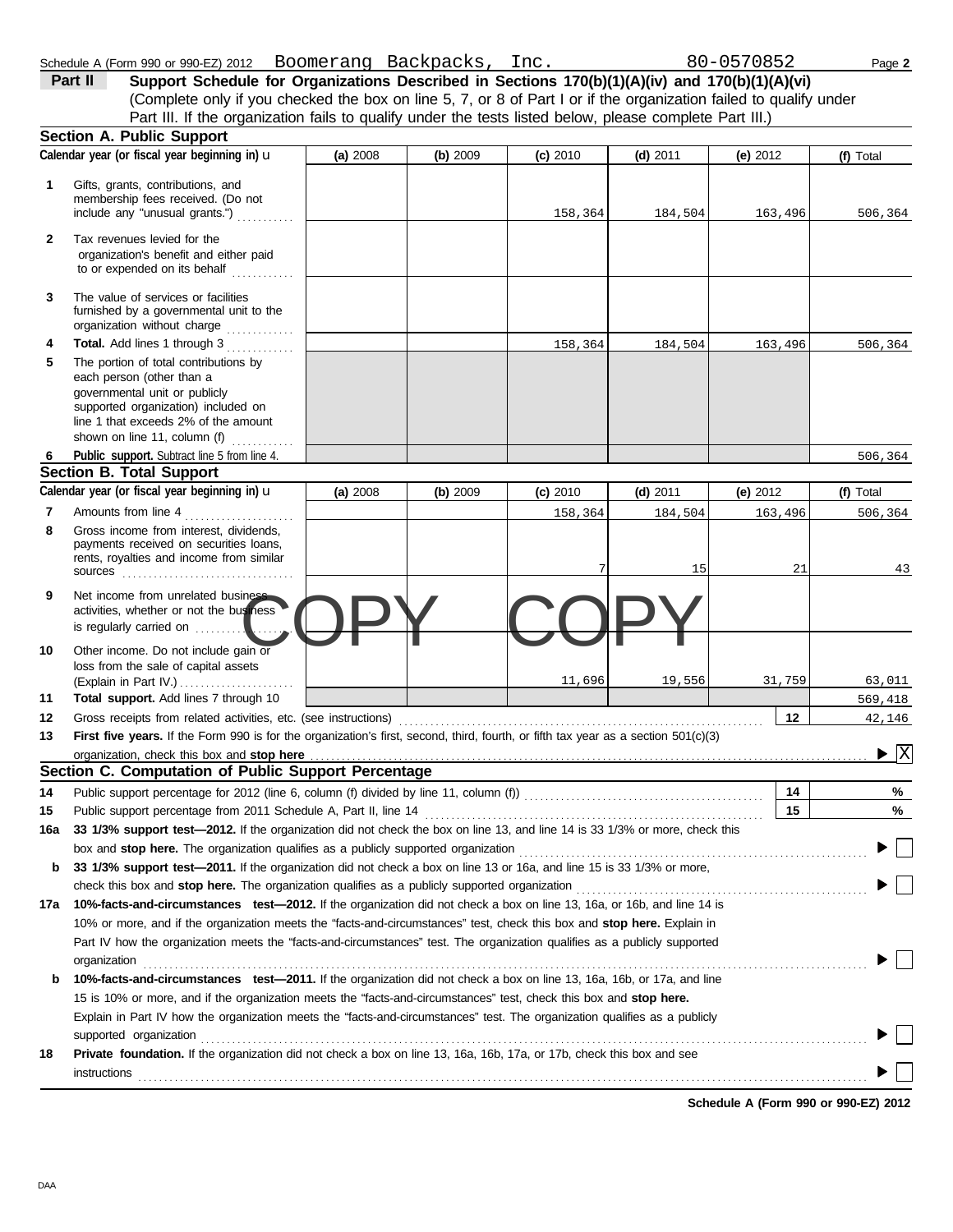|              | Schedule A (Form 990 or 990-EZ) 2012 Boomerang Backpacks, Inc.<br>Support Schedule for Organizations Described in Section 509(a)(2)<br>Part III                                                                                                                                                                                                                            |          |          |            |            | 80-0570852 |           | Page 3 |
|--------------|----------------------------------------------------------------------------------------------------------------------------------------------------------------------------------------------------------------------------------------------------------------------------------------------------------------------------------------------------------------------------|----------|----------|------------|------------|------------|-----------|--------|
|              | (Complete only if you checked the box on line 9 of Part I or if the organization failed to qualify under Part II.                                                                                                                                                                                                                                                          |          |          |            |            |            |           |        |
|              | If the organization fails to qualify under the tests listed below, please complete Part II.)<br><b>Section A. Public Support</b>                                                                                                                                                                                                                                           |          |          |            |            |            |           |        |
|              | Calendar year (or fiscal year beginning in) u                                                                                                                                                                                                                                                                                                                              | (a) 2008 | (b) 2009 | $(c)$ 2010 | $(d)$ 2011 | (e) $2012$ | (f) Total |        |
| 1            | Gifts, grants, contributions, and membership<br>fees received. (Do not include any "unusual                                                                                                                                                                                                                                                                                |          |          |            |            |            |           |        |
| $\mathbf{2}$ | Gross receipts from admissions, merchandise<br>sold or services performed, or facilities<br>furnished in any activity that is related to the<br>organization's tax-exempt purpose                                                                                                                                                                                          |          |          |            |            |            |           |        |
| 3            | Gross receipts from activities that are not an<br>unrelated trade or business under section 513                                                                                                                                                                                                                                                                            |          |          |            |            |            |           |        |
| 4            | Tax revenues levied for the<br>organization's benefit and either paid<br>to or expended on its behalf                                                                                                                                                                                                                                                                      |          |          |            |            |            |           |        |
| 5            | The value of services or facilities<br>furnished by a governmental unit to the<br>organization without charge                                                                                                                                                                                                                                                              |          |          |            |            |            |           |        |
| 6<br>7a      | Total. Add lines 1 through 5<br>Amounts included on lines 1, 2, and 3<br>received from disqualified persons                                                                                                                                                                                                                                                                |          |          |            |            |            |           |        |
| b            | Amounts included on lines 2 and 3<br>received from other than disqualified<br>persons that exceed the greater of \$5,000<br>or 1% of the amount on line 13 for the year $\ldots$                                                                                                                                                                                           |          |          |            |            |            |           |        |
| c<br>8       | Add lines 7a and 7b<br>Public support (Subtract line 7c from                                                                                                                                                                                                                                                                                                               |          |          |            |            |            |           |        |
|              | line 6.)                                                                                                                                                                                                                                                                                                                                                                   |          |          |            |            |            |           |        |
|              | <b>Section B. Total Support</b><br>Calendar year (or fiscal year beginning $(n)$ $\mathbf u$                                                                                                                                                                                                                                                                               | 008      | (b) 2009 |            | $(d)$ 201  |            |           |        |
| 9            | Amounts from line 6                                                                                                                                                                                                                                                                                                                                                        |          |          | $(c)$ 2010 |            | (e) $2012$ | (f) Total |        |
| 10a          | Gross income from interest, dividends,<br>payments received on securities loans, rents,<br>royalties and income from similar sources                                                                                                                                                                                                                                       |          |          |            |            |            |           |        |
|              | Unrelated business taxable income (less<br>section 511 taxes) from businesses<br>acquired after June 30, 1975                                                                                                                                                                                                                                                              |          |          |            |            |            |           |        |
| с            | Add lines 10a and 10b                                                                                                                                                                                                                                                                                                                                                      |          |          |            |            |            |           |        |
| 11           | Net income from unrelated business<br>activities not included in line 10b, whether<br>or not the business is regularly carried on                                                                                                                                                                                                                                          |          |          |            |            |            |           |        |
| 12           | Other income. Do not include gain or<br>loss from the sale of capital assets<br>(Explain in Part IV.)                                                                                                                                                                                                                                                                      |          |          |            |            |            |           |        |
| 13           | Total support. (Add lines 9, 10c, 11,                                                                                                                                                                                                                                                                                                                                      |          |          |            |            |            |           |        |
| 14           | First five years. If the Form 990 is for the organization's first, second, third, fourth, or fifth tax year as a section 501(c)(3)<br>organization, check this box and stop here <b>constant and a constant of the constant of the state of the state of the constant of the state of the constant of the state of the state of the constant of the state of the state</b> |          |          |            |            |            |           |        |
|              | Section C. Computation of Public Support Percentage                                                                                                                                                                                                                                                                                                                        |          |          |            |            |            |           |        |
| 15           | Public support percentage for 2012 (line 8, column (f) divided by line 13, column (f)<br>matrix (f) matrix (f) matrix (f) matrix (f) matrix (f) matrix (f) matrix (f) matrix (f) matrix (f) matrix (f)                                                                                                                                                                     |          |          |            |            | 15         |           | %      |
| 16           |                                                                                                                                                                                                                                                                                                                                                                            |          |          |            |            | 16         |           | %      |
|              | Section D. Computation of Investment Income Percentage                                                                                                                                                                                                                                                                                                                     |          |          |            |            |            |           |        |
| 17           |                                                                                                                                                                                                                                                                                                                                                                            |          |          |            |            | 17         |           | %      |
| 18           | Investment income percentage from 2011 Schedule A, Part III, line 17                                                                                                                                                                                                                                                                                                       |          |          |            |            | 18         |           | %      |
| 19a          | 33 1/3% support tests-2012. If the organization did not check the box on line 14, and line 15 is more than 33 1/3%, and line<br>17 is not more than 33 1/3%, check this box and stop here. The organization qualifies as a publicly supported organization                                                                                                                 |          |          |            |            |            |           |        |
| b            | 33 1/3% support tests—2011. If the organization did not check a box on line 14 or line 19a, and line 16 is more than 33 1/3%, and                                                                                                                                                                                                                                          |          |          |            |            |            |           |        |
|              |                                                                                                                                                                                                                                                                                                                                                                            |          |          |            |            |            |           |        |
| 20           | Private foundation. If the organization did not check a box on line 14, 19a, or 19b, check this box and see instructions                                                                                                                                                                                                                                                   |          |          |            |            |            |           |        |

**Schedule A (Form 990 or 990-EZ) 2012**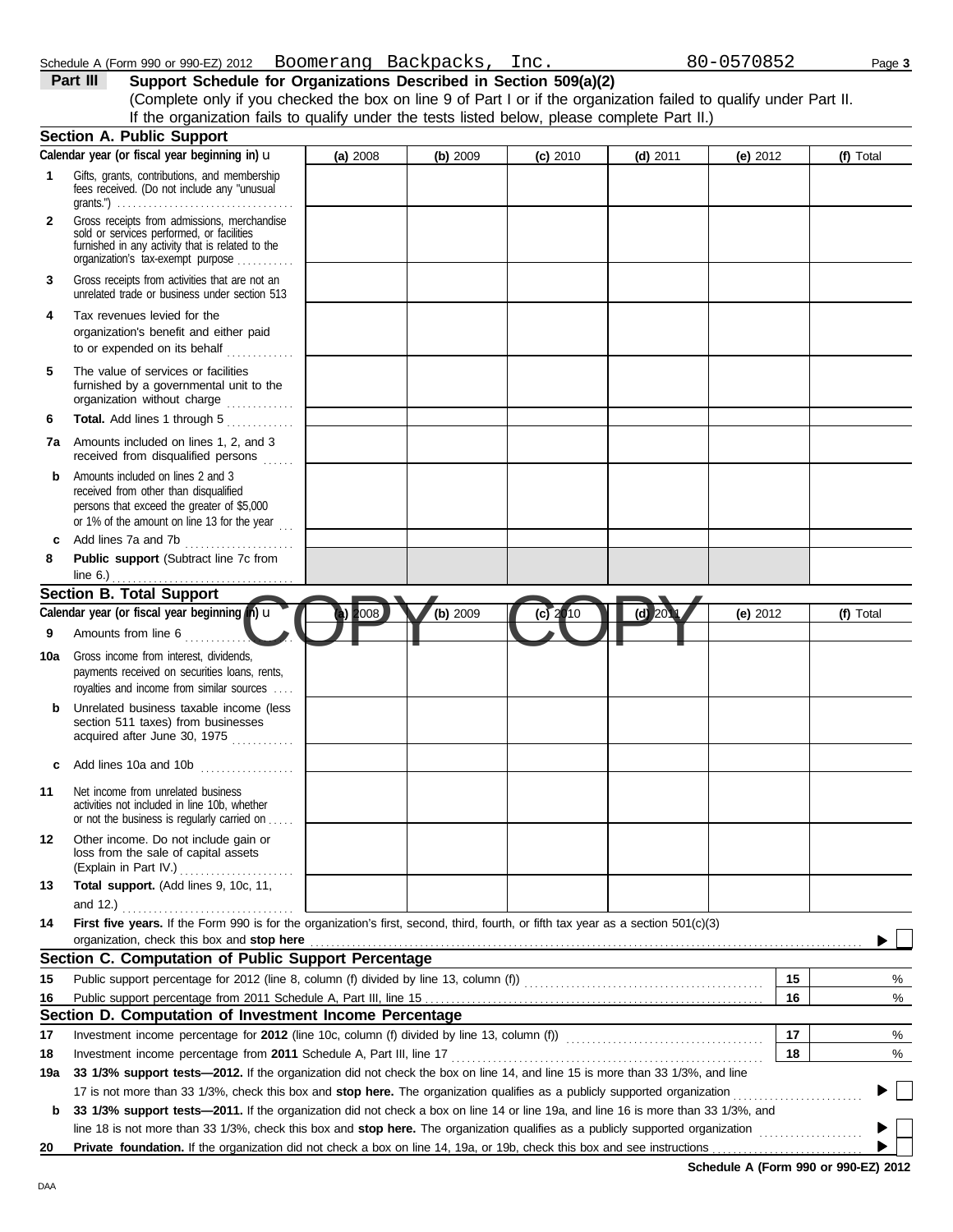|         | Schedule A (Form 990 or 990-EZ) 2012 Boomerang Backpacks, Inc. |                |        | 80-0570852                                                                                                                                                                                                              | Page 4 |
|---------|----------------------------------------------------------------|----------------|--------|-------------------------------------------------------------------------------------------------------------------------------------------------------------------------------------------------------------------------|--------|
| Part IV | instructions).                                                 |                |        | Supplemental Information. Complete this part to provide the explanations required by Part II, line 10;<br>Part II, line 17a or 17b; and Part III, line 12. Also complete this part for any additional information. (See |        |
|         | Part II, Line 10 - Other Income Detail                         |                |        |                                                                                                                                                                                                                         |        |
|         | Golf Outing Fundraiser                                         | $\mathsf{S}_1$ | 63,011 |                                                                                                                                                                                                                         |        |
|         |                                                                |                |        |                                                                                                                                                                                                                         |        |
|         |                                                                |                |        |                                                                                                                                                                                                                         |        |
|         |                                                                |                |        |                                                                                                                                                                                                                         |        |
|         |                                                                |                |        |                                                                                                                                                                                                                         |        |
|         |                                                                |                |        |                                                                                                                                                                                                                         |        |
|         |                                                                |                |        |                                                                                                                                                                                                                         |        |
|         |                                                                |                |        |                                                                                                                                                                                                                         |        |
|         |                                                                |                |        |                                                                                                                                                                                                                         |        |
|         |                                                                |                |        |                                                                                                                                                                                                                         |        |
|         |                                                                |                |        |                                                                                                                                                                                                                         |        |
|         |                                                                |                |        | COPY COPY                                                                                                                                                                                                               |        |
|         |                                                                |                |        |                                                                                                                                                                                                                         |        |
|         |                                                                |                |        |                                                                                                                                                                                                                         |        |
|         |                                                                |                |        |                                                                                                                                                                                                                         |        |
|         |                                                                |                |        |                                                                                                                                                                                                                         |        |
|         |                                                                |                |        |                                                                                                                                                                                                                         |        |
|         |                                                                |                |        |                                                                                                                                                                                                                         |        |
|         |                                                                |                |        |                                                                                                                                                                                                                         |        |
|         |                                                                |                |        |                                                                                                                                                                                                                         |        |
|         |                                                                |                |        |                                                                                                                                                                                                                         |        |
|         |                                                                |                |        |                                                                                                                                                                                                                         |        |
|         |                                                                |                |        |                                                                                                                                                                                                                         |        |
|         |                                                                |                |        |                                                                                                                                                                                                                         |        |
|         |                                                                |                |        |                                                                                                                                                                                                                         |        |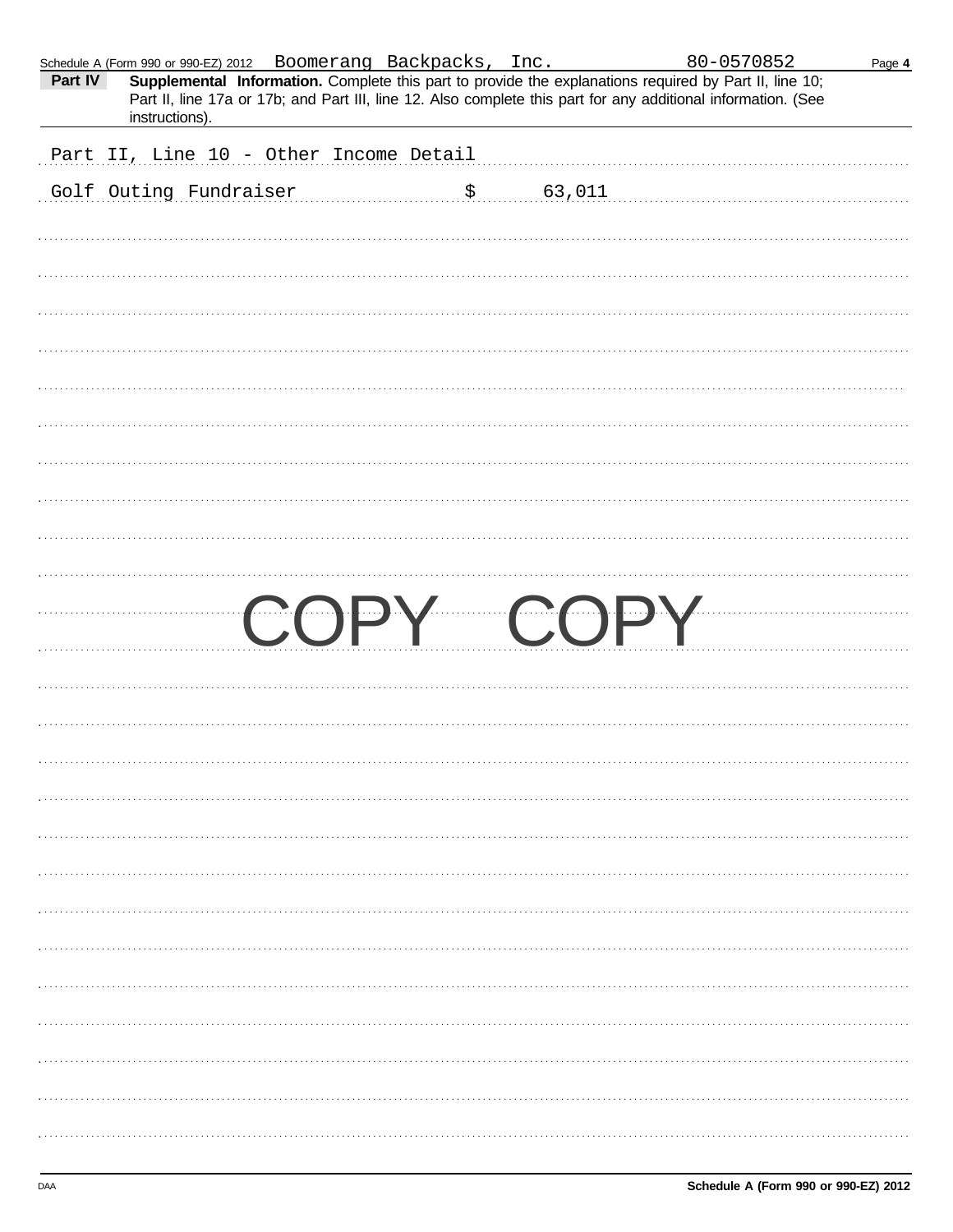| <b>SCHEDULE G</b>                                      |                                                                                                                                                                                                                                                                                                                                                                                          |               |                                                           | <b>Supplemental Information Regarding</b>                                                                                                           |                                                                            | OMB No. 1545-0047                                       |
|--------------------------------------------------------|------------------------------------------------------------------------------------------------------------------------------------------------------------------------------------------------------------------------------------------------------------------------------------------------------------------------------------------------------------------------------------------|---------------|-----------------------------------------------------------|-----------------------------------------------------------------------------------------------------------------------------------------------------|----------------------------------------------------------------------------|---------------------------------------------------------|
| (Form 990 or 990-EZ)                                   |                                                                                                                                                                                                                                                                                                                                                                                          |               |                                                           | <b>Fundraising or Gaming Activities</b><br>Complete if the organization answered "Yes" to Form 990, Part IV, lines 17, 18, or 19, or if the         |                                                                            |                                                         |
| Department of the Treasury<br>Internal Revenue Service |                                                                                                                                                                                                                                                                                                                                                                                          |               |                                                           | organization entered more than \$15,000 on Form 990-EZ, line 6a.<br><b>u</b> Attach to Form 990 or Form 990-EZ. <b>u</b> See separate instructions. |                                                                            | Open to Public<br>Inspection                            |
| Name of the organization                               |                                                                                                                                                                                                                                                                                                                                                                                          |               |                                                           |                                                                                                                                                     | Employer identification number                                             |                                                         |
|                                                        | Boomerang Backpacks,                                                                                                                                                                                                                                                                                                                                                                     | Inc.          |                                                           |                                                                                                                                                     | 80-0570852                                                                 |                                                         |
| Part I                                                 | Fundraising Activities. Complete if the organization answered "Yes" to Form 990, Part IV, line 17.<br>Form 990-EZ filers are not required to complete this part.                                                                                                                                                                                                                         |               |                                                           |                                                                                                                                                     |                                                                            |                                                         |
| 1                                                      | Indicate whether the organization raised funds through any of the following activities. Check all that apply.                                                                                                                                                                                                                                                                            |               |                                                           |                                                                                                                                                     |                                                                            |                                                         |
| Mail solicitations<br>a                                | е                                                                                                                                                                                                                                                                                                                                                                                        |               |                                                           | Solicitation of non-government grants                                                                                                               |                                                                            |                                                         |
| Internet and email solicitations<br>b                  | f                                                                                                                                                                                                                                                                                                                                                                                        |               | Solicitation of government grants                         |                                                                                                                                                     |                                                                            |                                                         |
| Phone solicitations<br>с                               | a                                                                                                                                                                                                                                                                                                                                                                                        |               | Special fundraising events                                |                                                                                                                                                     |                                                                            |                                                         |
| In-person solicitations<br>d                           |                                                                                                                                                                                                                                                                                                                                                                                          |               |                                                           |                                                                                                                                                     |                                                                            |                                                         |
|                                                        | 2a Did the organization have a written or oral agreement with any individual (including officers, directors, trustees<br>or key employees listed in Form 990, Part VII) or entity in connection with professional fundraising services?<br><b>b</b> If "Yes," list the ten highest paid individuals or entities (fundraisers) pursuant to agreements under which the fundraiser is to be |               |                                                           |                                                                                                                                                     |                                                                            | No<br>Yes                                               |
|                                                        | compensated at least \$5,000 by the organization.                                                                                                                                                                                                                                                                                                                                        |               | (iii) Did fund-                                           |                                                                                                                                                     |                                                                            |                                                         |
|                                                        | (i) Name and address of individual<br>or entity (fundraiser)                                                                                                                                                                                                                                                                                                                             | (ii) Activity | raiser have<br>custody or<br>control of<br>contributions? | (iv) Gross receipts<br>from activity                                                                                                                | (v) Amount paid to<br>(or retained by)<br>fundraiser listed in<br>col. (i) | (vi) Amount paid to<br>(or retained by)<br>organization |
| 1                                                      |                                                                                                                                                                                                                                                                                                                                                                                          |               | Yes  <br>No                                               |                                                                                                                                                     |                                                                            |                                                         |
| 2                                                      |                                                                                                                                                                                                                                                                                                                                                                                          |               |                                                           |                                                                                                                                                     |                                                                            |                                                         |
| 3                                                      |                                                                                                                                                                                                                                                                                                                                                                                          |               |                                                           |                                                                                                                                                     |                                                                            |                                                         |
|                                                        |                                                                                                                                                                                                                                                                                                                                                                                          |               |                                                           |                                                                                                                                                     |                                                                            |                                                         |
| 5                                                      |                                                                                                                                                                                                                                                                                                                                                                                          |               |                                                           |                                                                                                                                                     |                                                                            |                                                         |
|                                                        |                                                                                                                                                                                                                                                                                                                                                                                          |               |                                                           |                                                                                                                                                     |                                                                            |                                                         |
| 7                                                      |                                                                                                                                                                                                                                                                                                                                                                                          |               |                                                           |                                                                                                                                                     |                                                                            |                                                         |
|                                                        |                                                                                                                                                                                                                                                                                                                                                                                          |               |                                                           |                                                                                                                                                     |                                                                            |                                                         |
| 9                                                      |                                                                                                                                                                                                                                                                                                                                                                                          |               |                                                           |                                                                                                                                                     |                                                                            |                                                         |
| 10                                                     |                                                                                                                                                                                                                                                                                                                                                                                          |               |                                                           |                                                                                                                                                     |                                                                            |                                                         |
| Total                                                  |                                                                                                                                                                                                                                                                                                                                                                                          |               |                                                           |                                                                                                                                                     |                                                                            |                                                         |
| 3<br>registration or licensing.                        | List all states in which the organization is registered or licensed to solicit contributions or has been notified it is exempt from                                                                                                                                                                                                                                                      |               |                                                           |                                                                                                                                                     |                                                                            |                                                         |
|                                                        |                                                                                                                                                                                                                                                                                                                                                                                          |               |                                                           |                                                                                                                                                     |                                                                            |                                                         |
|                                                        |                                                                                                                                                                                                                                                                                                                                                                                          |               |                                                           |                                                                                                                                                     |                                                                            |                                                         |
|                                                        |                                                                                                                                                                                                                                                                                                                                                                                          |               |                                                           |                                                                                                                                                     |                                                                            |                                                         |
|                                                        |                                                                                                                                                                                                                                                                                                                                                                                          |               |                                                           |                                                                                                                                                     |                                                                            |                                                         |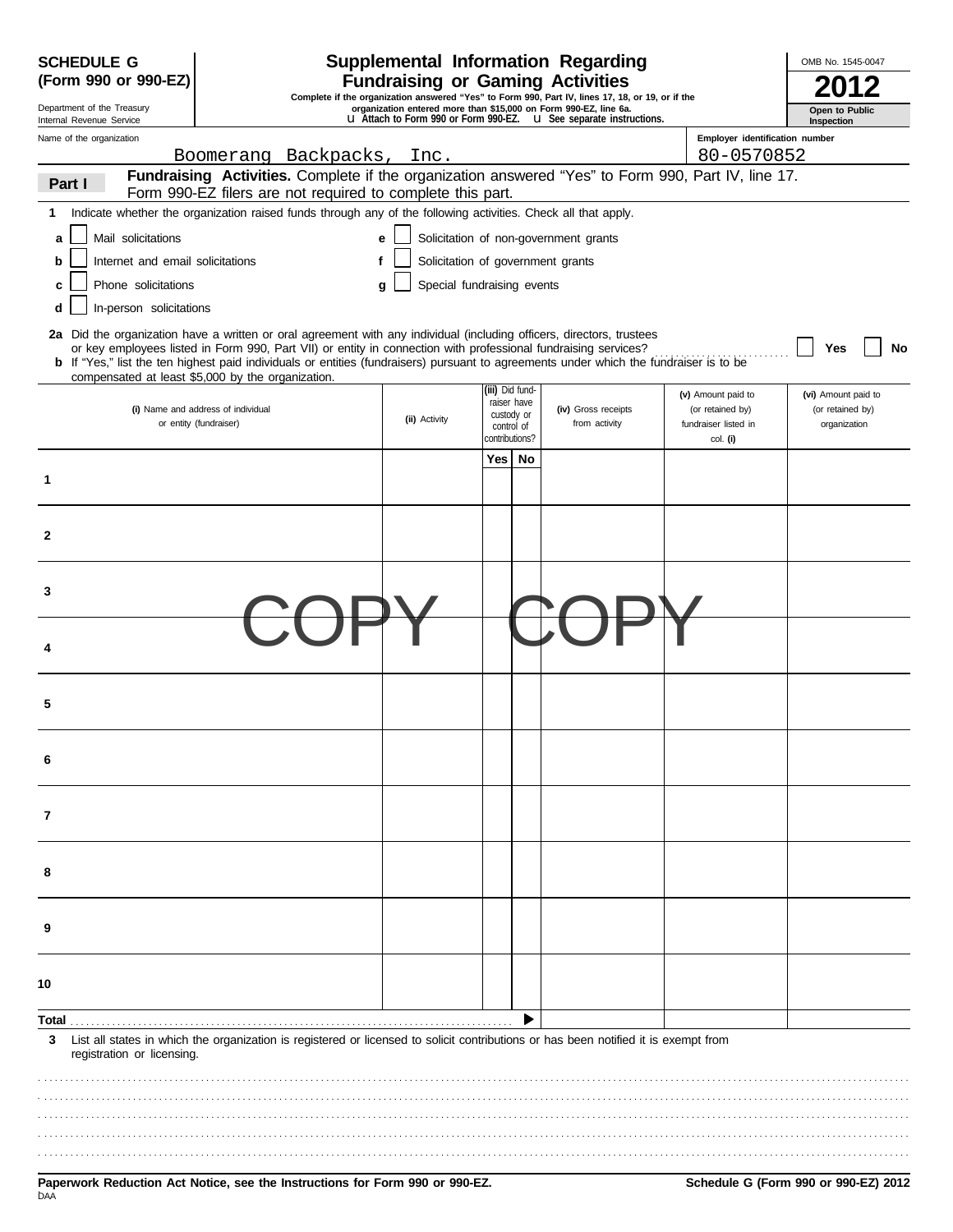| Part II | <b>Fundraising Events.</b> Complete if the organization answered "Yes" to Form 990, Part IV, line 18, or reported |  |  |
|---------|-------------------------------------------------------------------------------------------------------------------|--|--|
|         | more than \$15,000 of fundraising event contributions and gross income on Form 990-EZ, lines 1 and 6b. List       |  |  |
|         | events with gross receipts greater than \$5,000.                                                                  |  |  |
|         |                                                                                                                   |  |  |

|          |          |                                | (a) Event #1                                                          | (b) Event $#2$          | (c) Other events            |                                      |
|----------|----------|--------------------------------|-----------------------------------------------------------------------|-------------------------|-----------------------------|--------------------------------------|
|          |          |                                |                                                                       |                         |                             | (d) Total events                     |
|          |          |                                | Golf Outing<br>(event type)                                           | (event type)            | None<br>(total number)      | (add col. (a) through<br>col. (c)    |
|          |          |                                |                                                                       |                         |                             |                                      |
| Revenue  |          | 1 Gross receipts               | 42,146                                                                |                         |                             | 42,146                               |
|          |          | 2 Less: Contributions          |                                                                       |                         |                             |                                      |
|          |          | 3 Gross income (line 1 minus   |                                                                       |                         |                             |                                      |
|          |          |                                | 42,146                                                                |                         |                             | 42,146                               |
|          |          | 4 Cash prizes                  |                                                                       |                         |                             |                                      |
|          |          | 5 Noncash prizes               |                                                                       |                         |                             |                                      |
|          |          | 6 Rent/facility costs          |                                                                       |                         |                             |                                      |
| Expenses |          | 7 Food and beverages           |                                                                       |                         |                             |                                      |
| Direct   |          |                                |                                                                       |                         |                             |                                      |
|          |          | 8 Entertainment                |                                                                       |                         |                             |                                      |
|          |          | <b>9</b> Other direct expenses | 10,387                                                                |                         |                             | 10,387                               |
|          |          |                                |                                                                       |                         |                             |                                      |
|          |          |                                | 10 Direct expense summary. Add lines 4 through 9 in column (d)        |                         |                             | <u>10,387)</u><br>31,759             |
|          | Part III |                                | Gaming. Complete if the organization answered "Yes" to Form 990, Part |                         | IV, the 19 or reported more |                                      |
|          |          |                                | than \$15,000 on Form 990-EZ, line 6a.                                |                         |                             |                                      |
|          |          |                                | (a) Bingo                                                             | (b) Pull tabs           | (c) Other gaming            | (d) Total gaming (add                |
| Revenue  |          |                                |                                                                       | bingo/progressive bingo |                             | col. (a) through col. (c))           |
|          |          | 1 Gross revenue $\ldots$       |                                                                       |                         |                             |                                      |
|          |          |                                |                                                                       |                         |                             |                                      |
|          |          | 2 Cash prizes                  |                                                                       |                         |                             |                                      |
| Expenses |          |                                |                                                                       |                         |                             |                                      |
|          |          | 3 Noncash prizes               |                                                                       |                         |                             |                                      |
| Direct   |          | 4 Rent/facility costs          |                                                                       |                         |                             |                                      |
|          |          |                                |                                                                       |                         |                             |                                      |
|          |          | 5 Other direct expenses        | $\%$<br>Yes                                                           | Yes<br>$\%$             | Yes<br>%                    |                                      |
|          |          | 6 Volunteer labor              | No                                                                    | No                      | No                          |                                      |
|          |          |                                |                                                                       |                         |                             |                                      |
|          |          |                                |                                                                       |                         | ▶                           |                                      |
|          |          |                                |                                                                       |                         |                             |                                      |
|          |          |                                |                                                                       |                         |                             |                                      |
| 9        |          |                                |                                                                       |                         |                             |                                      |
|          |          |                                |                                                                       |                         |                             | Yes<br>No                            |
|          |          | <b>b</b> If "No," explain:     |                                                                       |                         |                             |                                      |
|          |          |                                |                                                                       |                         |                             |                                      |
|          |          |                                |                                                                       |                         |                             | Yes<br>No                            |
|          |          | <b>b</b> If "Yes," explain:    |                                                                       |                         |                             |                                      |
|          |          |                                |                                                                       |                         |                             |                                      |
|          |          |                                |                                                                       |                         |                             |                                      |
| DAA      |          |                                |                                                                       |                         |                             | Schedule G (Form 990 or 990-EZ) 2012 |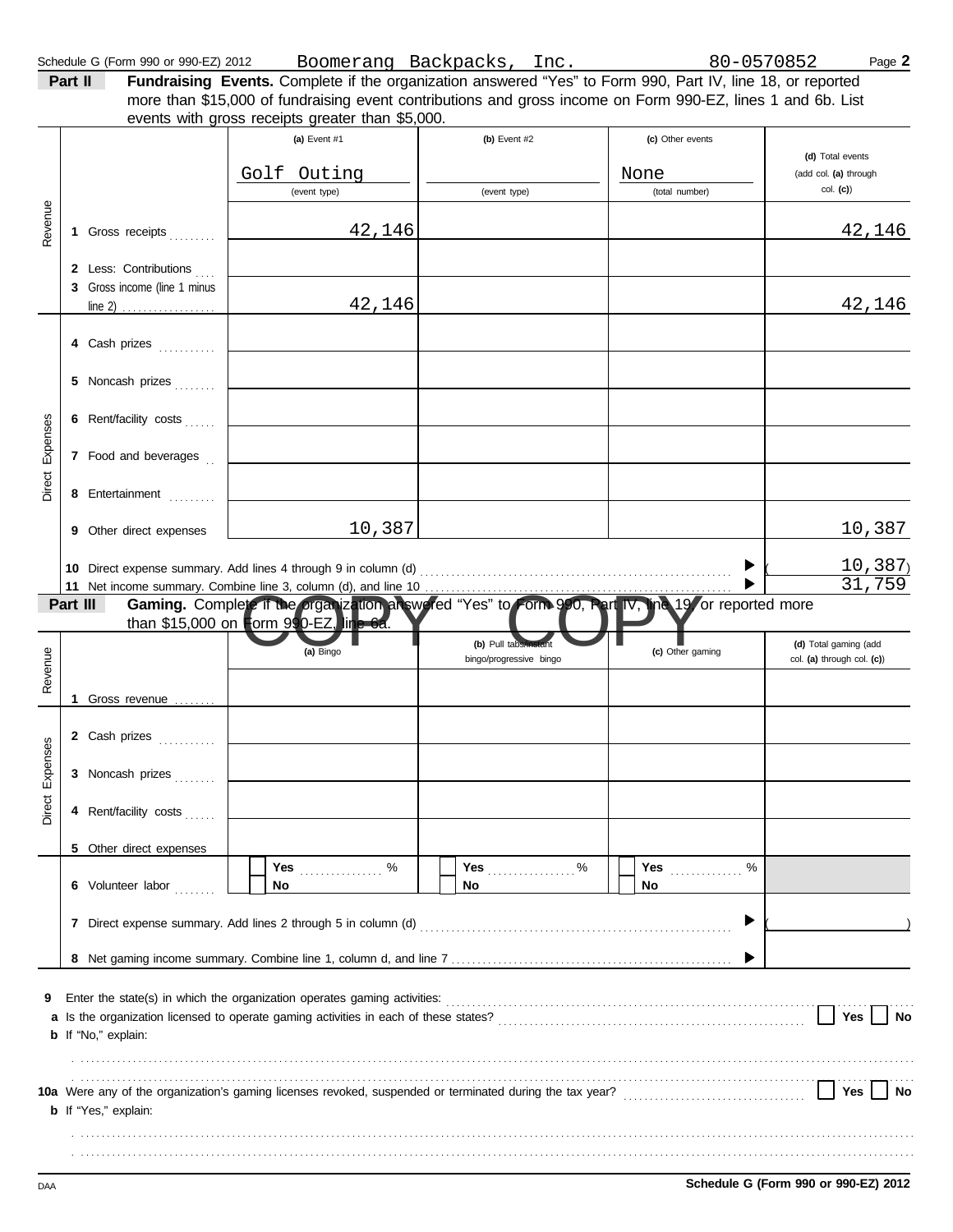|         | Schedule G (Form 990 or 990-EZ) 2012                                                                                                                                                                                                                                                                                                             |          |                        | Boomerang Backpacks, Inc. | 80-0570852 |                 | Page 3           |
|---------|--------------------------------------------------------------------------------------------------------------------------------------------------------------------------------------------------------------------------------------------------------------------------------------------------------------------------------------------------|----------|------------------------|---------------------------|------------|-----------------|------------------|
| 11      | Does the organization operate gaming activities with nonmembers?                                                                                                                                                                                                                                                                                 |          |                        |                           |            |                 | Yes<br>No        |
| 12      | Is the organization a grantor, beneficiary or trustee of a trust or a member of a partnership or other entity                                                                                                                                                                                                                                    |          |                        |                           |            |                 |                  |
|         |                                                                                                                                                                                                                                                                                                                                                  |          |                        |                           |            |                 | No<br>Yes        |
| 13<br>a | Indicate the percentage of gaming activity operated in:                                                                                                                                                                                                                                                                                          |          |                        |                           |            | 13a             | %                |
| b       |                                                                                                                                                                                                                                                                                                                                                  |          |                        |                           |            | 13 <sub>b</sub> | %                |
| 14      | An outside facility <b>contract and the contract of the contract of the contract of the contract of the contract of the contract of the contract of the contract of the contract of the contract of the contract of the contract</b><br>Enter the name and address of the person who prepares the organization's gaming/special events books and |          |                        |                           |            |                 |                  |
|         | records:                                                                                                                                                                                                                                                                                                                                         |          |                        |                           |            |                 |                  |
|         |                                                                                                                                                                                                                                                                                                                                                  |          |                        |                           |            |                 |                  |
|         | Address <b>u</b>                                                                                                                                                                                                                                                                                                                                 |          |                        |                           |            |                 |                  |
|         | 15a Does the organization have a contract with a third party from whom the organization receives gaming                                                                                                                                                                                                                                          |          |                        |                           |            |                 | Yes<br>No        |
| b       |                                                                                                                                                                                                                                                                                                                                                  |          |                        |                           |            |                 |                  |
|         |                                                                                                                                                                                                                                                                                                                                                  |          |                        |                           |            |                 |                  |
|         | If "Yes," enter name and address of the third party:                                                                                                                                                                                                                                                                                             |          |                        |                           |            |                 |                  |
|         |                                                                                                                                                                                                                                                                                                                                                  |          |                        |                           |            |                 |                  |
|         | Address <b>u</b>                                                                                                                                                                                                                                                                                                                                 |          |                        |                           |            |                 |                  |
| 16      | Gaming manager information:                                                                                                                                                                                                                                                                                                                      |          |                        |                           |            |                 |                  |
|         |                                                                                                                                                                                                                                                                                                                                                  |          |                        |                           |            |                 |                  |
|         |                                                                                                                                                                                                                                                                                                                                                  |          |                        |                           |            |                 |                  |
|         | Gaming manager compensation <b>u</b> \$                                                                                                                                                                                                                                                                                                          |          |                        |                           |            |                 |                  |
|         | Description of services provided <b>u</b>                                                                                                                                                                                                                                                                                                        |          |                        |                           |            |                 |                  |
|         | Director/officer                                                                                                                                                                                                                                                                                                                                 | Employee | Independent contractor |                           |            |                 |                  |
|         |                                                                                                                                                                                                                                                                                                                                                  |          |                        |                           |            |                 |                  |
| 17<br>a | Mandatory distributions:<br>Is the organization required under state law to make charitable distributions from the gaming proceeds to                                                                                                                                                                                                            |          |                        |                           |            |                 |                  |
|         | retain the state gaming license?                                                                                                                                                                                                                                                                                                                 |          |                        |                           |            |                 | <b>Yes</b><br>No |
| b       | Enter the amount of distributions required under state law to be distributed to other exempt organizations or                                                                                                                                                                                                                                    |          |                        |                           |            |                 |                  |
|         | spent in the organization's own exempt activities during the tax year u                                                                                                                                                                                                                                                                          |          | \$                     |                           |            |                 |                  |
|         | Supplemental Information. Complete this part to provide the explanations required by Part I, line 2b,<br>Part IV<br>columns (iii) and (v), and Part III, lines 9, 9b, 10b, 15b, 15c, 16, and 17b, as applicable. Also complete this<br>part to provide any additional information (see instructions).                                            |          |                        |                           |            |                 |                  |
|         |                                                                                                                                                                                                                                                                                                                                                  |          |                        |                           |            |                 |                  |
|         |                                                                                                                                                                                                                                                                                                                                                  |          |                        |                           |            |                 |                  |
|         |                                                                                                                                                                                                                                                                                                                                                  |          |                        |                           |            |                 |                  |
|         |                                                                                                                                                                                                                                                                                                                                                  |          |                        |                           |            |                 |                  |
|         |                                                                                                                                                                                                                                                                                                                                                  |          |                        |                           |            |                 |                  |
|         |                                                                                                                                                                                                                                                                                                                                                  |          |                        |                           |            |                 |                  |
|         |                                                                                                                                                                                                                                                                                                                                                  |          |                        |                           |            |                 |                  |
|         |                                                                                                                                                                                                                                                                                                                                                  |          |                        |                           |            |                 |                  |
|         |                                                                                                                                                                                                                                                                                                                                                  |          |                        |                           |            |                 |                  |
|         |                                                                                                                                                                                                                                                                                                                                                  |          |                        |                           |            |                 |                  |
|         |                                                                                                                                                                                                                                                                                                                                                  |          |                        |                           |            |                 |                  |
|         |                                                                                                                                                                                                                                                                                                                                                  |          |                        |                           |            |                 |                  |

Schedule G (Form 990 or 990-EZ) 2012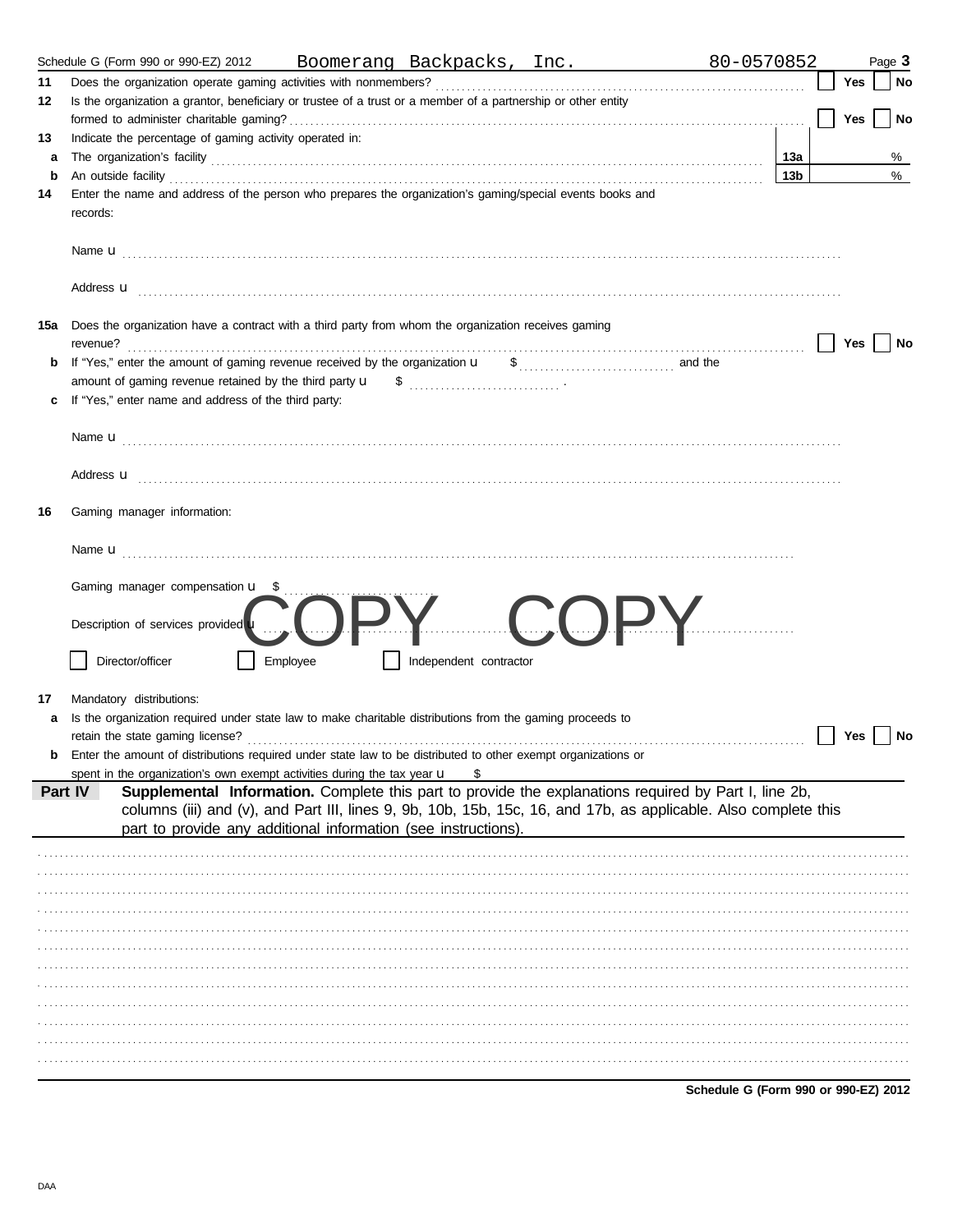| <b>SCHEDULE O</b><br>(Form 990 or 990-EZ)<br>Department of the Treasury<br>Internal Revenue Service | Supplemental Information to Form 990 or 990-EZ<br>Complete to provide information for responses to specific questions on<br>Form 990 or 990-EZ or to provide any additional information.<br>u Attach to Form 990 or 990-EZ. |                                              | OMB No. 1545-0047<br>2012<br>Open to Public<br><b>Inspection</b> |
|-----------------------------------------------------------------------------------------------------|-----------------------------------------------------------------------------------------------------------------------------------------------------------------------------------------------------------------------------|----------------------------------------------|------------------------------------------------------------------|
| Name of the organization                                                                            | Boomerang Backpacks, Inc.                                                                                                                                                                                                   | Employer identification number<br>80-0570852 |                                                                  |
|                                                                                                     | Form 990, Part VI, Line 11b - Organization's Process to Review Form 990<br>Form 990 reviewed and approved prior to filing                                                                                                   |                                              |                                                                  |
|                                                                                                     | Form 990, Part VI, Line 12c - Enforcement of Conflicts Policy<br>Review policy at annual meeting                                                                                                                            |                                              |                                                                  |
| As requested                                                                                        | Form 990, Part VI, Line 19 - Governing Documents Disclosure Explanation                                                                                                                                                     |                                              |                                                                  |
|                                                                                                     | COPY COPY                                                                                                                                                                                                                   |                                              |                                                                  |
|                                                                                                     |                                                                                                                                                                                                                             |                                              |                                                                  |
|                                                                                                     |                                                                                                                                                                                                                             |                                              |                                                                  |
|                                                                                                     |                                                                                                                                                                                                                             |                                              |                                                                  |
|                                                                                                     |                                                                                                                                                                                                                             |                                              |                                                                  |
|                                                                                                     |                                                                                                                                                                                                                             |                                              |                                                                  |
|                                                                                                     |                                                                                                                                                                                                                             |                                              |                                                                  |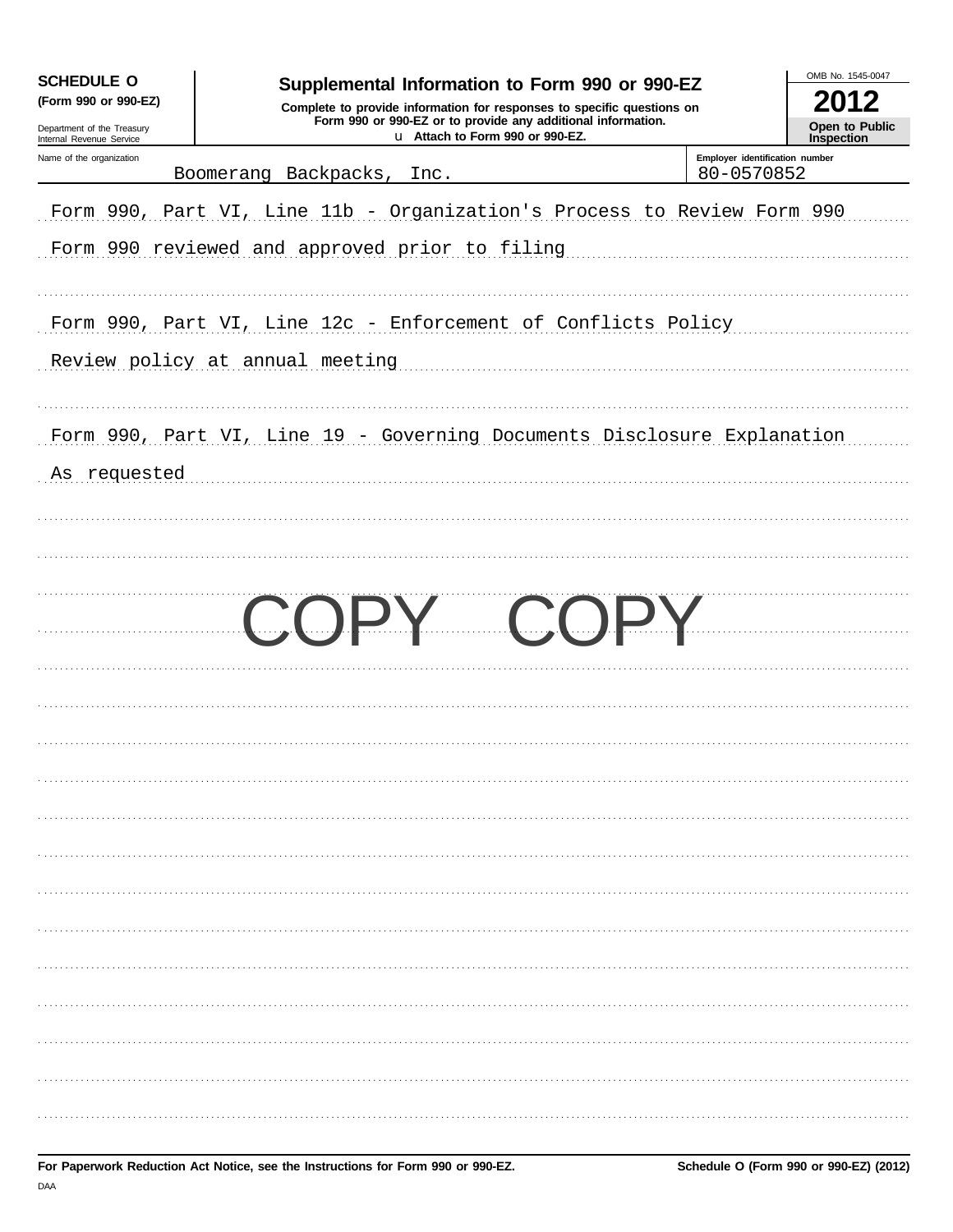| 80-0570852        | <b>Federal Statements</b>                                                                                                                                                                  |
|-------------------|--------------------------------------------------------------------------------------------------------------------------------------------------------------------------------------------|
|                   | <b>Taxable Interest on Investments</b>                                                                                                                                                     |
|                   | <b>Description</b>                                                                                                                                                                         |
| Interest<br>Total | Unrelated Exclusion Postal Acquired after<br>Business Code Code Code 6/30/75<br>US<br>Obs $($ or  %)$<br>Amount<br>$\boldsymbol{\dot{S}}$<br>14<br>$\frac{21}{1}$<br>$\overline{21}$<br>\$ |
|                   |                                                                                                                                                                                            |
|                   | COPY COPY                                                                                                                                                                                  |
|                   |                                                                                                                                                                                            |
|                   |                                                                                                                                                                                            |
|                   |                                                                                                                                                                                            |
|                   |                                                                                                                                                                                            |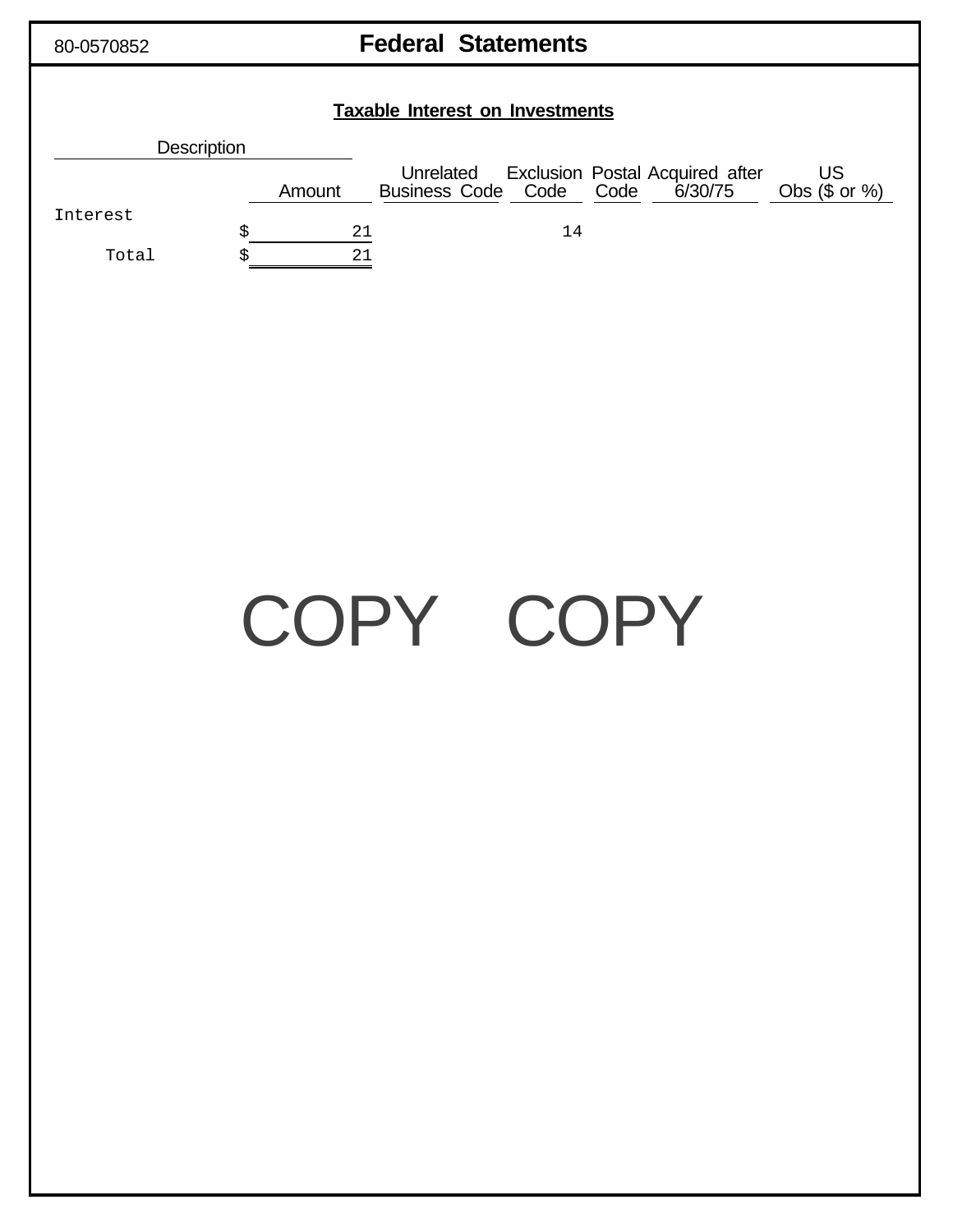| 80-0570852                                        | <b>Federal Statements</b>      |  |                                                   |  |  |  |
|---------------------------------------------------|--------------------------------|--|---------------------------------------------------|--|--|--|
|                                                   | Schedule A, Part II, Line 1(e) |  |                                                   |  |  |  |
| Government grants<br>Other contributions<br>Total | Description                    |  | Amount<br>7,531<br>\$<br>155,965<br>163,496<br>\$ |  |  |  |
|                                                   | Schedule A, Part II, Line 8(e) |  |                                                   |  |  |  |
| Interest<br>Total                                 | Description                    |  | Amount<br>$21\,$<br>\$<br>21<br>\$                |  |  |  |
|                                                   | Schedule A, Part II, Line 12   |  |                                                   |  |  |  |
| Golf Outing<br>Total                              | Description                    |  | Amount<br>42,146<br>\$<br>$\tilde{S}$<br>42,146   |  |  |  |
|                                                   |                                |  |                                                   |  |  |  |
|                                                   |                                |  |                                                   |  |  |  |
|                                                   |                                |  |                                                   |  |  |  |
|                                                   |                                |  |                                                   |  |  |  |
|                                                   |                                |  |                                                   |  |  |  |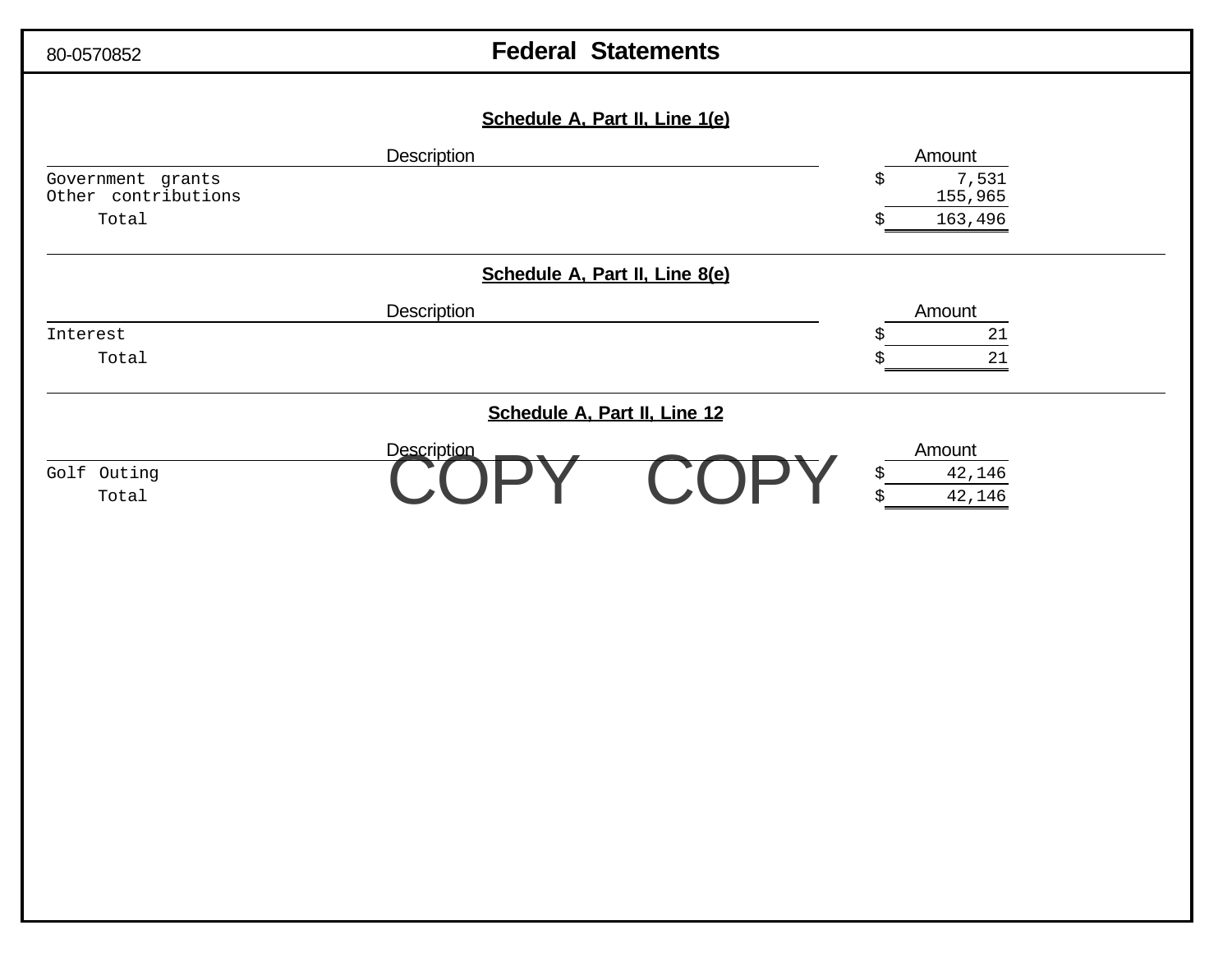## 80-0570852 **Federal Statements**

## **Golf Outing**

### **Other Direct Fundraising or Gaming Expenses**

| <b>Description</b>  | Amount |
|---------------------|--------|
| Golf Outing Expense | 10,387 |
| Total               | 10,387 |

# COPY COPY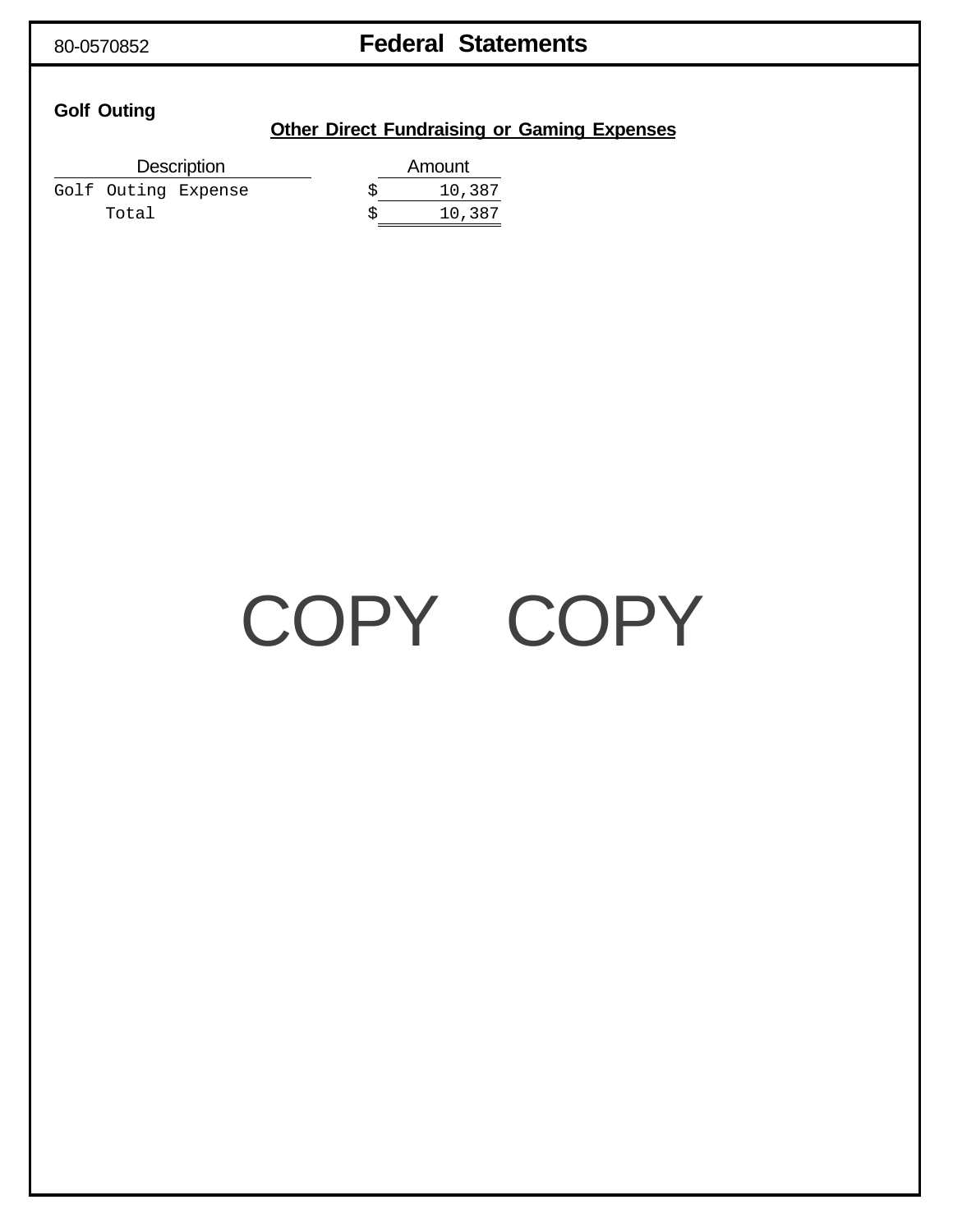**Indiana Department of Revenue Indiana Nonprofit Organization's Annual Report For the Calendar Year or Fiscal Year**

**Beginning and Ending**

**MM/DD/YYYY**

**MM/DD/YYYY**

Check if: Change of Address Amended Report Final Report: Indicate Date Closed

State Form 51062 (R6 / 8-12)

| Due on the 15th day of the 5th month following the end of the tax year. |
|-------------------------------------------------------------------------|
| NO FEE REQUIRED.                                                        |

| Name of Organization              |                           |       |                            |    | Telephone Number                       |     |
|-----------------------------------|---------------------------|-------|----------------------------|----|----------------------------------------|-----|
| Address                           | BOOMERANG BACKPACKS, INC. |       | County                     |    | Indiana Taxpayer Identification Number |     |
|                                   | 4616 E DUPONT ROAD        |       | <b>NOBLE</b>               |    | 0139152130                             | 000 |
| City                              |                           | State | Zip Code                   |    | Federal Identification Number          |     |
| WAYNE<br>FORT                     |                           | ΙN    | 46825                      | 80 | 0570852                                |     |
| Printed Name of Person to Contact |                           |       | Contact's Telephone Number |    |                                        |     |
| MARK                              | COCKROFT                  |       |                            |    |                                        |     |

If you are filing a federal return, attach a completed copy of Form 990, 990EZ, or 990PF.

**Note:** If your organization has unrelated business income of more than \$1,000 as defined under **Section 513** of the Internal Revenue Code, **you must also file Form IT-20NP.**

### **Current Information**

- 1. Have any changes not previously reported to the Department been made in your governing instruments, (e.g.) articles of incorporation, bylaws, or other instruments of similar importance? If yes, attach a detailed description of changes. 3
- 2. Indicate number of years your organization has been in continuous existence.
- 3. Attach a schedule, listing the names, titles and addresses of your current officers. SEE STATEMENT 1
- 4. Briefly describe the purpose or mission of your organization below.



I declare under the penalties of perjury that I have examined this return, including all attachments, and to the best of my knowledge and belief, it is true, complete, and correct.

Signature of Officer or Trustee Name of Person(s) to Contact **Daytime Telephone Number** Daytime Telephone Number MARK COCKROFT

DIRECTOR

Title Date

**Important:** Please submit this completed form and/or extension to: Indiana Department of Revenue, Tax Administration P.O. Box 7147 Indianapolis, IN 46207-7147 Telephone: (317) 232-0129

#### **Extensions of Time to File**

The Department recognizes the Internal Revenue Service application for automatic extension of time to file, Form 8868. **Please forward a copy of your federal extension, identified with your Nonprofit Taxpayer Identification Number (TID), to the Indiana Department of Revenue, Tax Administration by the original due date to prevent cancellation of your sales tax exemption.** Always indicate your Indiana Taxpayer Identification number on your request for an extension of time to file.

Reports post marked within thirty (30) days after the federal extension due date, as requested on Federal Form 8868, will be considered as timely filed. A copy of the federal extension must also be attached to the Indiana report. In the event that a federal extension is not needed, a taxpayer may request in writing an Indiana extension of time to file from the: Indiana Department of Revenue, Tax Administration, P.O. Box 7147, Indianapolis, IN 46207-7147, (317) 232-0129.

within sixty (60) days after receiving such notice the taxpayer does not file Form NP-20, the taxpayer's exemption from sales tax will be canceled. If Form NP-20 or extension is not timely filed, the taxpayer will be notified by the Department pursuant to I.C. 6-2.5-5-21(d), to file Form NP-20. If



25412111022